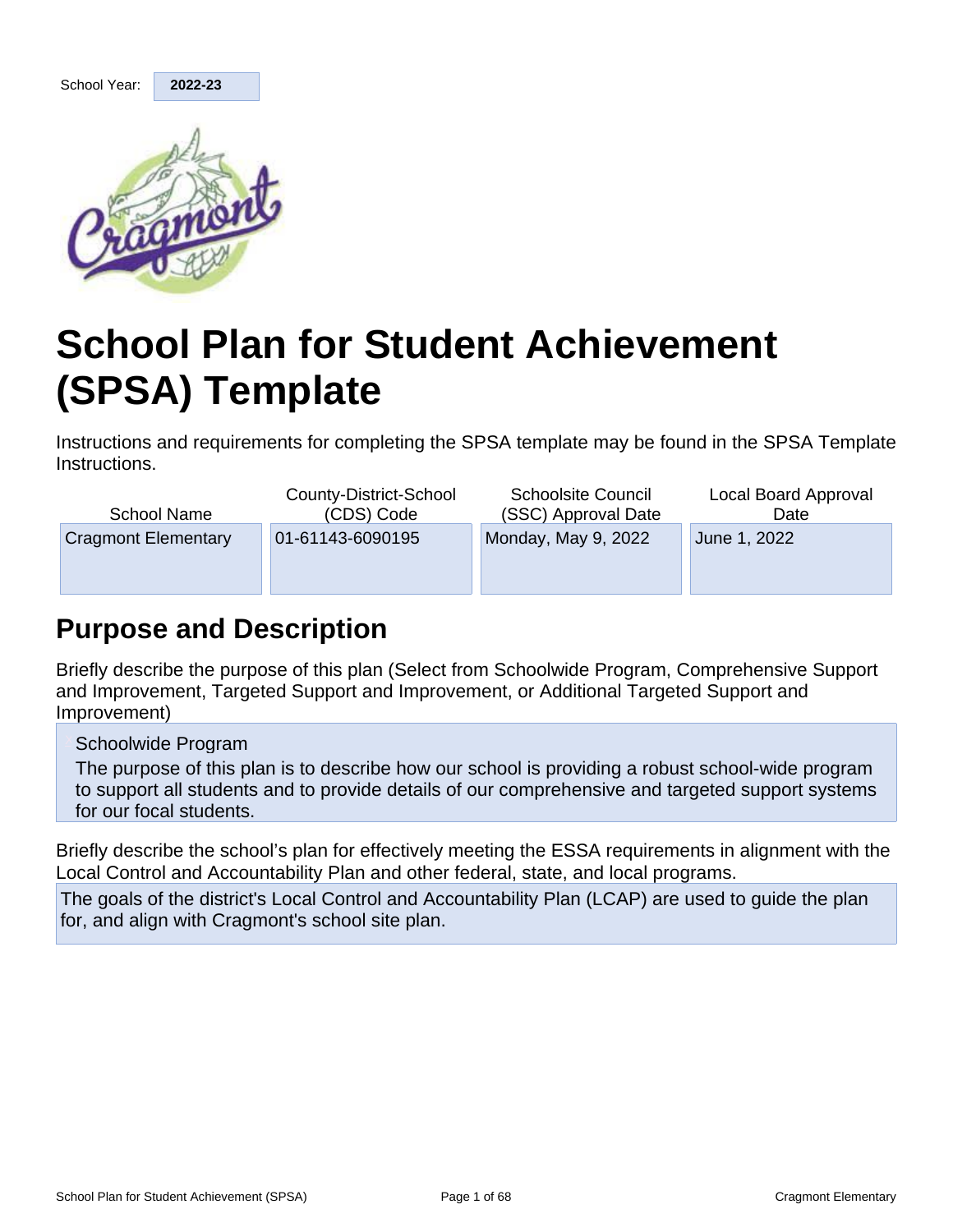# **Comprehensive Needs Assessment Components**

# **Data Analysis**

Please refer to the School and Student Performance Data section where an analysis is provided.

# **Surveys**

This section provides a description of surveys (i.e., Student, Parent, Teacher) used during the school-year, and a summary of results from the survey(s).

The School Site Council will review data from a site survey provided to families at the beginning of the 2022-23 school year.

# **Classroom Observations**

This section provides a description of types and frequency of classroom observations conducted during the school-year and a summary of findings.

The principal is visible in the school. She visits classrooms for quick walk through visits, and longer classroom observations. The principal meets weekly with Coordination of Services (COS) Team to discuss student progress and academic needs. The teaching staff is evaluated every other year through formal observations. Site staff development and professional development priorities are based on needs determined by our leadership and district teams.

# **Analysis of Current Instructional Program**

The following statements are derived from the Elementary and Secondary Education Act (ESEA) of 1965 and Essential Program Components (EPCs). In conjunction with the needs assessments, these categories may be used to discuss and develop critical findings that characterize current instructional practice for numerically significant subgroups as well as individual students who are:

- Not meeting performance goals
- Meeting performance goals
- Exceeding performance goals

Discussion of each of these statements should result in succinct and focused findings based on verifiable facts. Avoid vague or general descriptions. Each successive school plan should examine the status of these findings and note progress made. Special consideration should be given to any practices, policies, or procedures found to be noncompliant through ongoing monitoring of categorical programs.

# **Standards, Assessment, and Accountability**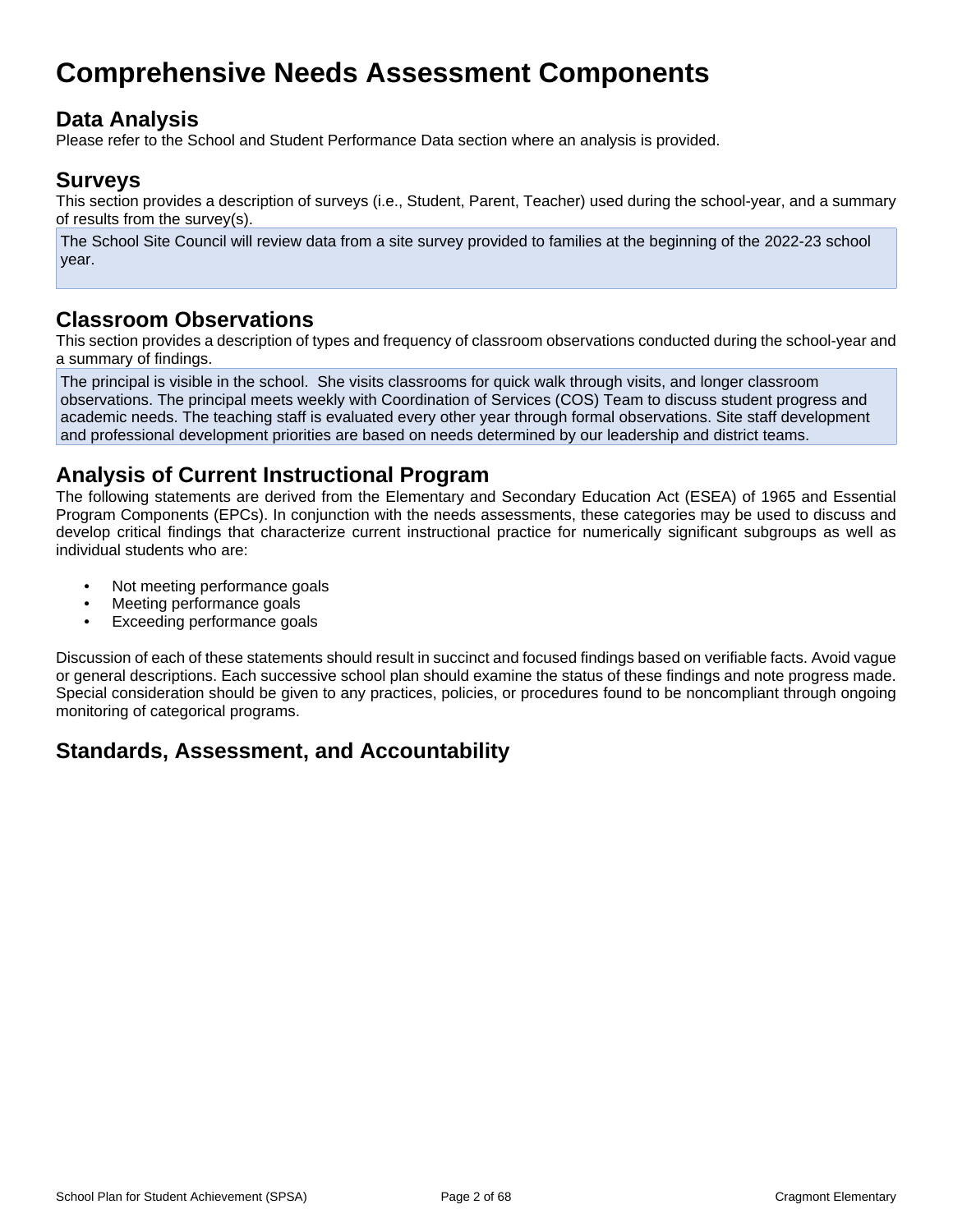#### Use of state and local assessments to modify instruction and improve student achievement (ESEA)

Each fall, winter, and spring BUSD K-5 teachers give a battery of assessments to monitor the development of the core areas of literacy including reading and writing. These informal assessments provide classroom teachers and intervention teachers a window into a child's literacy and math development so that the teachers can use the information to modify instruction based on student needs during the course of the year.

Local assessments are given in reading, math, and writing guide instruction. Assessments for phonics (Fast Track, DIBELS), reading (running records, TCRWP), district math assessments, and electronic STAR 360 assessments are also used to assess student performance. TCRWP assessments are given 3 times yearly, and record student comprehension and fluency levels. Assessments are administered on an ongoing basis, and the results are used to provide teachers with data to revise lesson goals and individualize learning. The Literacy Coach guides staff on administering and scoring the on demand writing assessments given each trimester. The RTI Teacher, Math Teacher Leader (MTL), and Literacy Coach collaborate with teachers and other staff in using school wide Assessment Wall data to post most-recent reading/writing student information. BUSD benchmark math assessments are given at the end of each trimester.

State assessments identify student proficiency and provide data for analysis of effective instructional practice. ELPAC is administered to all EL students each spring to provide information on their academic progress. All assessment data is used to guide the individualized development of curriculum units, instruction, and strategies. Staff meetings, whole school professional development days, and grade-level collaborative meetings are provided for teachers to study assessment data, develop meaningful and effective curriculum mapping, and work on specific classroom plans for differentiating instruction to meet the learning needs of all students.

Use of data to monitor student progress on curriculum-embedded assessments and modify instruction (EPC)

By grade level, teachers map out an entire year's curriculum, matching the standards to specific content areas and themes. Student assessments guide instruction, and use of strategies to improve student learning. Staff meetings and collaboration meetings are provided for teachers to study assessment data, plan, and work on instruction and strategies for targeting low achieving students.

Weekly gathered data, running records, and phonics assessments (K-3) guide the development of strategy groups and designate just-right book levels for guided reading instruction. The RTI team uses this assessment information along with Illuminate information to identify students for intervention services.

# **Staffing and Professional Development**

Status of meeting requirements for highly qualified staff (ESEA)

All teaching staff at Cragmont are certificated and teaching within their credentialed area. In addition, all staff are CLAD certified, enabling them to teach English Language Learners (ELL).

Sufficiency of credentialed teachers and teacher professional development (e.g., access to instructional materials training on SBE-adopted instructional materials) (EPC)

Teachers receive whole group Literacy and Math training on Wednesday afternoons. This training is conducted either at the school site or at a district -designated site for grade level teachers in the school district. The leadership team schedules PD based on staff selected professional development needs. Staff development guides teachers in using the standards to instruct and assess students. Teachers meet in whole groups and grade-level teams to collaborate in teaching, assessing, and using the best strategies of instruction.

Alignment of staff development to content standards, assessed student performance, and professional needs (ESEA)

All site-based and district-wide staff development is aligned with grade level content standards and addresses the professional needs of teachers to increase student achievement.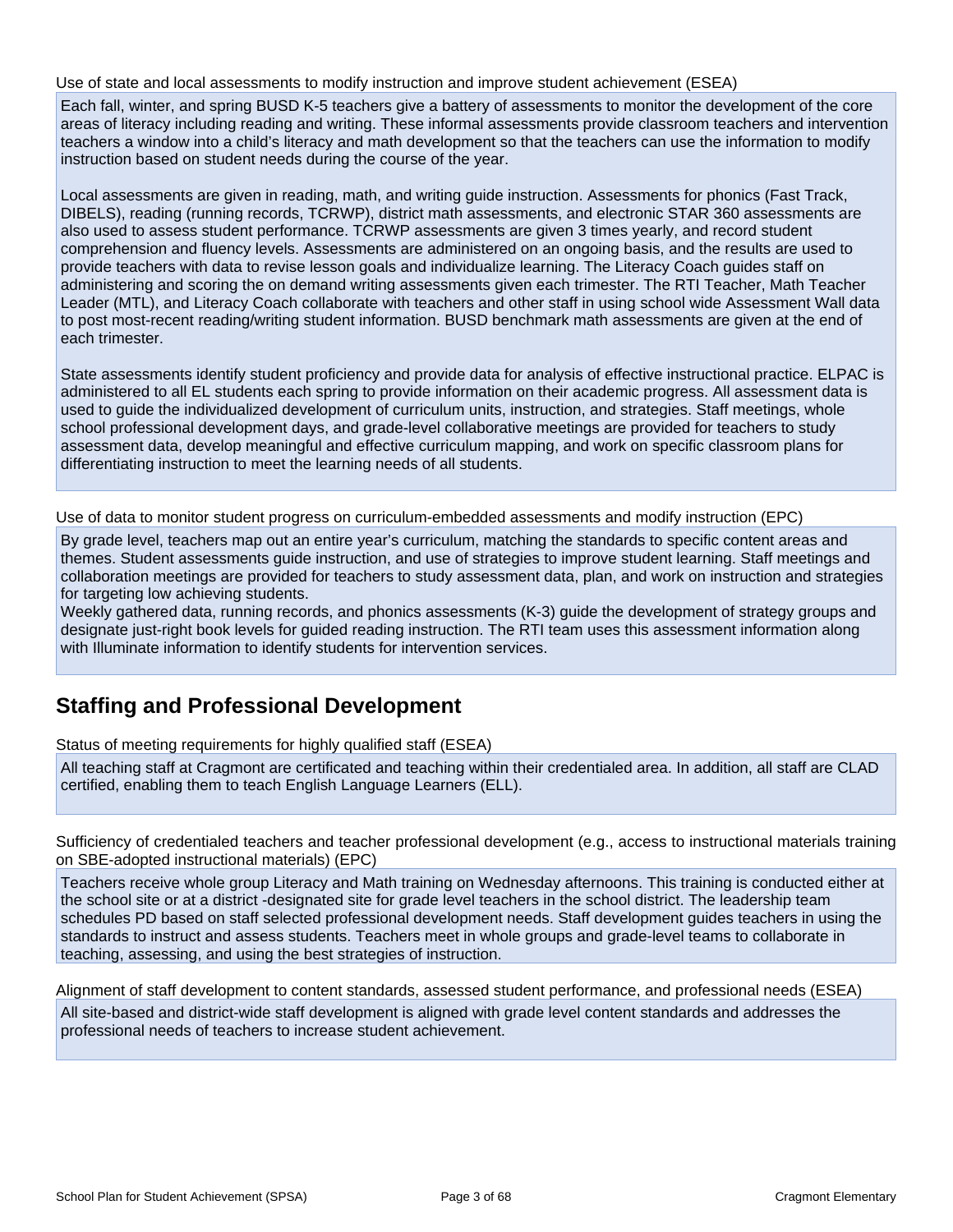Ongoing instructional assistance and support for teachers (e.g., use of content experts and instructional coaches) (EPC) The District math coach models lessons, works with site math teacher leaders and helps teachers to best implement Eureka Math curriculum to set up yearly math teaching plans with pacing, assessment, and supplementing the program.

The RTI district coach meets with the site RTI teachers to collaborate on intervention services and cycles, and calibrate programs district-wide. The RTI site teacher works with teachers in data collection, identifying students in need of extra support academically and behaviorally, and coordinating services for students. The RTI teacher works in conjunction with general education teachers, the literacy coach, counselors, the principal and the ELD teacher at both the tier one and tier two levels.

The Evaluation and Assessment office has teachers on special assignment, who prepare and present student assessment data to teachers, and instruct teachers on how to use data to inform instruction.

Teacher collaboration by grade level (kindergarten through grade eight [K–8]) and department (grades nine through twelve) (EPC)

Teachers collaborate a minimum of four hours each month. This collaboration includes curriculum planning, analysis of student work, and planning lesson strategies and materials. The focus for site-based collaboration is determined by the Leadership team. In addition, district-based collaboration occurs throughout the year and provides teachers an opportunity to network and collaborate with grade-level colleagues from other sites.

# **Teaching and Learning**

Alignment of curriculum, instruction, and materials to content and performance standards (ESEA)

Teachers follow the designated grade-level Common Core Standards and use district provided curriculum. All teachers use state/district mandated materials to teach units in math, literacy, science, and social studies. Specific performance standards for each curriculum area is designated, and students are expected to make grade-level progress.

Adherence to recommended instructional minutes for reading/language arts and mathematics (K–8) (EPC)

1. Grades 4-5 minutes based on the average day of 305 instructional minutes, with no allowance for passing time or transitions. (Note that there are 315 minutes on MTThF and 265 minutes on Wednesday.)

Daily minutes: 95 English Language Arts (some of the language arts' minutes can be combined with social studies and science curriculums) 30 English Learner Development

71 Math

2. Grades 1-2-3, based on 285 daily instructional minutes, with no allowance for passing times.

Daily minutes: 120 English Language Arts (with 45 for writing and 75 for reading, including reading in the content areas) 30 English Learner Development 67 Math

3. Kindergarten, based on 260 daily instructional minutes with no allowance for passing times.

Daily minutes: 80 English Language Arts 30 English Learner Development and other ELA interventions 50 Math, including interventions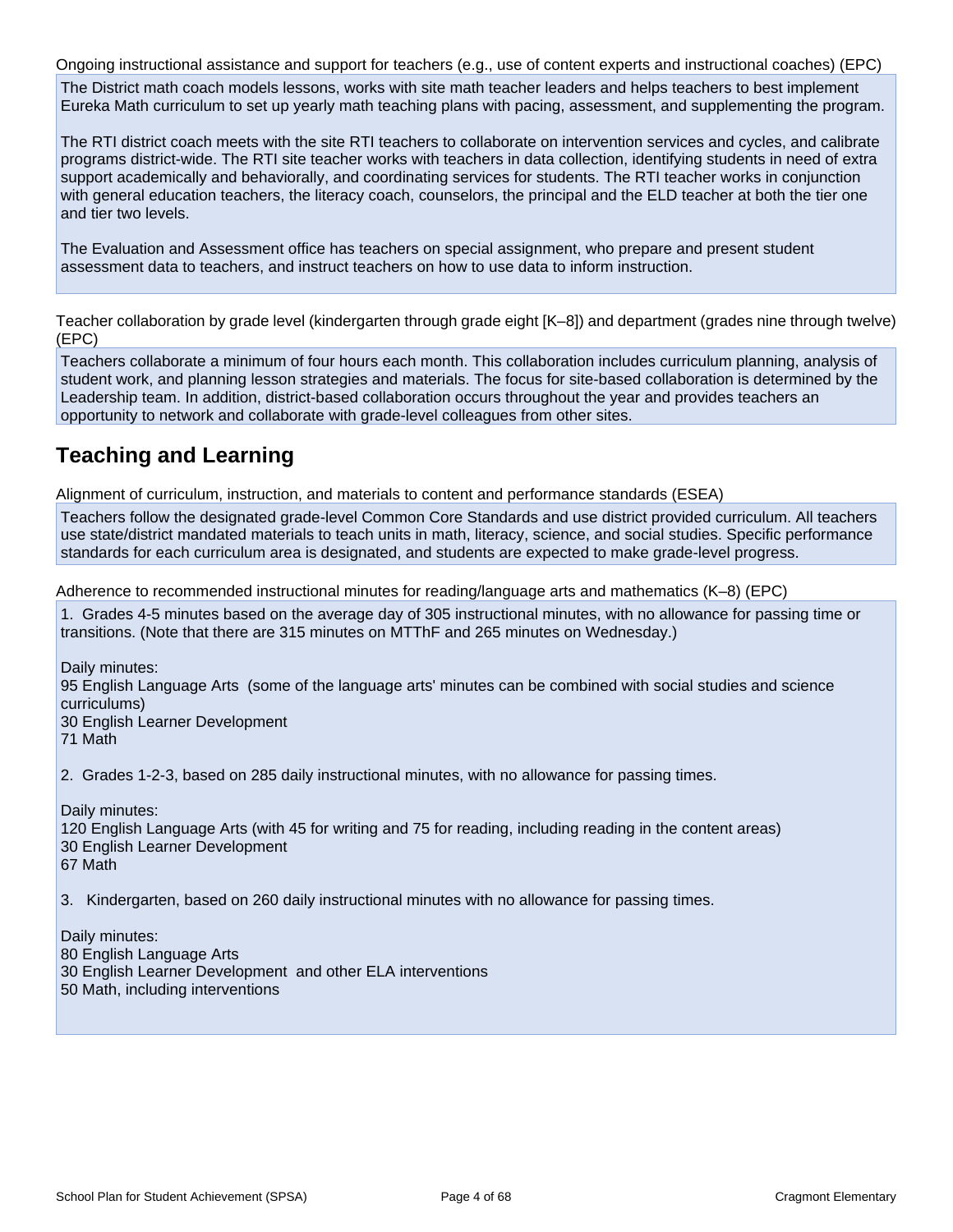Lesson pacing schedule (K–8) and master schedule flexibility for sufficient numbers of intervention courses (EPC)

To ensure that all students receive the complete standards-based curriculum, teachers meet regularly to build yearly pacing schedules for all curriculum areas. Teachers meet by grade levels in August and throughout the school year to design, then refine their pacing/teaching guides with their grade-level teams.

The district has created and provided a pacing guide for math which ensures that all students receive the complete standards-based curriculum in this area. Local assessments are aligned with the pacing guide.

#### Availability of standards-based instructional materials appropriate to all student groups (ESEA)

Standards' based instructional materials are used at every grade level. If the major state mandated materials do not address the needs of sub-groups of students, such as English Learners, additional state-acceptable materials are selected and used to ensure that every group is instructed in learning the standards. Cragmont teachers use the English Learner curriculum, EL-specific guided reading books, and Teacher's College Reading and Writing Project (TCRWP) Units of Study to better meet the needs of English Learner students.

The RTI team, including the English Language Development teacher, assists the teachers by instructing small groups of students with the standards' based strategies that specifically address how the English Learner students learn best. Similar differentiated focus is used to meet the needs of focus for Special Education students. Science Curriculum is Next Generation Science Standards based for K-5. Teachers study all materials to determine if they are grade-level appropriate and include the grade-level standards. Students are instructed in grade level content. The Leveled Literacy Intervention (LLI) Program, Wilson Language Program, Reading Recovery Program, Heggerty curriculum (K-1), are used in grades 1-5 to assist students who are below grade level in reading and are taught to targeted students individually, or in small groups during and beyond the school day.

Use of SBE-adopted and standards-aligned instructional materials, including intervention materials, and for high school students, access to standards-aligned core courses (EPC)

Teachers use State Board of Education (SBE)-adopted, standards-aligned instructional materials for the core curriculum.

# **Opportunity and Equal Educational Access**

Services provided by the regular program that enable underperforming students to meet standards (ESEA)

There are during school and after school support services that enable under performing students to meet standards.

Evidence-based educational practices to raise student achievement

From classroom teachers, students receive individualized instruction, enhanced instruction time, and scaffolded lessons to increase learning success. Teachers use research-based practices when teaching guided reading, phonics, spelling, and math. Specialists support individual students with the delivery of targeted educational strategies and methods. Instructional Assistants support the learning of students in Special Education by using specific support strategies which enable students to meet their IEP goals and objectives.

# **Parental Engagement**

Resources available from family, school, district, and community to assist under-achieving students (ESEA)

Parents/guardians receive information and resources through Parent-Teacher Conferences, IEP goals, and SST meetings. Back to School Night and Open House encourage parent participation, help staff receive input, and enable the staff to communicate standards and opportunities for assistance. Teacher, Principal, and PTA Newsletters keep families informed. Free and Reduced price meals help students receive balanced nutrition. Our Special Education teacher and staff provide a range of services for students in Special Education. In addition, our Resource Teacher works towards meeting student needs (both IEP and general education students) both in the classroom and as a pull-out program. The BUSD School Psychologist provides testing and the school counselor provides student/family support for targeted students. Other support services include: Speech Therapy, and Occupational Therapy. These services are provided to students as designated in students' IEP or 504 plan.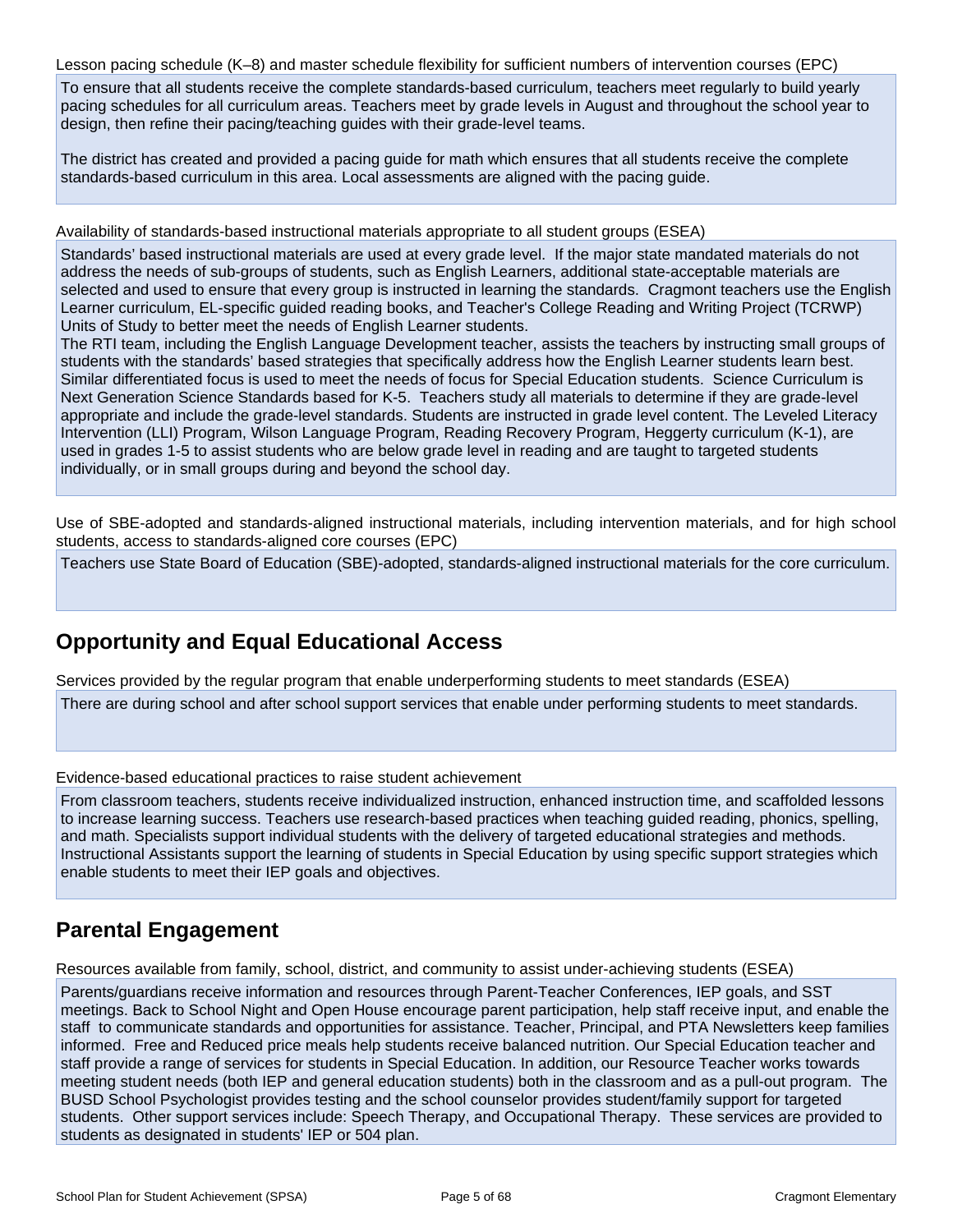Involvement of parents, community representatives, classroom teachers, other school personnel, and students in secondary schools, in the planning, implementation, and evaluation of ConApp programs (5 California Code of Regulations 3932)

School Site Council (SSC) is composed of parents and staff who meet regularly to follow the state and federal guidelines for funding sources. Beginning in September, parents/guardians are encouraged to join the nomination/voting process to become members of this team. A goal is to have the make up of the SSC represent the demographics of our student population in order to have full representation and voice from all groups. At the site level there is continued involvement of all constituents in the planning and implementation of the site plan.

#### **Funding**

Services provided by categorical funds that enable underperforming students to meet standards (ESEA)

The school allocates much of its limited categorical funds on meeting the needs of underperforming students.

Fiscal support (EPC)

Fiscal school support is provided through the BUSD general fund, district and teacher/parent generated grants, parent fund raising, and State and Federal monies. In addition, the city BSEP funds support the school with educational materials, lower class sizes, a Librarian and books, music for students grades 3-5, and staff professional development.

# **Stakeholder Involvement**

How, when, and with whom did the school consult as part of the planning process for this SPSA/Annual Review and Update?

### **Involvement Process for the SPSA and Annual Review and Update**

The School Site Committee (SSC) was established through an election process in early September and is comprised of parents/guardians, teachers, the principal and other staff. The SSC met to review data and the site plan monthly to ensure alignment and effective implementation with the Local Control and Accountability Plan and other federal, state, and local programs. Parents, staff and the principal attend the meetings and fully participate equitably in the development and oversight process. An important goal for the involvement is to recruit a diverse site council that is representative of our diverse student population.

# **Resource Inequities**

Briefly identify and describe any resource inequities identified as a result of the required needs assessment, as applicable.

There are far more students identified as needing intervention support than there is capacity for in the allocated resources for Tier 2 and Tier 3 support. The school no longer receives Title I funding but still has a relatively high number of unduplicated students.

Time is a continued challenge. There are students who need multiple layers of support and it is difficult to find time within the school day to provide support.

There are several barriers which may interfere with student achievement at our school. Attendance problems and tardiness keep students out of school or with inconsistent participation in classroom instruction and intervention programs. The school day is not of sufficient length to provide intervention support for lowest-achieving students, and not all under-performing students are able to participate in after school programs.

Key Barriers: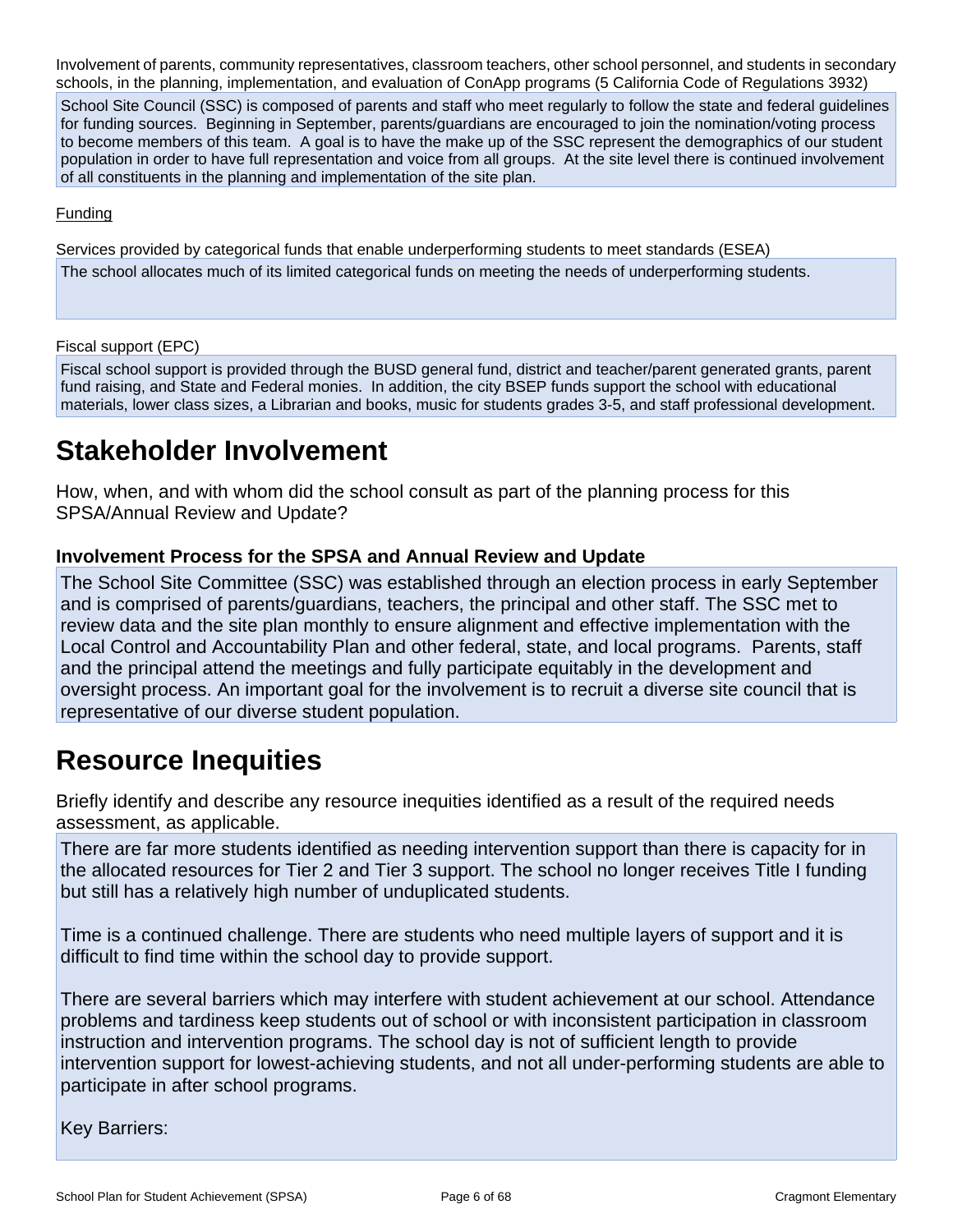- Tardies, inconsistent attendance, and lack of participation in extended day programs impact available instructional time for some students
- Behavioral, emotional, and social issues which impact student engagement or student achievement
- Lack of access to sufficient instructional coaching in Common Core State Standards, classroom management techniques and student engagement strategies
- Lack of adequate instructional minutes to provide interventions for students below grade level

Lack of district provided transportation (late bus) prohibits student participation in extended day programs

- Inadequate resources such as personal transportation, or strategies to encourage active participation of all parents
- Language barriers which impede the school's outreach to English Learners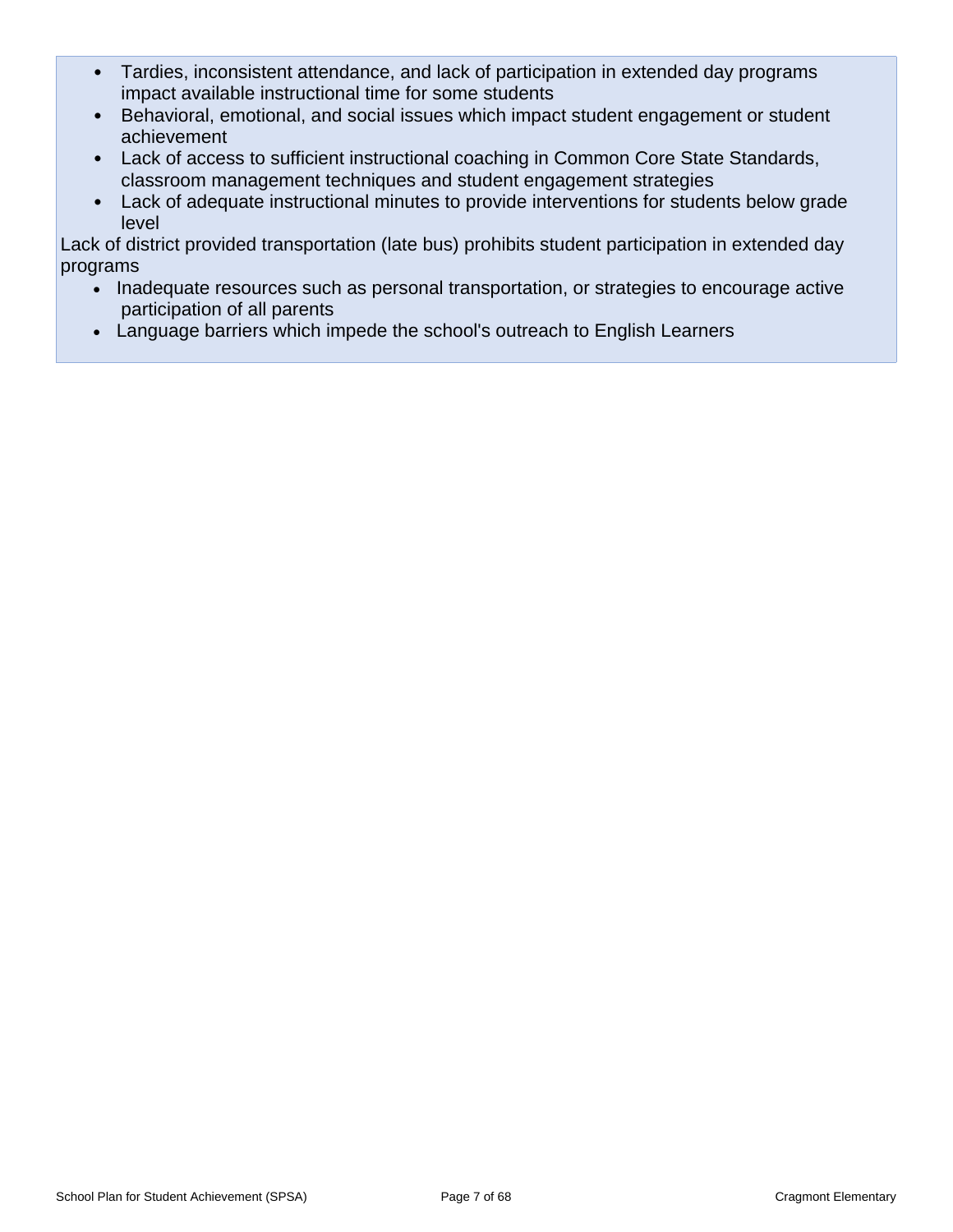# **Student Enrollment Enrollment By Student Group**

# **Student Enrollment Enrollment By Grade Level**

| <b>Student Enrollment by Grade Level</b> |           |                           |           |  |  |  |  |  |  |  |
|------------------------------------------|-----------|---------------------------|-----------|--|--|--|--|--|--|--|
|                                          |           | <b>Number of Students</b> |           |  |  |  |  |  |  |  |
| Grade                                    | $18 - 19$ | 19-20                     | $20 - 21$ |  |  |  |  |  |  |  |
| Kindergarten                             | 68        | 76                        | 52        |  |  |  |  |  |  |  |
| Grade 1                                  | 59        | 63                        | 65        |  |  |  |  |  |  |  |
| Grade 2                                  | 45        | 57                        | 53        |  |  |  |  |  |  |  |
| Grade3                                   | 59        | 45                        | 50        |  |  |  |  |  |  |  |
| Grade 4                                  | 67        | 54                        | 42        |  |  |  |  |  |  |  |
| Grade 5                                  | 79        | 61                        | 51        |  |  |  |  |  |  |  |
| <b>Total Enrollment</b>                  | 377       | 356                       | 313       |  |  |  |  |  |  |  |

#### **Conclusions based on this data:**

- **1.** Cragmont Elementary enrollment is rapidly declining.
- **2.** Staff will need to be adjusted to fit these attendance numbers. We will have excess staff and they will need to be transferred out of Cragmont to other BUSD schools.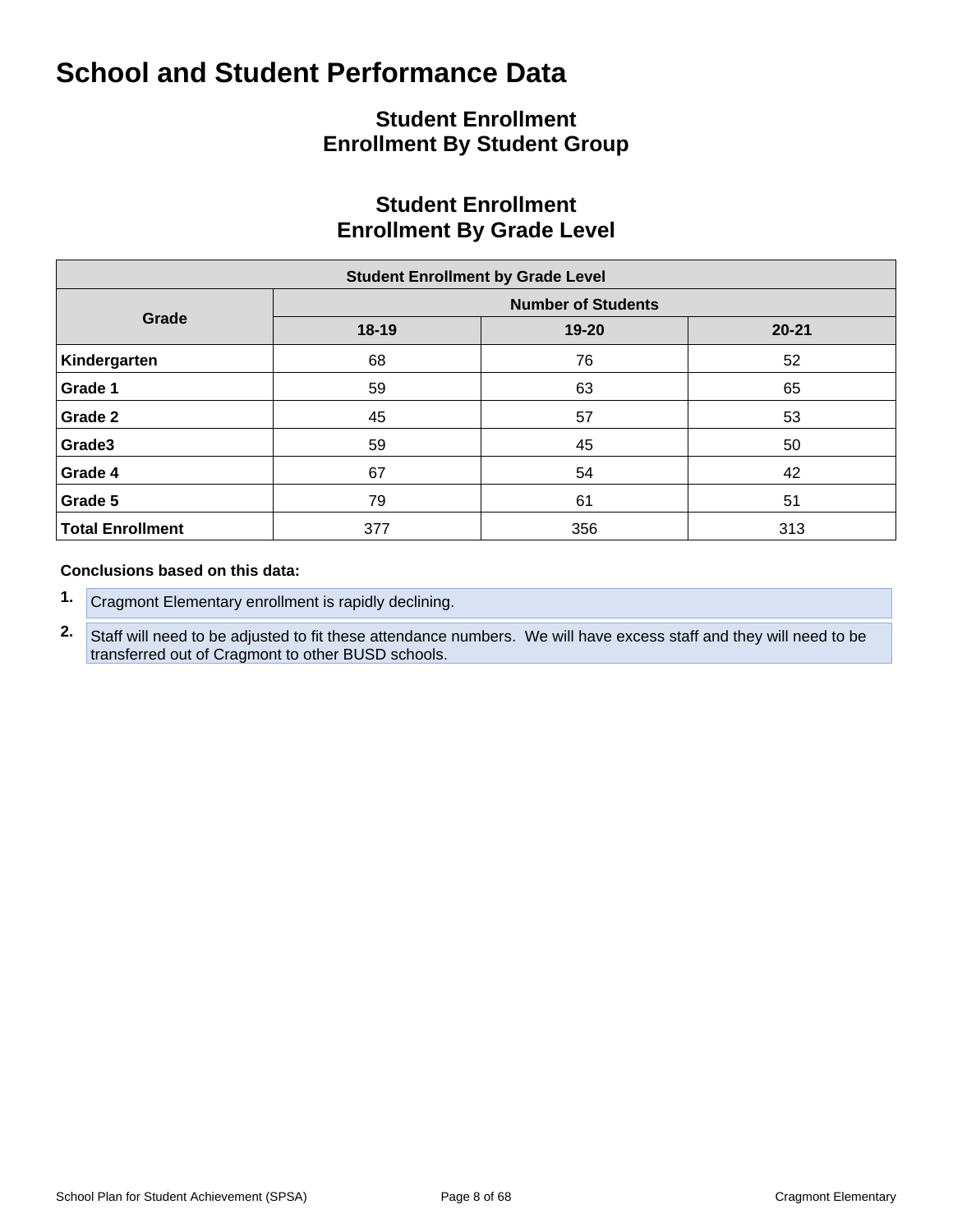# **Student Enrollment English Learner (EL) Enrollment**

| <b>English Learner (EL) Enrollment</b>               |         |                           |           |                            |           |           |  |  |  |  |  |
|------------------------------------------------------|---------|---------------------------|-----------|----------------------------|-----------|-----------|--|--|--|--|--|
|                                                      |         | <b>Number of Students</b> |           | <b>Percent of Students</b> |           |           |  |  |  |  |  |
| <b>Student Group</b>                                 | $18-19$ | $19 - 20$                 | $20 - 21$ | $18-19$                    | $19 - 20$ | $20 - 21$ |  |  |  |  |  |
| <b>English Learners</b>                              | 36      | 22                        | 17        | 9.5%                       | 6.2%      | 5.4%      |  |  |  |  |  |
| <b>Fluent English Proficient (FEP)</b>               | 20      | 49                        | 33        | 5.3%                       | 13.8%     | 10.5%     |  |  |  |  |  |
| <b>Reclassified Fluent English Proficient (RFEP)</b> | 4       | 9                         |           | 9.8%                       | 25.0%     | 4.5%      |  |  |  |  |  |

#### **Conclusions based on this data:**

- **1.** According to this data, Cragmont's EL student poplulation is declining.
- **2.** Cragmont's RFEP numbers dipped way down in 20-21. There is traditionally a lot of growth that happens at the end of the school year and in 20-21, our school year ended with distance learning.
- **3.** Many of our EL families did not have internet or devices at their homes and testing was not done for many of our students during distance learning.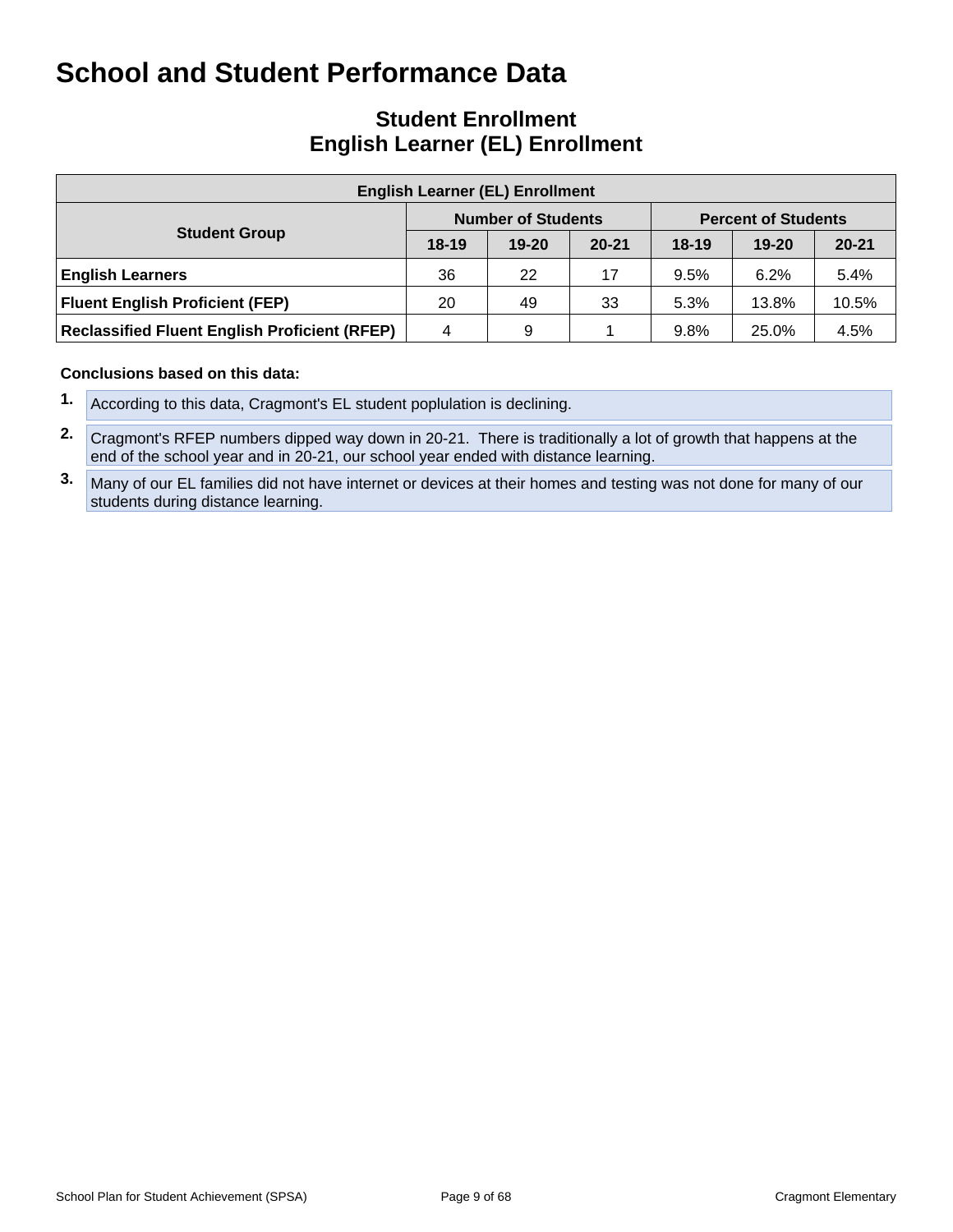# **CAASPP Results English Language Arts/Literacy (All Students)**

| <b>Overall Participation for All Students</b> |           |                        |           |           |                      |           |           |                    |           |           |                        |           |  |
|-----------------------------------------------|-----------|------------------------|-----------|-----------|----------------------|-----------|-----------|--------------------|-----------|-----------|------------------------|-----------|--|
| Grade                                         |           | # of Students Enrolled |           |           | # of Students Tested |           |           | # of Students with |           |           | % of Enrolled Students |           |  |
| Level                                         | $17 - 18$ | $18 - 19$              | $20 - 21$ | $17 - 18$ | $18 - 19$            | $20 - 21$ | $17 - 18$ | $18 - 19$          | $20 - 21$ | $17 - 18$ | $18 - 19$              | $20 - 21$ |  |
| Grade 3                                       | 74        | 58                     | 34        | 67        | 54                   | 0         | 67        | 54                 | 0         | 90.5      | 93.1                   | 0.0       |  |
| Grade 4                                       | 79        | 64                     | 39        | 74        | 59                   | 0         | 74        | 59                 | 0         | 93.7      | 92.2                   | 0.0       |  |
| Grade 5                                       | 77        | 79                     | 37        | 74        | 78                   | $\Omega$  | 74        | 78                 | 0         | 96.1      | 98.7                   | 0.0       |  |
| <b>All Grades</b>                             | 230       | 201                    | 110       | 215       | 191                  | 0         | 215       | 191                | 0         | 93.5      | 95                     | 0.0       |  |

The "% of Enrolled Students Tested" showing in this table is not the same as "Participation Rate" for federal accountability purposes.

#### 2019-20 Data:

Executive Order N-30-20 was issued which waived the assessment, accountability, and reporting requirements for the 2019-2020 school year, thus no data is available to report for this year.

|                                  | <b>Overall Achievement for All Students</b> |                                                                                           |     |  |                    |  |                |                    |  |                   |                 |  |                 |      |  |
|----------------------------------|---------------------------------------------|-------------------------------------------------------------------------------------------|-----|--|--------------------|--|----------------|--------------------|--|-------------------|-----------------|--|-----------------|------|--|
| <b>Mean Scale Score</b><br>Grade |                                             |                                                                                           |     |  | % Standard         |  | % Standard Met |                    |  | % Standard Nearly |                 |  | % Standard Not  |      |  |
| Level                            |                                             | 17-18 18-19 20-21 17-18 18-19 20-21 17-18 18-19 20-21 17-18 18-19 20-21 17-18 18-19 20-21 |     |  |                    |  |                |                    |  |                   |                 |  |                 |      |  |
| Grade 3                          | 2448.                                       | 2464.                                                                                     |     |  | 40.30 33.33        |  |                | 20.90 31.48        |  |                   | 19.40   27.78   |  | 19.40           | 7.41 |  |
| Grade 4                          | 2501.                                       | 2485.                                                                                     |     |  | $51.35 \mid 40.68$ |  |                | 12.16 22.03        |  |                   | 13.51   11.86   |  | 22.97 25.42     |      |  |
| Grade 5                          | 2525.                                       | 2536.                                                                                     |     |  | $39.19$   41.03    |  |                | $22.97 \mid 29.49$ |  | 16.22             | 8.97            |  | $21.62$ 20.51   |      |  |
| <b>All Grades</b>                | N/A                                         | N/A                                                                                       | N/A |  | 43.72 38.74        |  |                | 18.60 27.75        |  |                   | $16.28$   15.18 |  | $21.40$   18.32 |      |  |

#### 2019-20 Data:

Executive Order N-30-20 was issued which waived the assessment, accountability, and reporting requirements for the 2019-2020 school year, thus no data is available to report for this year.

| Reading<br>Demonstrating understanding of literary and non-fictional texts |           |                  |           |           |                       |           |                  |           |           |  |  |  |  |
|----------------------------------------------------------------------------|-----------|------------------|-----------|-----------|-----------------------|-----------|------------------|-----------|-----------|--|--|--|--|
|                                                                            |           | % Above Standard |           |           | % At or Near Standard |           | % Below Standard |           |           |  |  |  |  |
| <b>Grade Level</b>                                                         | $17 - 18$ | $18-19$          | $20 - 21$ | $17 - 18$ | $18 - 19$             | $20 - 21$ | $17 - 18$        | $18 - 19$ | $20 - 21$ |  |  |  |  |
| Grade 3                                                                    | 39.39     | 40.74            |           | 37.88     | 50.00                 |           | 22.73            | 9.26      |           |  |  |  |  |
| Grade 4                                                                    | 39.19     | 38.98            |           | 41.89     | 33.90                 |           | 18.92            | 27.12     |           |  |  |  |  |
| Grade 5                                                                    | 39.19     | 47.44            |           | 39.19     | 34.62                 |           | 21.62            | 17.95     |           |  |  |  |  |
| <b>All Grades</b>                                                          | 39.25     | 42.93            |           | 39.72     | 38.74                 |           | 21.03            | 18.32     |           |  |  |  |  |

#### 2019-20 Data: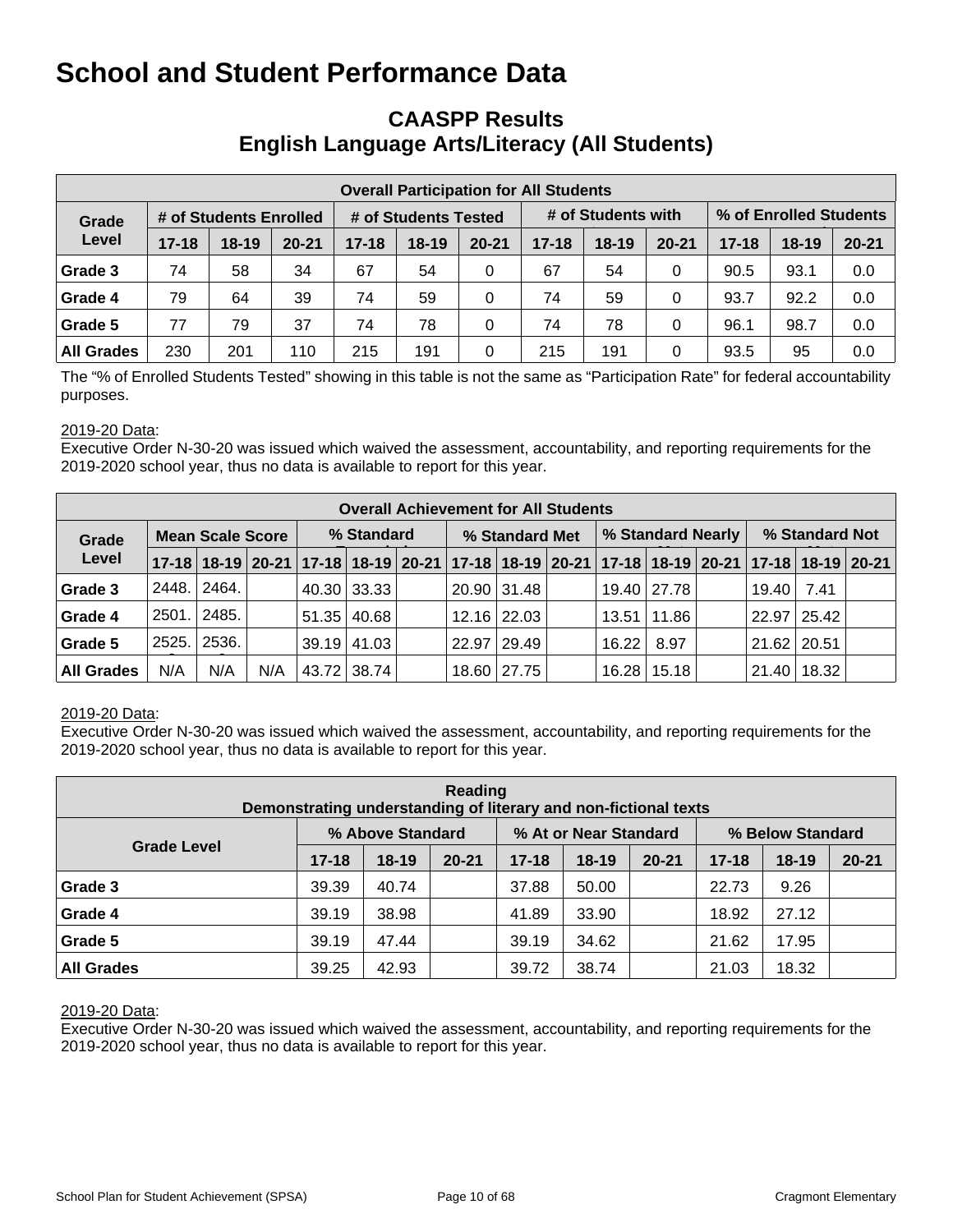| Writing<br>Producing clear and purposeful writing |           |                  |           |           |                       |           |                  |           |           |  |  |  |  |
|---------------------------------------------------|-----------|------------------|-----------|-----------|-----------------------|-----------|------------------|-----------|-----------|--|--|--|--|
|                                                   |           | % Above Standard |           |           | % At or Near Standard |           | % Below Standard |           |           |  |  |  |  |
| <b>Grade Level</b>                                | $17 - 18$ | $18-19$          | $20 - 21$ | $17 - 18$ | $18 - 19$             | $20 - 21$ | $17 - 18$        | $18 - 19$ | $20 - 21$ |  |  |  |  |
| Grade 3                                           | 36.36     | 28.30            |           | 42.42     | 64.15                 |           | 21.21            | 7.55      |           |  |  |  |  |
| Grade 4                                           | 36.49     | 20.34            |           | 43.24     | 54.24                 |           | 20.27            | 25.42     |           |  |  |  |  |
| Grade 5                                           | 37.84     | 43.42            |           | 32.43     | 32.89                 |           | 29.73            | 23.68     |           |  |  |  |  |
| <b>All Grades</b>                                 | 36.92     | 31.91            |           | 39.25     | 48.40                 |           | 23.83            | 19.68     |           |  |  |  |  |

#### 2019-20 Data:

Executive Order N-30-20 was issued which waived the assessment, accountability, and reporting requirements for the 2019-2020 school year, thus no data is available to report for this year.

| Listening<br>Demonstrating effective communication skills |           |                  |           |           |                       |           |                  |         |           |  |  |  |  |
|-----------------------------------------------------------|-----------|------------------|-----------|-----------|-----------------------|-----------|------------------|---------|-----------|--|--|--|--|
|                                                           |           | % Above Standard |           |           | % At or Near Standard |           | % Below Standard |         |           |  |  |  |  |
| <b>Grade Level</b>                                        | $17 - 18$ | $18-19$          | $20 - 21$ | $17 - 18$ | $18 - 19$             | $20 - 21$ | $17 - 18$        | $18-19$ | $20 - 21$ |  |  |  |  |
| Grade 3                                                   | 34.85     | 27.78            |           | 51.52     | 68.52                 |           | 13.64            | 3.70    |           |  |  |  |  |
| Grade 4                                                   | 33.78     | 30.51            |           | 55.41     | 54.24                 |           | 10.81            | 15.25   |           |  |  |  |  |
| Grade 5                                                   | 28.38     | 37.66            |           | 58.11     | 45.45                 |           | 13.51            | 16.88   |           |  |  |  |  |
| <b>All Grades</b>                                         | 32.24     | 32.63            |           | 55.14     | 54.74                 |           | 12.62            | 12.63   |           |  |  |  |  |

#### 2019-20 Data:

Executive Order N-30-20 was issued which waived the assessment, accountability, and reporting requirements for the 2019-2020 school year, thus no data is available to report for this year.

| <b>Research/Inquiry</b><br>Investigating, analyzing, and presenting information |           |                  |           |           |                       |           |                  |           |           |  |  |  |  |
|---------------------------------------------------------------------------------|-----------|------------------|-----------|-----------|-----------------------|-----------|------------------|-----------|-----------|--|--|--|--|
|                                                                                 |           | % Above Standard |           |           | % At or Near Standard |           | % Below Standard |           |           |  |  |  |  |
| <b>Grade Level</b>                                                              | $17 - 18$ | $18-19$          | $20 - 21$ | $17 - 18$ | $18 - 19$             | $20 - 21$ | $17 - 18$        | $18 - 19$ | $20 - 21$ |  |  |  |  |
| Grade 3                                                                         | 31.82     | 33.33            |           | 54.55     | 50.00                 |           | 13.64            | 16.67     |           |  |  |  |  |
| Grade 4                                                                         | 43.24     | 28.81            |           | 37.84     | 50.85                 |           | 18.92            | 20.34     |           |  |  |  |  |
| Grade 5                                                                         | 41.89     | 44.16            |           | 33.78     | 36.36                 |           | 24.32            | 19.48     |           |  |  |  |  |
| <b>All Grades</b>                                                               | 39.25     | 36.32            |           | 41.59     | 44.74                 |           | 19.16            | 18.95     |           |  |  |  |  |

#### 2019-20 Data:

Executive Order N-30-20 was issued which waived the assessment, accountability, and reporting requirements for the 2019-2020 school year, thus no data is available to report for this year.

#### **Conclusions based on this data:**

**1.** CAASSP was not administered in 19-20 or in 20-21. This data does not include any currently enrolled Cragmont students.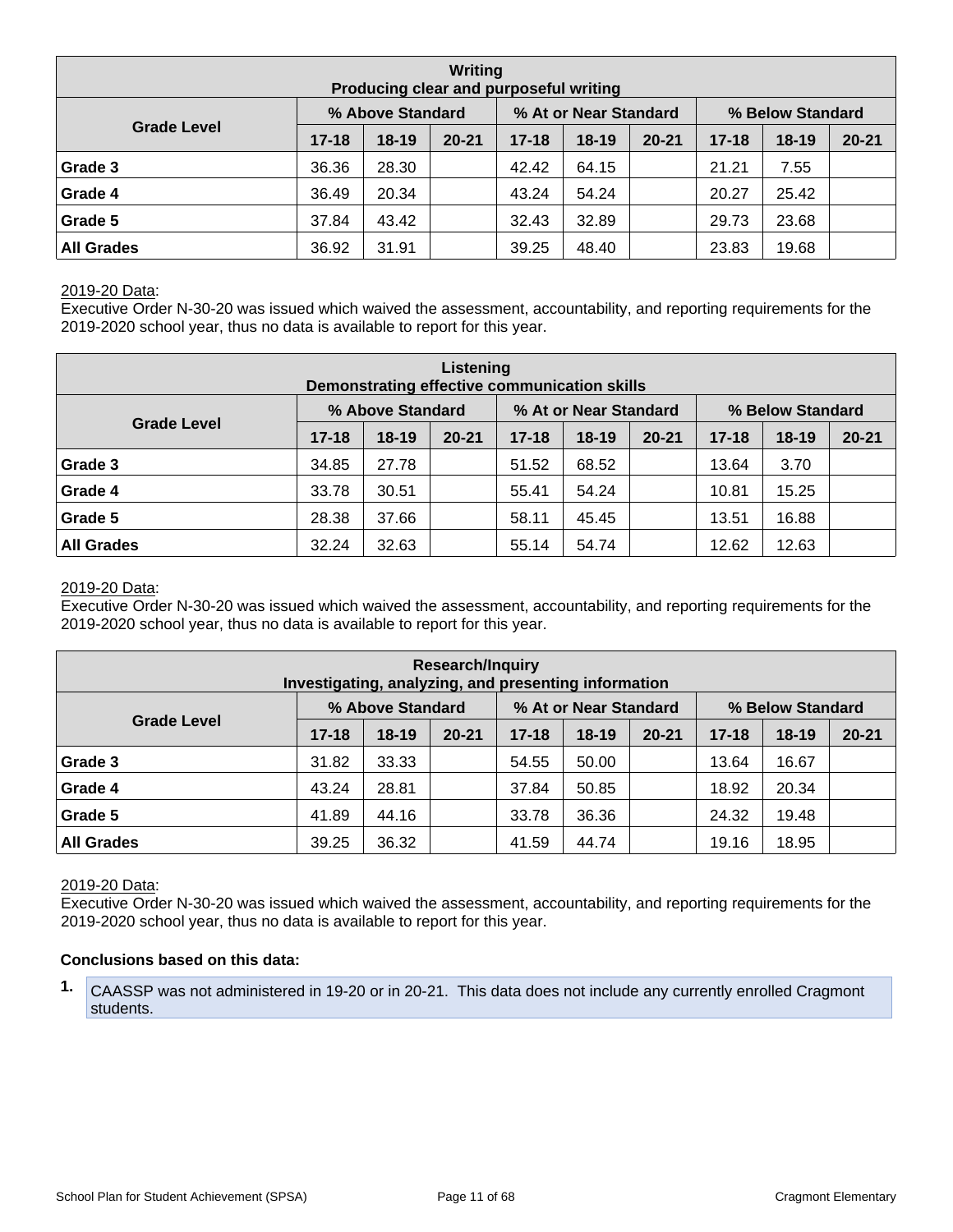# **CAASPP Results Mathematics (All Students)**

|                   | <b>Overall Participation for All Students</b> |                        |           |           |                      |           |           |                    |           |           |                        |           |  |  |
|-------------------|-----------------------------------------------|------------------------|-----------|-----------|----------------------|-----------|-----------|--------------------|-----------|-----------|------------------------|-----------|--|--|
| Grade             |                                               | # of Students Enrolled |           |           | # of Students Tested |           |           | # of Students with |           |           | % of Enrolled Students |           |  |  |
| Level             | $17 - 18$                                     | $18-19$                | $20 - 21$ | $17 - 18$ | $18 - 19$            | $20 - 21$ | $17 - 18$ | $18 - 19$          | $20 - 21$ | $17 - 18$ | $18-19$                | $20 - 21$ |  |  |
| Grade 3           | 74                                            | 58                     | 34        | 69        | 55                   | 0         | 69        | 54                 | 0         | 93.2      | 94.8                   | 0.0       |  |  |
| Grade 4           | 79                                            | 64                     | 39        | 76        | 60                   | 0         | 76        | 60                 | 0         | 96.2      | 93.8                   | 0.0       |  |  |
| Grade 5           | 77                                            | 79                     | 37        | 74        | 78                   | 0         | 74        | 78                 | 0         | 96.1      | 98.7                   | 0.0       |  |  |
| <b>All Grades</b> | 230                                           | 201                    | 110       | 219       | 193                  | 0         | 219       | 192                | 0         | 95.2      | 96                     | 0.0       |  |  |

\* The "% of Enrolled Students Tested" showing in this table is not the same as "Participation Rate" for federal accountability purposes.

#### 2019-20 Data:

Executive Order N-30-20 was issued which waived the assessment, accountability, and reporting requirements for the 2019-2020 school year, thus no data is available to report for this year.

|                                  | <b>Overall Achievement for All Students</b> |       |     |                 |                    |  |                |                    |  |                   |               |  |                |                                                                                           |  |
|----------------------------------|---------------------------------------------|-------|-----|-----------------|--------------------|--|----------------|--------------------|--|-------------------|---------------|--|----------------|-------------------------------------------------------------------------------------------|--|
| <b>Mean Scale Score</b><br>Grade |                                             |       |     |                 | % Standard         |  | % Standard Met |                    |  | % Standard Nearly |               |  | % Standard Not |                                                                                           |  |
| Level                            |                                             |       |     |                 |                    |  |                |                    |  |                   |               |  |                | 17-18 18-19 20-21 17-18 18-19 20-21 17-18 18-19 20-21 17-18 18-19 20-21 17-18 18-19 20-21 |  |
| Grade 3                          | 2459.                                       | 2464. |     |                 | $39.13 \mid 31.48$ |  |                | $23.19$ 35.19      |  | 18.84   14.81     |               |  | 18.84          | 18.52                                                                                     |  |
| Grade 4                          | 2484.                                       | 2492. |     |                 | $31.58$ 28.33      |  |                | 21.05   25.00      |  |                   | 21.05   26.67 |  | 26.32   20.00  |                                                                                           |  |
| Grade 5                          | 2526.                                       | 2533. |     | $33.78$   42.31 |                    |  |                | 24.32 17.95        |  |                   | 18.92   15.38 |  | 22.97          | 24.36                                                                                     |  |
| <b>All Grades</b>                | N/A                                         | N/A   | N/A |                 | 34.70 34.90        |  |                | $22.83 \mid 25.00$ |  | 19.63             | 18.75         |  | 22.83 21.35    |                                                                                           |  |

#### 2019-20 Data:

Executive Order N-30-20 was issued which waived the assessment, accountability, and reporting requirements for the 2019-2020 school year, thus no data is available to report for this year.

| <b>Concepts &amp; Procedures</b><br>Applying mathematical concepts and procedures |           |                  |           |           |                       |           |                  |           |           |  |  |  |  |
|-----------------------------------------------------------------------------------|-----------|------------------|-----------|-----------|-----------------------|-----------|------------------|-----------|-----------|--|--|--|--|
|                                                                                   |           | % Above Standard |           |           | % At or Near Standard |           | % Below Standard |           |           |  |  |  |  |
| <b>Grade Level</b>                                                                | $17 - 18$ | $18-19$          | $20 - 21$ | $17 - 18$ | $18 - 19$             | $20 - 21$ | $17 - 18$        | $18 - 19$ | $20 - 21$ |  |  |  |  |
| Grade 3                                                                           | 46.38     | 51.85            |           | 30.43     | 25.93                 |           | 23.19            | 22.22     |           |  |  |  |  |
| Grade 4                                                                           | 41.33     | 36.67            |           | 26.67     | 31.67                 |           | 32.00            | 31.67     |           |  |  |  |  |
| Grade 5                                                                           | 40.54     | 50.65            |           | 32.43     | 14.29                 |           | 27.03            | 35.06     |           |  |  |  |  |
| <b>All Grades</b>                                                                 | 42.66     | 46.60            |           | 29.82     | 23.04                 |           | 27.52            | 30.37     |           |  |  |  |  |

#### 2019-20 Data: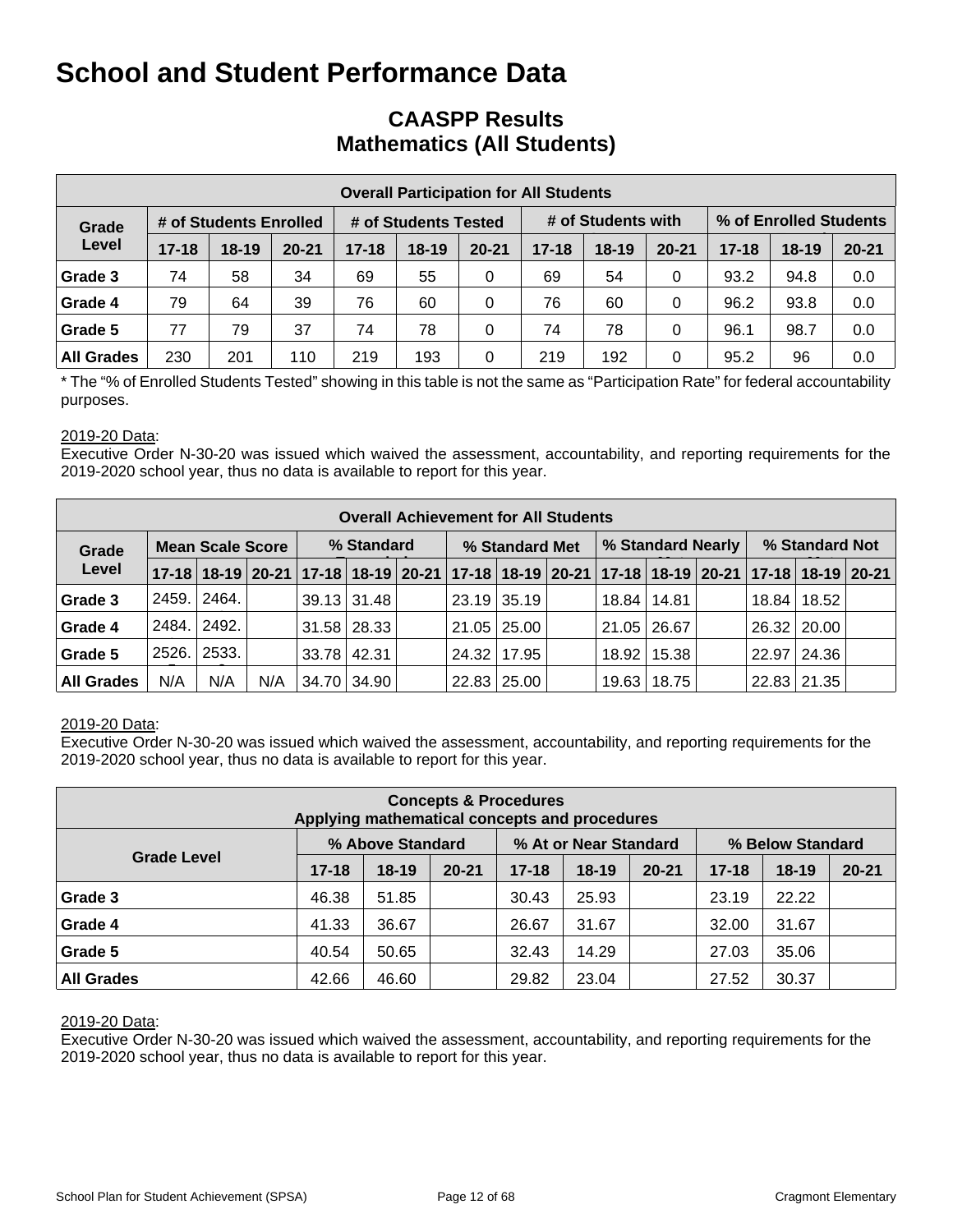| <b>Problem Solving &amp; Modeling/Data Analysis</b><br>Using appropriate tools and strategies to solve real world and mathematical problems |           |                  |           |           |                       |           |           |                  |           |  |  |  |
|---------------------------------------------------------------------------------------------------------------------------------------------|-----------|------------------|-----------|-----------|-----------------------|-----------|-----------|------------------|-----------|--|--|--|
|                                                                                                                                             |           | % Above Standard |           |           | % At or Near Standard |           |           | % Below Standard |           |  |  |  |
| <b>Grade Level</b>                                                                                                                          | $17 - 18$ | $18-19$          | $20 - 21$ | $17 - 18$ | $18-19$               | $20 - 21$ | $17 - 18$ | $18 - 19$        | $20 - 21$ |  |  |  |
| Grade 3                                                                                                                                     | 40.58     | 35.19            |           | 39.13     | 50.00                 |           | 20.29     | 14.81            |           |  |  |  |
| Grade 4                                                                                                                                     | 39.47     | 33.33            |           | 34.21     | 43.33                 |           | 26.32     | 23.33            |           |  |  |  |
| Grade 5                                                                                                                                     | 39.19     | 43.59            |           | 36.49     | 32.05                 |           | 24.32     | 24.36            |           |  |  |  |
| <b>All Grades</b>                                                                                                                           | 39.73     | 38.02            |           | 36.53     | 40.63                 |           | 23.74     | 21.35            |           |  |  |  |

#### 2019-20 Data:

Executive Order N-30-20 was issued which waived the assessment, accountability, and reporting requirements for the 2019-2020 school year, thus no data is available to report for this year.

| <b>Communicating Reasoning</b><br>Demonstrating ability to support mathematical conclusions |           |                  |           |           |                       |           |           |                  |           |  |  |
|---------------------------------------------------------------------------------------------|-----------|------------------|-----------|-----------|-----------------------|-----------|-----------|------------------|-----------|--|--|
|                                                                                             |           | % Above Standard |           |           | % At or Near Standard |           |           | % Below Standard |           |  |  |
| <b>Grade Level</b>                                                                          | $17 - 18$ | $18 - 19$        | $20 - 21$ | $17 - 18$ | 18-19                 | $20 - 21$ | $17 - 18$ | $18 - 19$        | $20 - 21$ |  |  |
| Grade 3                                                                                     | 44.93     | 42.59            |           | 37.68     | 38.89                 |           | 17.39     | 18.52            |           |  |  |
| Grade 4                                                                                     | 38.67     | 35.00            |           | 37.33     | 45.00                 |           | 24.00     | 20.00            |           |  |  |
| Grade 5                                                                                     | 33.78     | 29.87            |           | 36.49     | 41.56                 |           | 29.73     | 28.57            |           |  |  |
| <b>All Grades</b>                                                                           | 38.99     | 35.08            |           | 37.16     | 41.88                 |           | 23.85     | 23.04            |           |  |  |

#### 2019-20 Data:

Executive Order N-30-20 was issued which waived the assessment, accountability, and reporting requirements for the 2019-2020 school year, thus no data is available to report for this year.

#### **Conclusions based on this data:**

**1.** CAASSP was not administered in 19-20 and 20-21. This data does not include any students currently enrolled at Cragmont.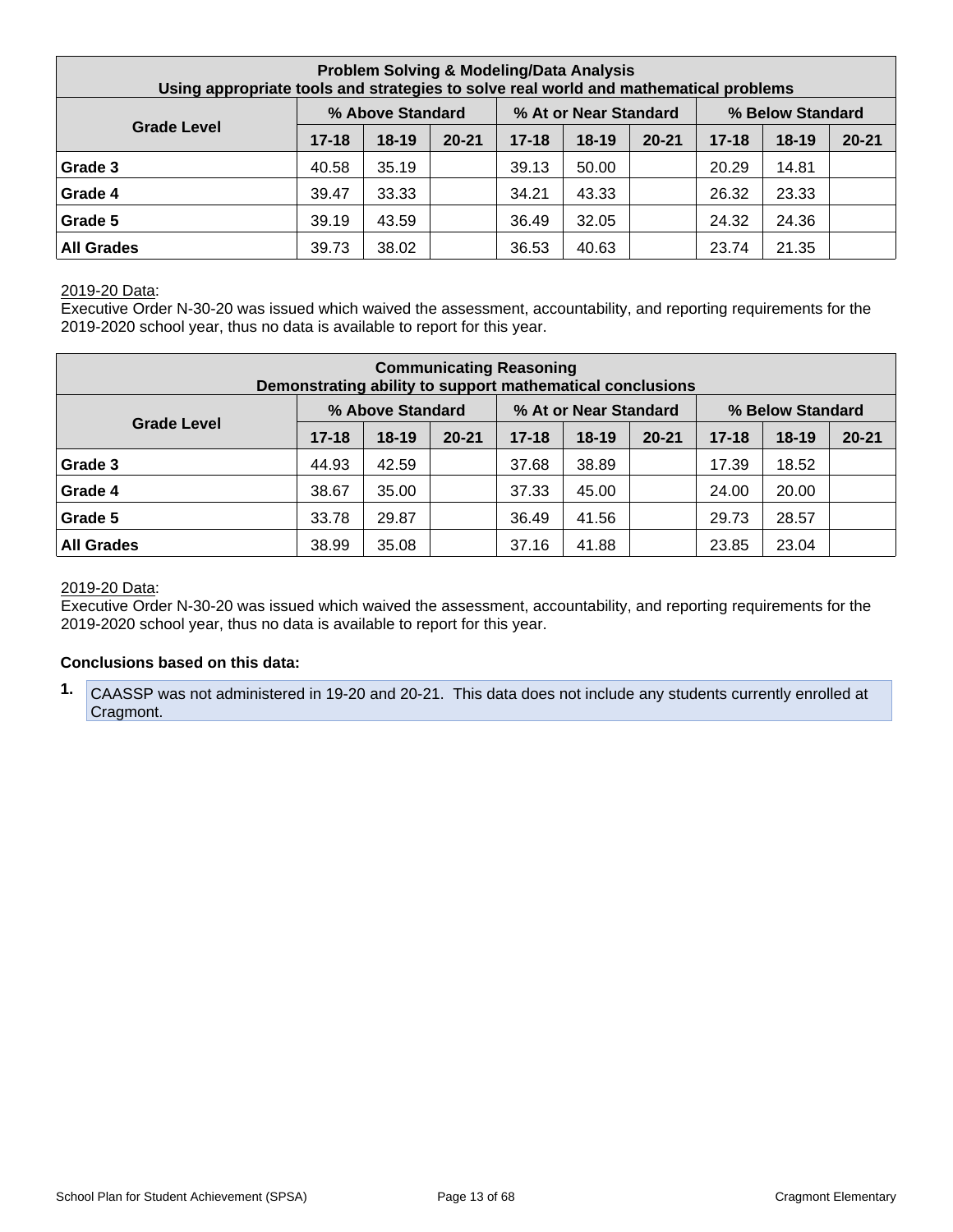# **ELPAC Results**

| <b>ELPAC Summative Assessment Data</b><br>Number of Students and Mean Scale Scores for All Students |           |           |           |           |                      |           |           |                         |           |                                     |                |           |
|-----------------------------------------------------------------------------------------------------|-----------|-----------|-----------|-----------|----------------------|-----------|-----------|-------------------------|-----------|-------------------------------------|----------------|-----------|
| Grade                                                                                               |           | Overall   |           |           | <b>Oral Language</b> |           |           | <b>Written Language</b> |           | Number of<br><b>Students Tested</b> |                |           |
| Level                                                                                               | $17 - 18$ | $18 - 19$ | $20 - 21$ | $17 - 18$ | $18 - 19$            | $20 - 21$ | $17 - 18$ | $18 - 19$               | $20 - 21$ | $17 - 18$                           | $18-19$        | $20 - 21$ |
| K                                                                                                   | $\star$   | $\star$   | $\star$   | $\star$   | $\star$              | $\star$   | $\star$   | $\star$                 | $\star$   | $\star$                             | 5              | $\star$   |
|                                                                                                     | $\star$   | $\star$   | $\star$   | $\star$   | $\star$              | $\star$   | $\star$   | $\star$                 | $\star$   | $\star$                             | 5              | $\star$   |
| $\mathbf{2}$                                                                                        | $\star$   |           | $\star$   | $\star$   |                      | $\star$   | $\star$   |                         | $\star$   | $\star$                             |                | $\star$   |
| 3                                                                                                   | $\star$   | $\star$   | $\star$   | $\star$   | $\star$              | $\star$   | $\star$   | $\star$                 | $\star$   | $\star$                             | $\overline{7}$ | $\star$   |
| $\boldsymbol{4}$                                                                                    | $\star$   | $\star$   |           | $\star$   | $\star$              |           | $\star$   | $\star$                 |           | $\star$                             | 5              |           |
| 5                                                                                                   | $\star$   | $\star$   |           | $\star$   | $\star$              |           | $\star$   | $\star$                 |           | $\star$                             | 5              |           |
| <b>All Grades</b>                                                                                   |           |           |           |           |                      |           |           |                         |           | 35                                  | 27             | 8         |

#### 2019-20 Data:

Executive Order N-30-20 was issued which waived the assessment, accountability, and reporting requirements for the 2019-2020 school year, thus no data is available to report for this year.

|                         | <b>Overall Language</b><br>Percentage of Students at Each Performance Level for All Students |         |                   |           |           |         |         |                       |         |           |                                    |             |           |           |           |
|-------------------------|----------------------------------------------------------------------------------------------|---------|-------------------|-----------|-----------|---------|---------|-----------------------|---------|-----------|------------------------------------|-------------|-----------|-----------|-----------|
| Grade                   | Level 4<br>Level 3<br>Level 2<br>Level 1<br>Level                                            |         |                   |           |           |         |         |                       |         |           | <b>Total Number</b><br>of Students |             |           |           |           |
|                         | $17 - 18$                                                                                    |         | $18 - 19$   20-21 | $17 - 18$ | $18 - 19$ | 20-21   |         | $17 - 18$ 18-19 20-21 |         | $17 - 18$ |                                    | 18-19 20-21 | $17 - 18$ | $18 - 19$ | $20 - 21$ |
| K                       | $\star$                                                                                      | $\star$ | $\star$           | $\star$   | $\star$   | $\star$ | $\star$ | $\star$               | $\star$ |           | $\star$                            | $\star$     | $\star$   | $\star$   | $\star$   |
| 1                       | $\star$                                                                                      | $\star$ | $\star$           |           | $\star$   | $\star$ |         | $\star$               | $\star$ |           | $\star$                            | $\star$     | $\star$   | $\star$   | $\star$   |
| $\mathbf{2}$            | $\star$                                                                                      |         | $\star$           | $\star$   |           | $\star$ | $\star$ |                       | $\star$ |           |                                    | $\star$     | $\star$   |           | $\star$   |
| 3                       | $\star$                                                                                      | $\star$ | $\star$           | $\star$   | $\star$   | $\star$ | $\star$ | $\star$               | $\star$ | $\star$   | $\star$                            | $\star$     | $\star$   | $\star$   | $\star$   |
| $\overline{\mathbf{4}}$ | $\star$                                                                                      | $\star$ |                   | $\star$   | $\star$   |         | $\star$ | $\star$               |         | $\star$   | $\star$                            |             | $\star$   | $\star$   |           |
| <b>All Grades</b>       | 51.43                                                                                        | 14.81   | $\star$           | $\star$   | 33.33     | $\star$ | $\star$ | 29.63                 | $\star$ | $\star$   | 22.22                              | $\star$     | 35        | 27        | $\star$   |

#### 2019-20 Data: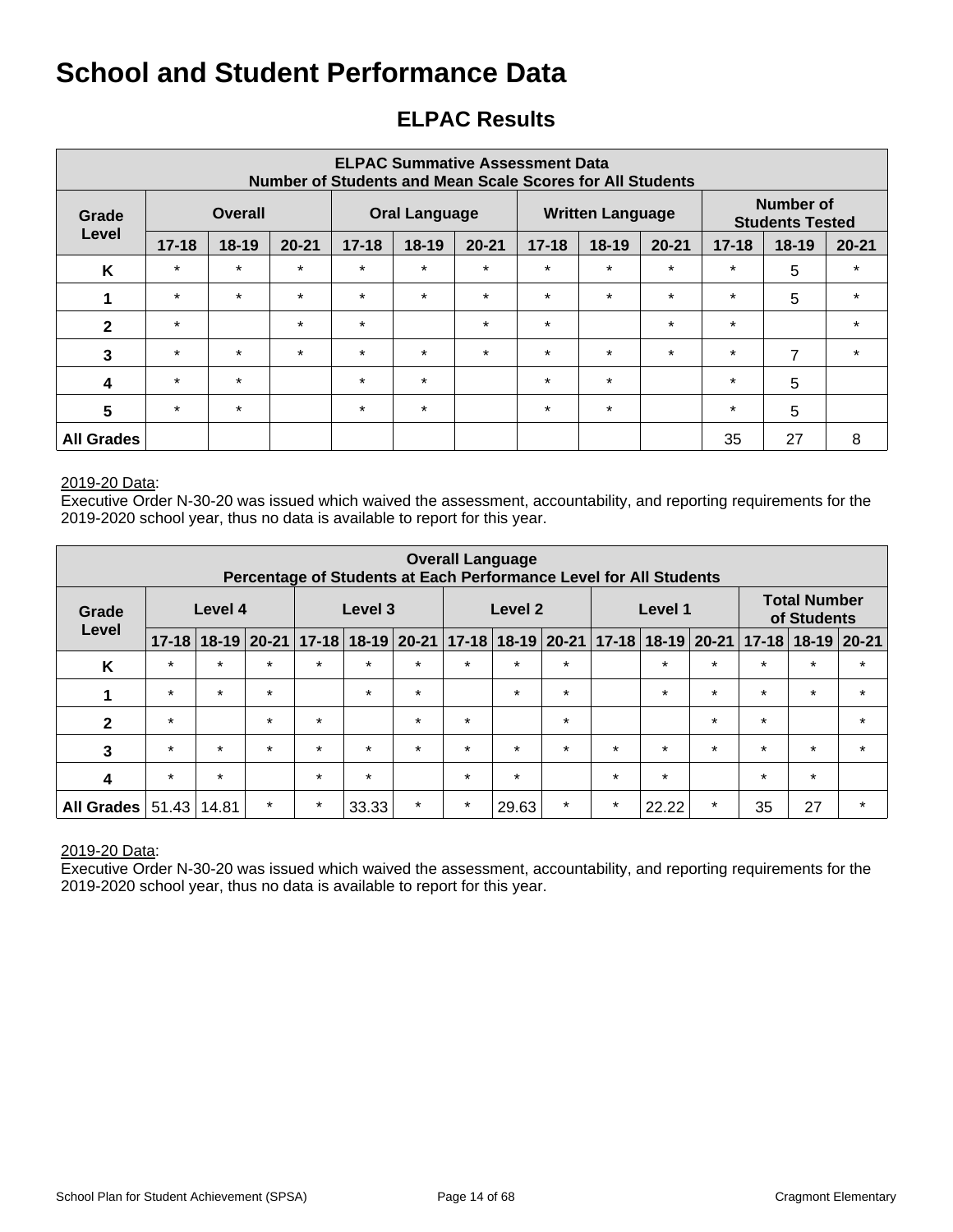| <b>Oral Language</b><br>Percentage of Students at Each Performance Level for All Students |           |         |               |           |                               |               |         |                     |         |           |                                    |               |         |                           |         |
|-------------------------------------------------------------------------------------------|-----------|---------|---------------|-----------|-------------------------------|---------------|---------|---------------------|---------|-----------|------------------------------------|---------------|---------|---------------------------|---------|
| Grade                                                                                     |           | Level 4 |               |           | Level 3<br>Level 2<br>Level 1 |               |         |                     |         |           | <b>Total Number</b><br>of Students |               |         |                           |         |
| Level                                                                                     | $17 - 18$ |         | $18-19$ 20-21 | $17 - 18$ |                               | $18-19$ 20-21 |         | $17-18$ 18-19 20-21 |         | $17 - 18$ |                                    | $18-19$ 20-21 |         | $17 - 18$   18-19   20-21 |         |
| Κ                                                                                         | $\star$   | $\star$ | $\star$       | $\star$   | $\star$                       | $\star$       | $\star$ | $\star$             | $\star$ | $\star$   | $\star$                            | $\star$       | $\star$ | $\star$                   | $\star$ |
| 1                                                                                         | $\star$   | $\star$ | $\star$       |           | $\star$                       | $\star$       |         | $\star$             | $\star$ |           | $\star$                            | $\star$       | $\star$ | $\star$                   | $\star$ |
| $\mathbf{2}$                                                                              | $\star$   |         | $\star$       | $\star$   |                               | $\star$       | $\star$ |                     | $\star$ |           |                                    | $\star$       | $\star$ |                           | $\star$ |
| 3                                                                                         | $\star$   | $\star$ | $\star$       | $\star$   | $\star$                       | $\star$       | $\star$ | $\star$             | $\star$ | $\star$   | $\star$                            | $\star$       | $\star$ | $\star$                   | $\star$ |
| 4                                                                                         | $\star$   | $\star$ |               | $\star$   | $\star$                       |               |         | $\star$             |         | $\star$   | $\star$                            |               | $\star$ | $\star$                   |         |
| <b>All Grades</b>                                                                         | 60.00     | 25.93   | $\star$       | $\star$   | 44.44                         | $\star$       | $\star$ | 11.11               | $\star$ | $\star$   | 18.52                              | $\star$       | 35      | 27                        | $\star$ |

#### 2019-20 Data:

Executive Order N-30-20 was issued which waived the assessment, accountability, and reporting requirements for the 2019-2020 school year, thus no data is available to report for this year.

| <b>Written Language</b><br>Percentage of Students at Each Performance Level for All Students |           |         |               |           |           |         |           |                    |               |         |         |         |                                 |                                    |               |
|----------------------------------------------------------------------------------------------|-----------|---------|---------------|-----------|-----------|---------|-----------|--------------------|---------------|---------|---------|---------|---------------------------------|------------------------------------|---------------|
| Grade                                                                                        |           | Level 4 |               |           | Level 3   |         |           | Level <sub>2</sub> |               |         | Level 1 |         |                                 | <b>Total Number</b><br>of Students |               |
| Level                                                                                        | $17 - 18$ |         | $18-19$ 20-21 | $17 - 18$ | $18 - 19$ | 20-21   | $17 - 18$ |                    | $18-19$ 20-21 |         |         |         | $17-18$   18-19   20-21   17-18 |                                    | $18-19$ 20-21 |
| K                                                                                            | $\star$   | $\star$ | $\star$       |           | $\star$   | $\star$ | $\star$   | $\star$            | $\star$       |         | $\star$ | $\star$ | $\star$                         | $\star$                            | $\star$       |
| 1                                                                                            | $\star$   | $\star$ | $\star$       | $\star$   | $\star$   | $\star$ |           | $\star$            | $\star$       |         | $\star$ | $\star$ | $\star$                         | $\star$                            | $\star$       |
| $\mathbf{2}$                                                                                 | $\star$   |         | $\star$       | $\star$   |           | $\star$ | $\star$   |                    | $\star$       | $\star$ |         | $\star$ | $\star$                         |                                    | $\star$       |
| 3                                                                                            |           | $\star$ | $\star$       | $\star$   | $\star$   | $\star$ | $\star$   | $\star$            | $\star$       | $\star$ | $\star$ | $\star$ | $\star$                         | $\star$                            | $\star$       |
| 4                                                                                            | $\star$   | $\star$ |               | $\star$   | $\star$   |         | $\star$   | $\star$            |               | $\star$ | $\star$ |         | $\star$                         | $\star$                            |               |
| 5                                                                                            | $\star$   | $\star$ |               | $\star$   | $\star$   |         |           | $\star$            |               |         | $\star$ |         | $\star$                         | $\star$                            |               |
| <b>All Grades</b>                                                                            | 37.14     | 11.11   | $\star$       | $\star$   | 22.22     | $\star$ | $\star$   | 40.74              | $\star$       | $\star$ | 25.93   | $\star$ | 35                              | 27                                 | $\star$       |

#### 2019-20 Data:

Executive Order N-30-20 was issued which waived the assessment, accountability, and reporting requirements for the 2019-2020 school year, thus no data is available to report for this year.

|                   |           |                       |           |           |                     | <b>Listening Domain</b> |           | Percentage of Students by Domain Performance Level for All Students |           |           |                                    |           |
|-------------------|-----------|-----------------------|-----------|-----------|---------------------|-------------------------|-----------|---------------------------------------------------------------------|-----------|-----------|------------------------------------|-----------|
| Grade             |           | <b>Well Developed</b> |           |           | Somewhat/Moderately |                         |           | <b>Beginning</b>                                                    |           |           | <b>Total Number</b><br>of Students |           |
| Level             | $17 - 18$ | $18 - 19$             | $20 - 21$ | $17 - 18$ | 18-19               | $20 - 21$               | $17 - 18$ | $18 - 19$                                                           | $20 - 21$ | $17 - 18$ | $18 - 19$                          | $20 - 21$ |
| K                 | $\star$   | $\star$               | $\star$   | $\star$   | $\star$             | $\star$                 | $\star$   | $\star$                                                             | $\star$   | $\star$   | $\star$                            | $\star$   |
|                   | $\star$   | $\star$               | $\star$   |           | $\star$             | $\star$                 |           | $\star$                                                             | $\star$   | $\star$   | $\star$                            | $\star$   |
| 3                 | $\star$   | $\star$               | $\star$   | $\star$   | $\star$             | $\star$                 | $\star$   | $\star$                                                             | $\star$   | $\star$   | $\star$                            | $\star$   |
| 4                 | $\star$   | $\star$               |           | $\star$   | $\star$             |                         | $\star$   | $\star$                                                             |           | $\star$   | $\star$                            |           |
| <b>All Grades</b> | 60.00     | 22.22                 | $\star$   | 31.43     | 48.15               | $\star$                 | $\star$   | 29.63                                                               | $\star$   | 35        | 27                                 | $\star$   |

#### 2019-20 Data: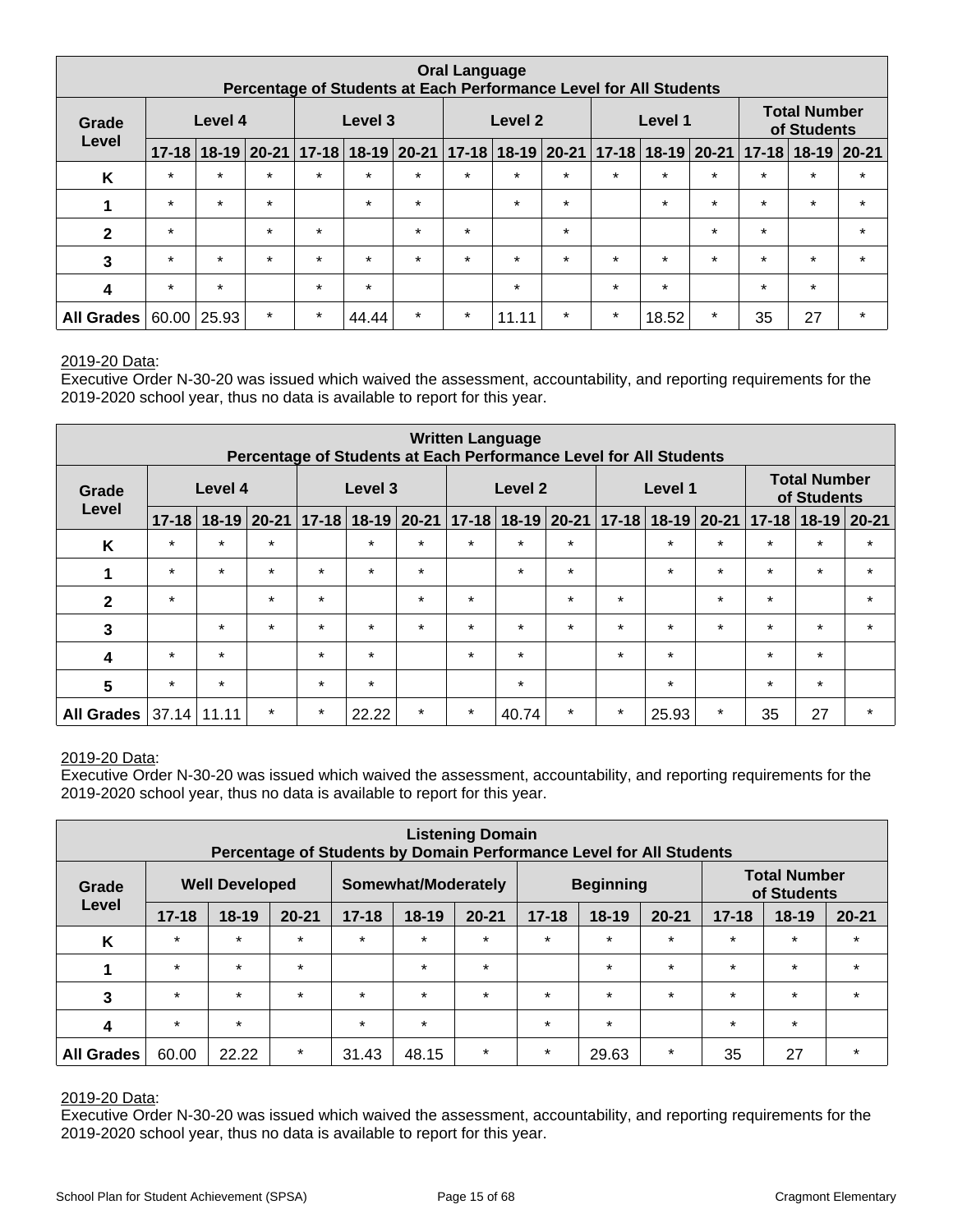|                   | <b>Speaking Domain</b><br>Percentage of Students by Domain Performance Level for All Students |                       |           |           |                     |           |           |                  |           |           |                                    |           |
|-------------------|-----------------------------------------------------------------------------------------------|-----------------------|-----------|-----------|---------------------|-----------|-----------|------------------|-----------|-----------|------------------------------------|-----------|
| Grade             |                                                                                               | <b>Well Developed</b> |           |           | Somewhat/Moderately |           |           | <b>Beginning</b> |           |           | <b>Total Number</b><br>of Students |           |
| Level             | $17 - 18$                                                                                     | $18 - 19$             | $20 - 21$ | $17 - 18$ | $18 - 19$           | $20 - 21$ | $17 - 18$ | $18 - 19$        | $20 - 21$ | $17 - 18$ | $18 - 19$                          | $20 - 21$ |
| K                 | $\star$                                                                                       | $\star$               | $\star$   | $\star$   | $\star$             | $\star$   | $\star$   | $\star$          | $\star$   | $\star$   | $\star$                            | $\star$   |
|                   | $\star$                                                                                       | $\star$               | $\star$   |           | $\star$             | $\star$   |           | $\star$          | $\star$   | $\star$   | $\star$                            | $\star$   |
| $\mathbf{2}$      | $\star$                                                                                       |                       | $\star$   | $\star$   |                     | $\star$   | $\star$   |                  | $\star$   | $\star$   |                                    | $\star$   |
| 3                 | $\star$                                                                                       | $\star$               | $\star$   | $\star$   | $\star$             | $\star$   | $\star$   | $\star$          | $\star$   | $\star$   | $\star$                            | $\star$   |
| <b>All Grades</b> | 68.57                                                                                         | 44.44                 | $\star$   | $\star$   | 37.04               | $\star$   | $\star$   | 18.52            | $\star$   | 35        | 27                                 | *         |

#### 2019-20 Data:

Executive Order N-30-20 was issued which waived the assessment, accountability, and reporting requirements for the 2019-2020 school year, thus no data is available to report for this year.

| <b>Reading Domain</b><br>Percentage of Students by Domain Performance Level for All Students |           |                       |           |           |                     |           |           |                  |           |           |                                    |           |
|----------------------------------------------------------------------------------------------|-----------|-----------------------|-----------|-----------|---------------------|-----------|-----------|------------------|-----------|-----------|------------------------------------|-----------|
| Grade                                                                                        |           | <b>Well Developed</b> |           |           | Somewhat/Moderately |           |           | <b>Beginning</b> |           |           | <b>Total Number</b><br>of Students |           |
| Level                                                                                        | $17 - 18$ | $18 - 19$             | $20 - 21$ | $17 - 18$ | 18-19               | $20 - 21$ | $17 - 18$ | $18-19$          | $20 - 21$ | $17 - 18$ | $18 - 19$                          | $20 - 21$ |
| K                                                                                            | $\star$   | $\star$               | $\star$   | $\star$   | $\star$             | $\star$   |           | $\star$          | $\star$   | $\star$   | $\star$                            | $\star$   |
| 1                                                                                            | $\star$   | $\star$               | $\star$   |           | $\star$             | $\star$   |           | $\star$          | $\star$   | $\star$   | $\star$                            | $\star$   |
| $\mathbf{2}$                                                                                 | $\star$   |                       | $\star$   | $\star$   |                     | $\star$   | $\star$   |                  | $\star$   | $\star$   |                                    | $\star$   |
| 3                                                                                            |           | $\star$               | $\star$   | $\star$   | $\star$             | $\star$   | $\star$   | $\star$          | $\star$   | $\star$   | $\star$                            | $\star$   |
| 4                                                                                            | $\star$   | $\star$               |           | $\star$   | $\star$             |           | $\star$   | $\star$          |           | $\star$   | $\star$                            |           |
| <b>All Grades</b>                                                                            | 42.86     | 7.41                  | $\star$   | 40.00     | 51.85               | $\star$   | $\star$   | 40.74            | $\star$   | 35        | 27                                 | $\star$   |

#### 2019-20 Data:

Executive Order N-30-20 was issued which waived the assessment, accountability, and reporting requirements for the 2019-2020 school year, thus no data is available to report for this year.

| <b>Writing Domain</b><br>Percentage of Students by Domain Performance Level for All Students |                                                                  |           |           |           |         |           |           |         |           |                                    |           |           |
|----------------------------------------------------------------------------------------------|------------------------------------------------------------------|-----------|-----------|-----------|---------|-----------|-----------|---------|-----------|------------------------------------|-----------|-----------|
| Grade                                                                                        | <b>Well Developed</b><br>Somewhat/Moderately<br><b>Beginning</b> |           |           |           |         |           |           |         |           | <b>Total Number</b><br>of Students |           |           |
| Level                                                                                        | $17 - 18$                                                        | $18 - 19$ | $20 - 21$ | $17 - 18$ | 18-19   | $20 - 21$ | $17 - 18$ | $18-19$ | $20 - 21$ | $17 - 18$                          | $18 - 19$ | $20 - 21$ |
| K                                                                                            | $\star$                                                          | $\star$   | $\star$   | $\star$   | $\star$ | $\star$   |           | $\star$ | $\star$   | $\star$                            | $\star$   | $\star$   |
| 1                                                                                            | $\star$                                                          | $\star$   | $\star$   | $\star$   | $\star$ | $\star$   |           | $\star$ | $\star$   | $\star$                            | $\star$   | $\star$   |
| $\overline{2}$                                                                               | $\star$                                                          |           | $\star$   | $\star$   |         | $\star$   | $\star$   |         | $\star$   | $\star$                            |           | $\star$   |
| 3                                                                                            | $\star$                                                          | $\star$   | $\star$   | $\star$   | $\star$ | $\star$   | $\star$   | $\star$ | $\star$   | $\star$                            | $\star$   | $\star$   |
| 4                                                                                            | $\star$                                                          | $\star$   |           | $\star$   | $\star$ |           | $\star$   | $\star$ |           | $\star$                            | $\star$   |           |
| <b>All Grades</b>                                                                            | 45.71                                                            | 14.81     | $\star$   | 45.71     | 66.67   | $\star$   | $\star$   | 18.52   | $\star$   | 35                                 | 27        | $\star$   |

#### 2019-20 Data: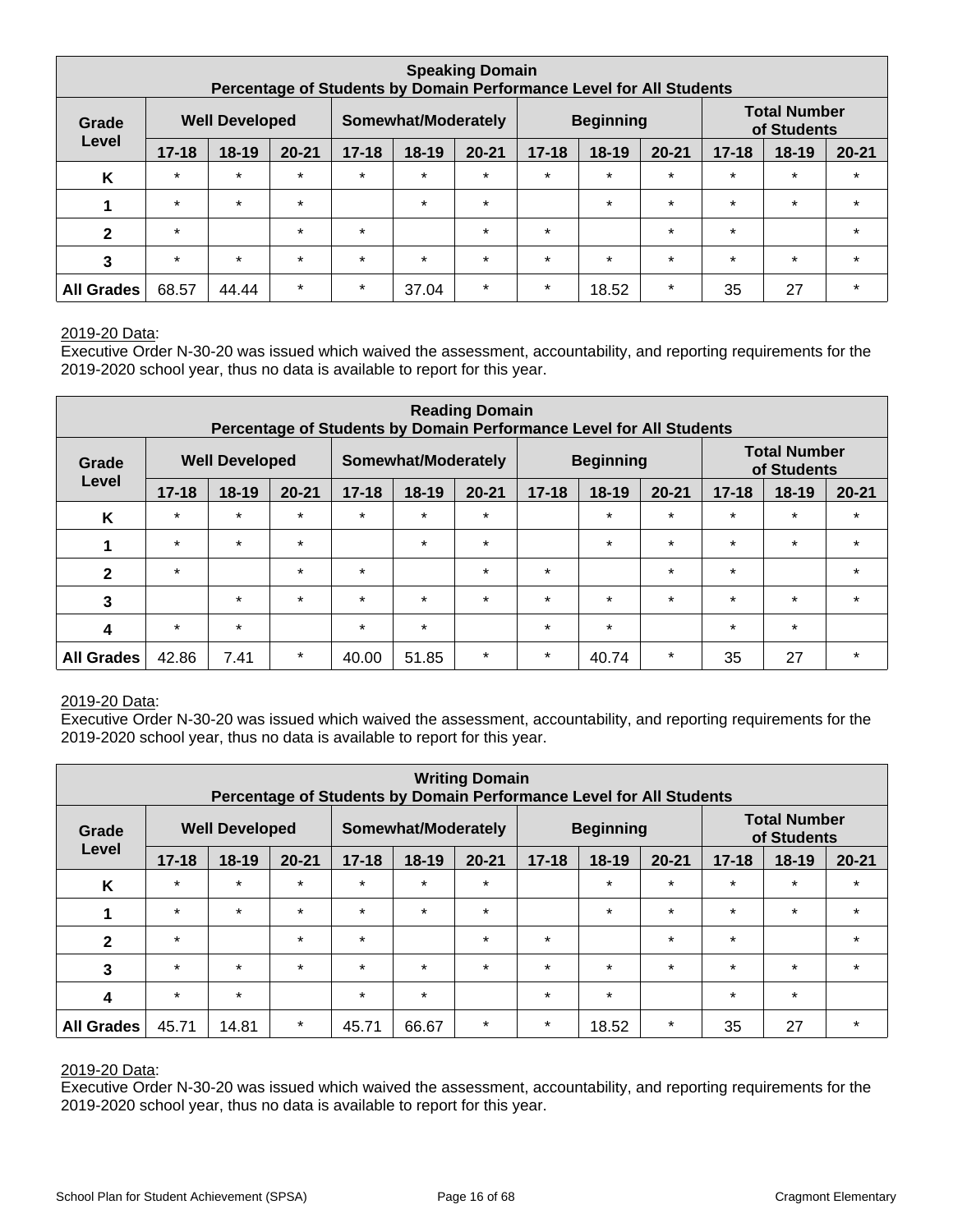#### **Conclusions based on this data:**

**1.** N/A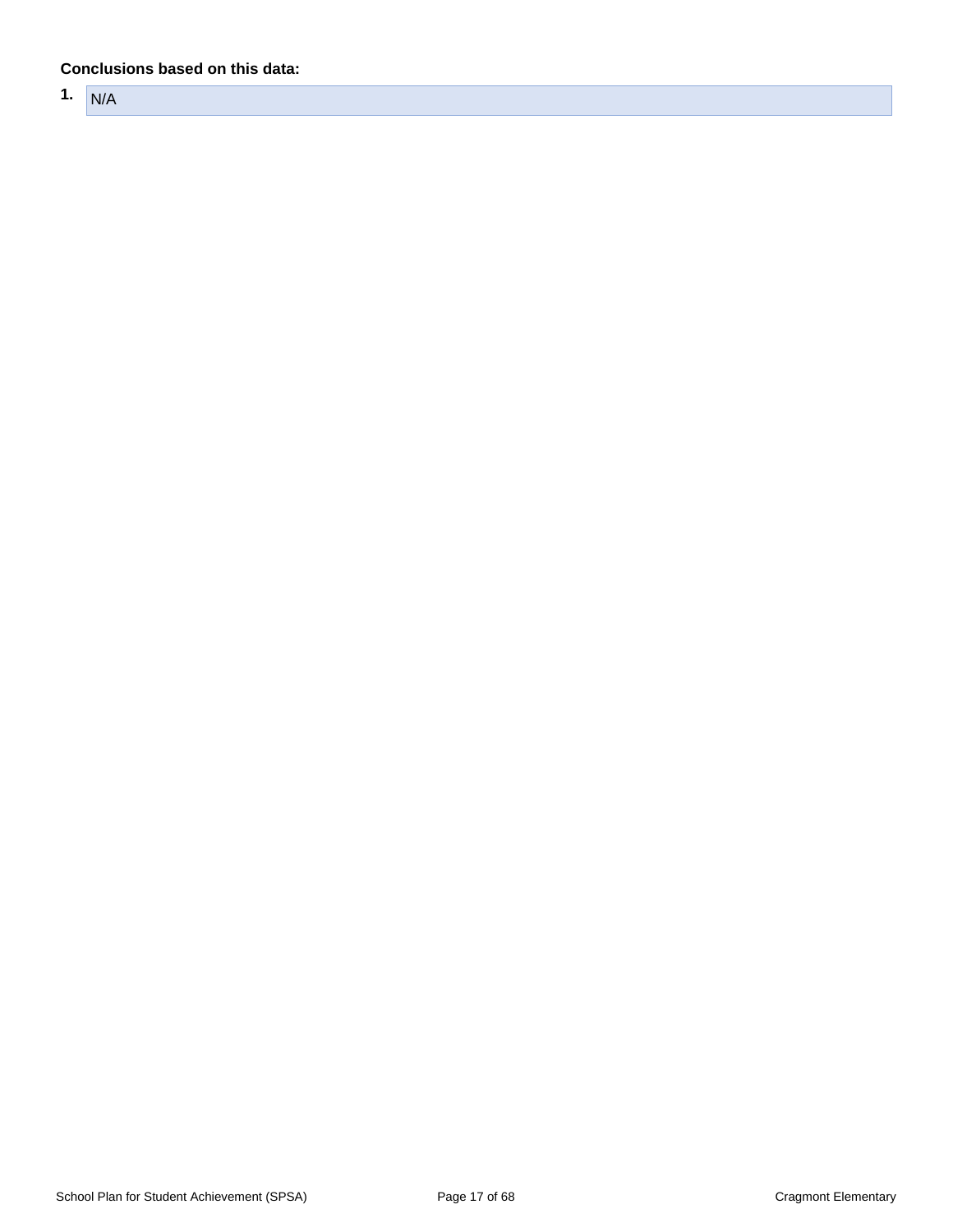# **Student Population**

Although both Senate Bill 98 and Assembly Bill 130 suspended the publication of state indicators on the 2020 and 2021 California School Dashboards, these bills also required the reporting of valid and reliable data that would have been included in these Dashboards.

To meet this requirement, CDE has made available the Enrollment, Graduation Rate Additional Report and the College/Career Measures Report data available. All other reports are not available for 2020 and 2021.

This section provides information about the school's student population.

| 2020-21 Student Population                        |                                                                                                                                                                     |                                                                                                                                                                                                    |                                                                                          |  |  |  |  |  |
|---------------------------------------------------|---------------------------------------------------------------------------------------------------------------------------------------------------------------------|----------------------------------------------------------------------------------------------------------------------------------------------------------------------------------------------------|------------------------------------------------------------------------------------------|--|--|--|--|--|
| <b>Total</b><br><b>Enrollment</b>                 | Socioeconomically<br><b>Disadvantaged</b>                                                                                                                           | <b>English</b><br>Learners                                                                                                                                                                         | <b>Foster</b><br>Youth                                                                   |  |  |  |  |  |
| 313                                               | 25.2                                                                                                                                                                | 5.4                                                                                                                                                                                                | 0.3                                                                                      |  |  |  |  |  |
| This is the total number of<br>students enrolled. | This is the percent of students<br>who are eligible for free or<br>reduced priced meals; or have<br>parents/quardians who did not<br>receive a high school diploma. | This is the percent of students<br>who are learning to communicate<br>effectively in English, typically<br>requiring instruction in both the<br>English Language and in their<br>academic courses. | This is the percent of students<br>whose well-being is the<br>responsibility of a court. |  |  |  |  |  |

| 2019-20 Enrollment for All Students/Student Group |              |            |  |  |  |  |  |  |  |
|---------------------------------------------------|--------------|------------|--|--|--|--|--|--|--|
| <b>Student Group</b>                              | <b>Total</b> | Percentage |  |  |  |  |  |  |  |
| <b>English Learners</b>                           | 17           | 5.4        |  |  |  |  |  |  |  |
| <b>Foster Youth</b>                               |              | 0.3        |  |  |  |  |  |  |  |
| <b>Homeless</b>                                   | 6            | 1.9        |  |  |  |  |  |  |  |
| <b>Socioeconomically Disadvantaged</b>            | 79           | 25.2       |  |  |  |  |  |  |  |
| <b>Students with Disabilities</b>                 | 30           | 9.6        |  |  |  |  |  |  |  |

| <b>Enrollment by Race/Ethnicity</b>                |     |      |  |  |  |  |
|----------------------------------------------------|-----|------|--|--|--|--|
| <b>Total</b><br><b>Student Group</b><br>Percentage |     |      |  |  |  |  |
| <b>African American</b>                            | 47  | 15.0 |  |  |  |  |
| American Indian or Alaska Native                   | 4   | 1.3  |  |  |  |  |
| Asian                                              | 28  | 8.9  |  |  |  |  |
| <b>Filipino</b>                                    | 5   | 1.6  |  |  |  |  |
| Hispanic                                           | 56  | 17.9 |  |  |  |  |
| <b>Two or More Races</b>                           | 49  | 15.7 |  |  |  |  |
| Native Hawaiian or Pacific Islander                |     | 0.3  |  |  |  |  |
| White                                              | 120 | 38.3 |  |  |  |  |

#### **Conclusions based on this data:**

**1.** With our declining enrollment, our demographics have changed over the past decade.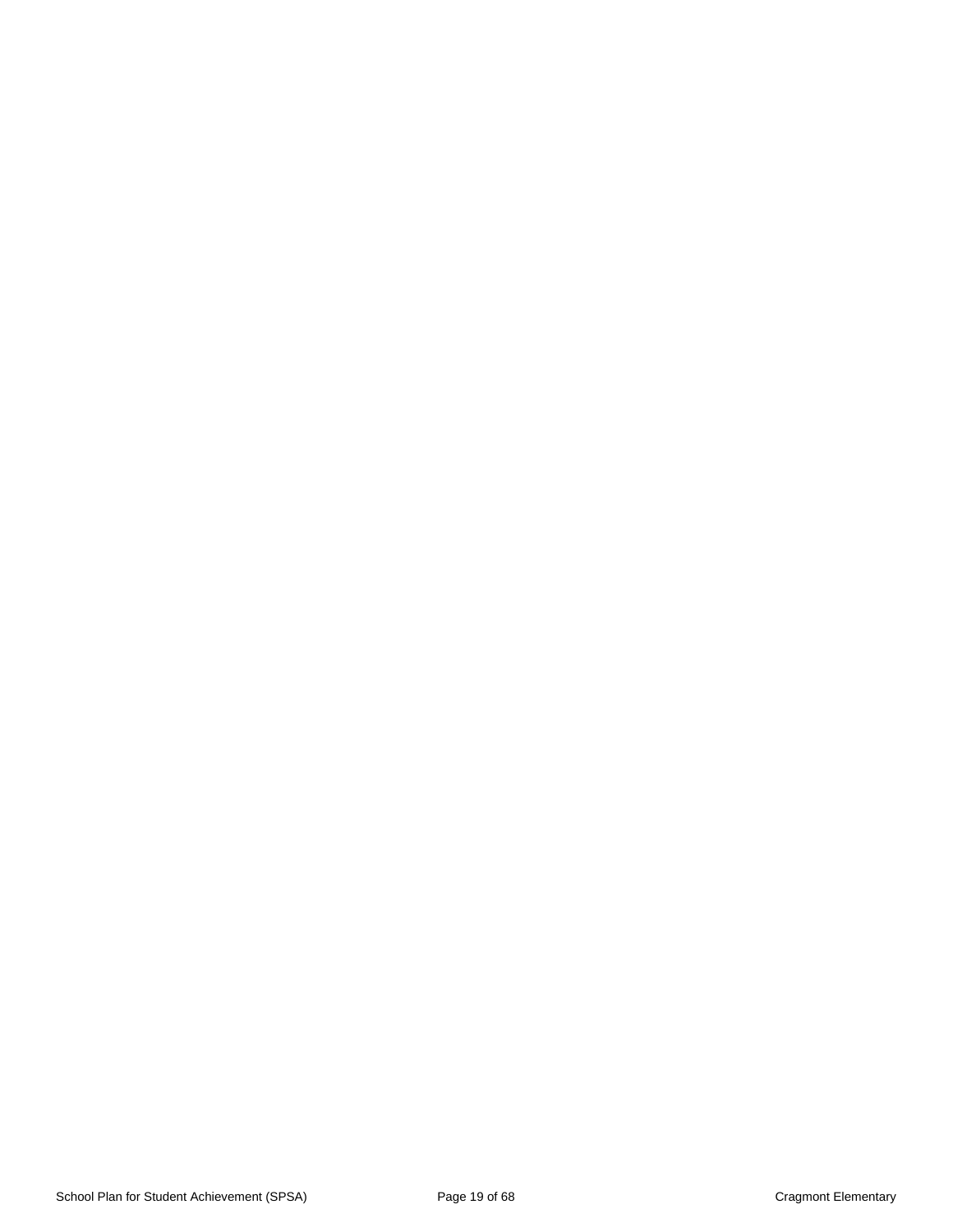# **Overall Performance**

Although both Senate Bill 98 and Assembly Bill 130 suspended the publication of state indicators on the 2020 and 2021 California School Dashboards, these bills also required the reporting of valid and reliable data that would have been included in these Dashboards.

To meet this requirement, CDE has made available the Enrollment, Graduation Rate Additional Report and the College/Career Measures Report data available. All other reports are not available for 2020 and 2021, thus the most recent data (2019 Fall) is provided here.



#### **Conclusions based on this data:**

**1.** For the 2018-2019 school year, Cragmont scored in the high-to-very-high level in both academic and climate.

**<sup>2.</sup>** Suspension rates and attendance look to be higher than desired for academic success. These are areas of concern.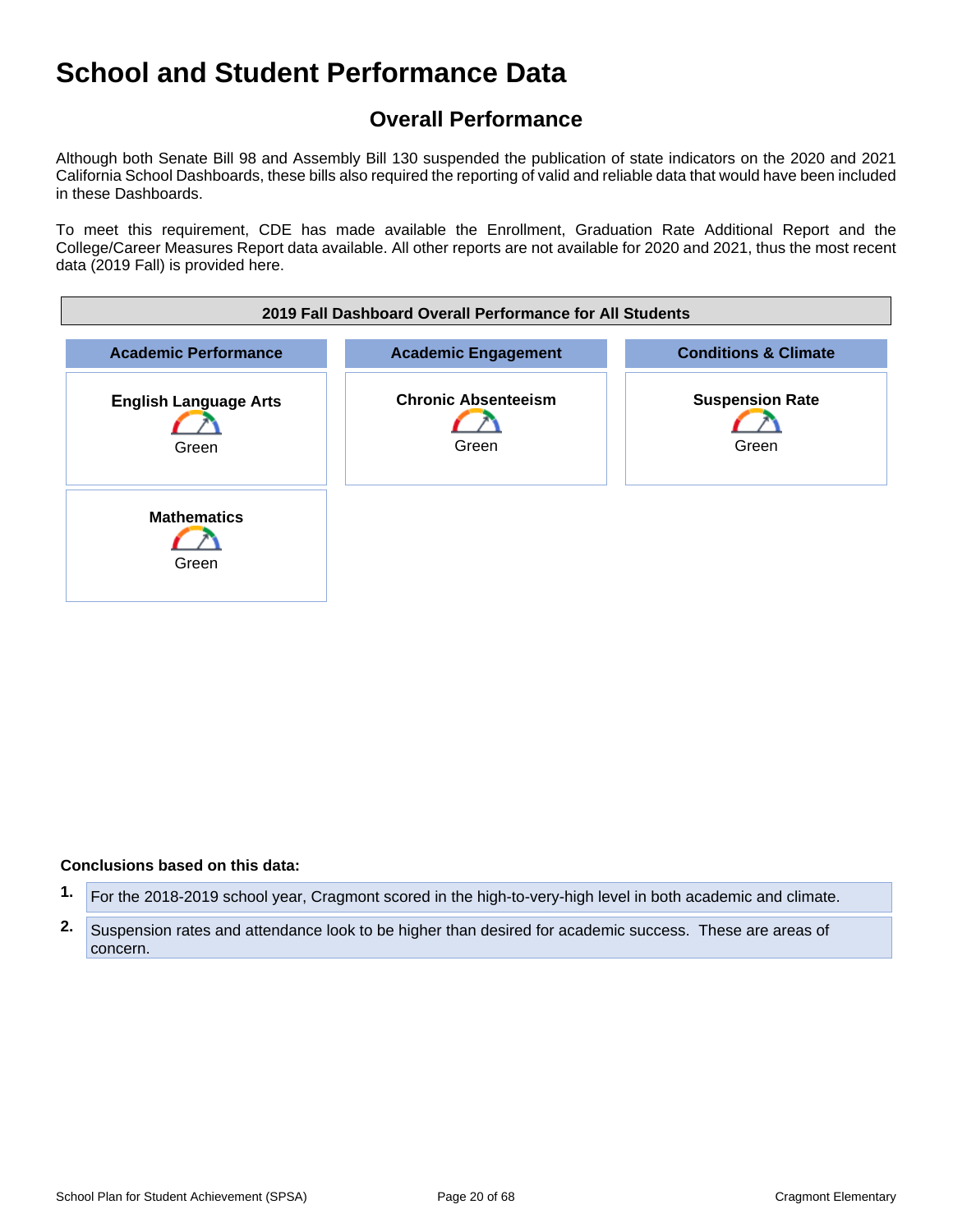# **Academic Performance English Language Arts**

Although both Senate Bill 98 and Assembly Bill 130 suspended the publication of state indicators on the 2020 and 2021 California School Dashboards, these bills also required the reporting of valid and reliable data that would have been included in these Dashboards.

To meet this requirement, CDE has made available the Enrollment, Graduation Rate Additional Report and the College/Career Measures Report data available. All other reports are not available for 2020 and 2021, thus the most recent data (2019 Fall) is provided here.

The performance levels are color-coded and range from lowest-to-highest performance in the following order:



This section provides number of student groups in each color.



This section provides a view of Student Assessment Results and other aspects of this school's performance, specifically how well students are meeting grade-level standards on the English Language Arts assessment. This measure is based on student performance on the Smarter Balanced Summative Assessment, which is taken annually by students in grades 3–8 and grade 11.

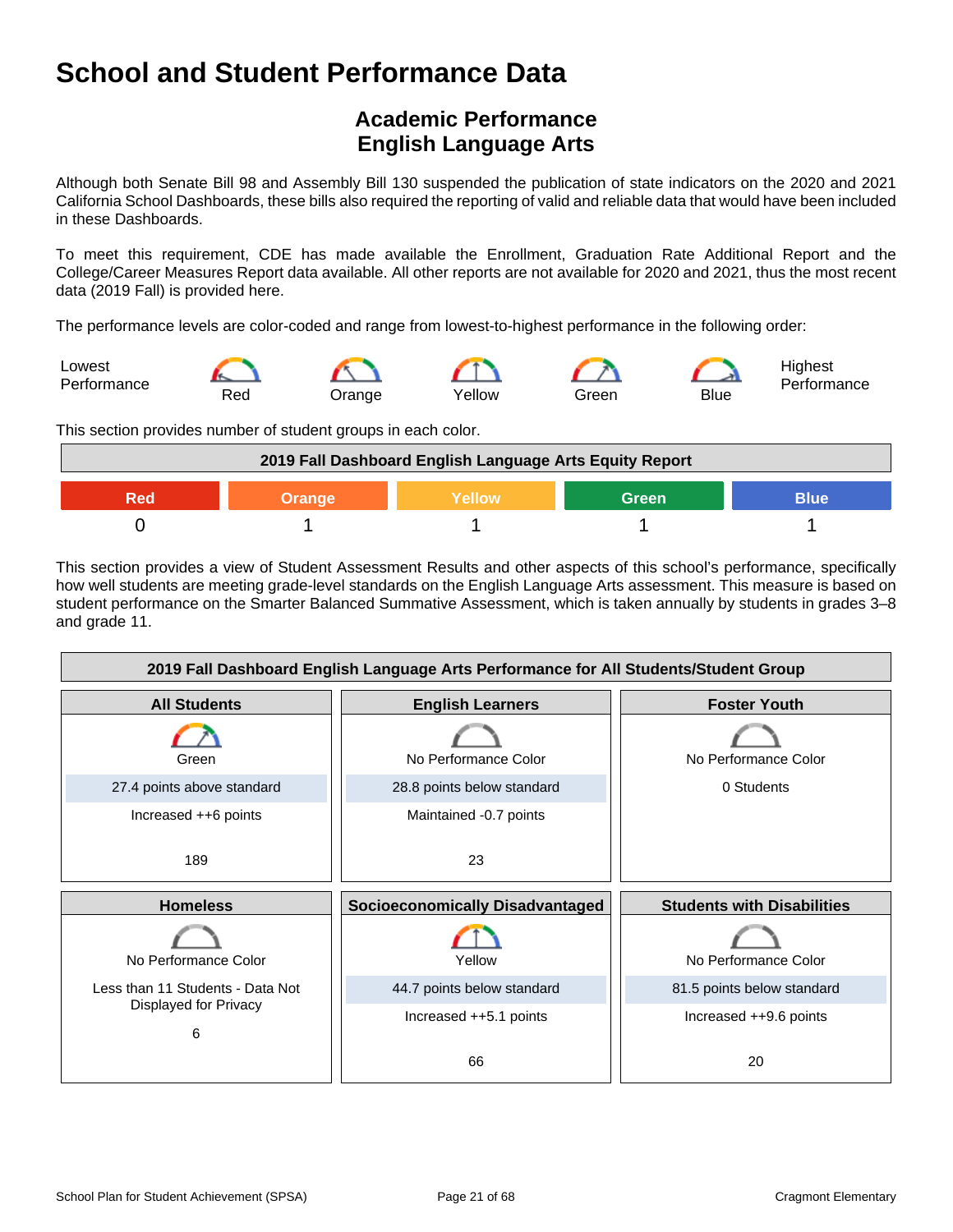

This section provides a view of Student Assessment Results and other aspects of this school's performance, specifically how well students are meeting grade-level standards on the English Language Arts assessment. This measure is based on student performance on the Smarter Balanced Summative Assessment, which is taken annually by students in grades 3–8 and grade 11.

| 2019 Fall Dashboard English Language Arts Data Comparisons for English Learners |                                      |                            |  |
|---------------------------------------------------------------------------------|--------------------------------------|----------------------------|--|
| <b>Current English Learner</b>                                                  | <b>Reclassified English Learners</b> | <b>English Only</b>        |  |
| 83.8 points below standard                                                      | 21 points above standard             | 36.7 points above standard |  |
| Declined Significantly -38.1 points                                             | 12                                   | Increased $++7.1$ points   |  |
| 11                                                                              |                                      | 159                        |  |

#### **Conclusions based on this data:**

**1.** Cragmont's scores for our EL population fell dramatically in 2018-2019. All assessments, including informal class assessments, will be reviewed by the classroom teacher and ELD teacher to determine best classroom practices to facilitate English language acquisition.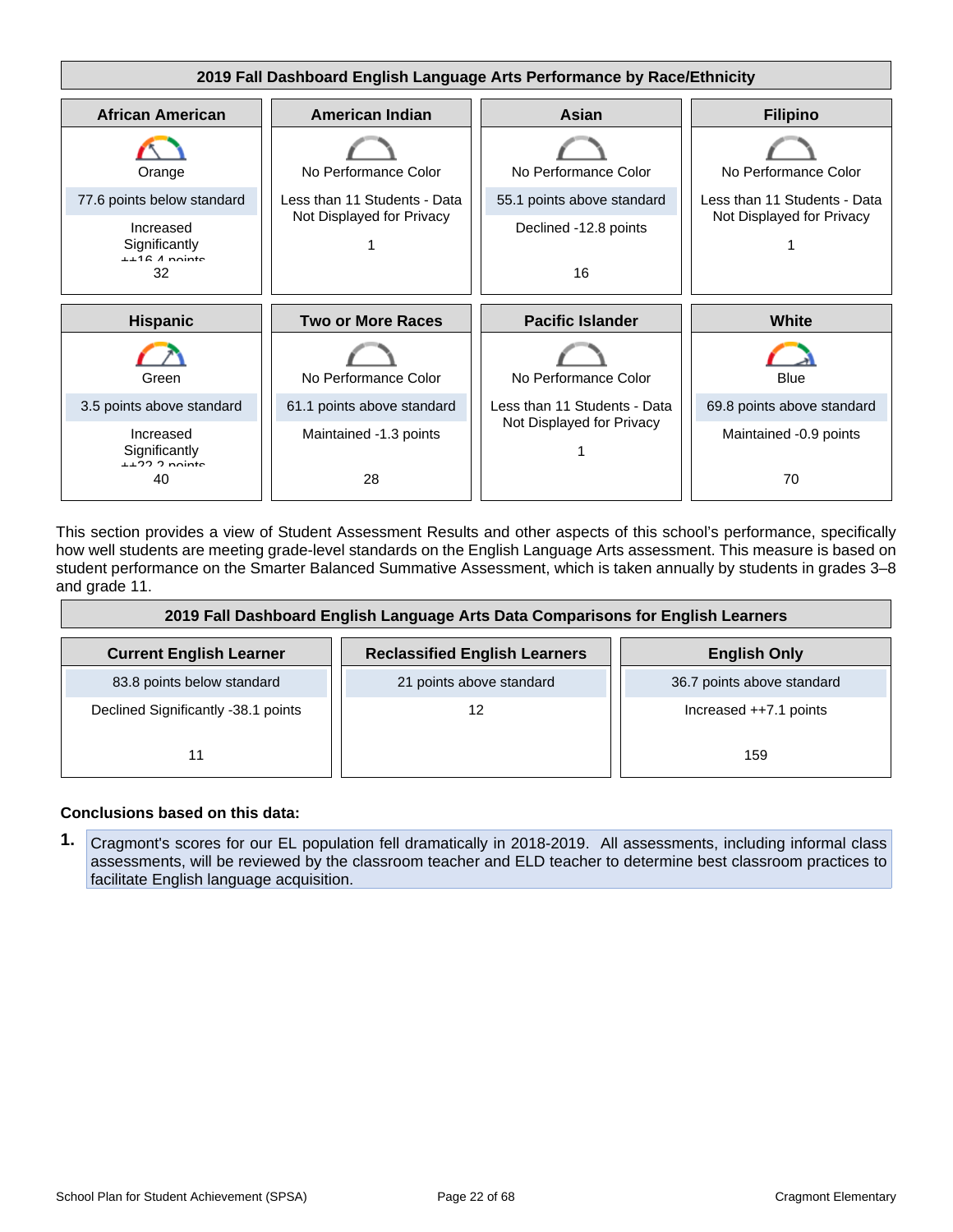# **Academic Performance Mathematics**

Although both Senate Bill 98 and Assembly Bill 130 suspended the publication of state indicators on the 2020 and 2021 California School Dashboards, these bills also required the reporting of valid and reliable data that would have been included in these Dashboards.

To meet this requirement, CDE has made available the Enrollment, Graduation Rate Additional Report and the College/Career Measures Report data available. All other reports are not available for 2020 and 2021, thus the most recent data (2019 Fall) is provided here.

The performance levels are color-coded and range from lowest-to-highest performance in the following order:



This section provides number of student groups in each color.

| 2019 Fall Dashboard Mathematics Equity Report          |  |  |  |  |  |
|--------------------------------------------------------|--|--|--|--|--|
| <b>Blue</b><br>Yellow<br><b>Green</b><br>Red<br>Orange |  |  |  |  |  |
|                                                        |  |  |  |  |  |

This section provides a view of Student Assessment Results and other aspects of this school's performance, specifically how well students are meeting grade-level standards on the Mathematics assessment. This measure is based on student performance on the Smarter Balanced Summative Assessment, which is taken annually by students in grades 3–8 and grade 11.

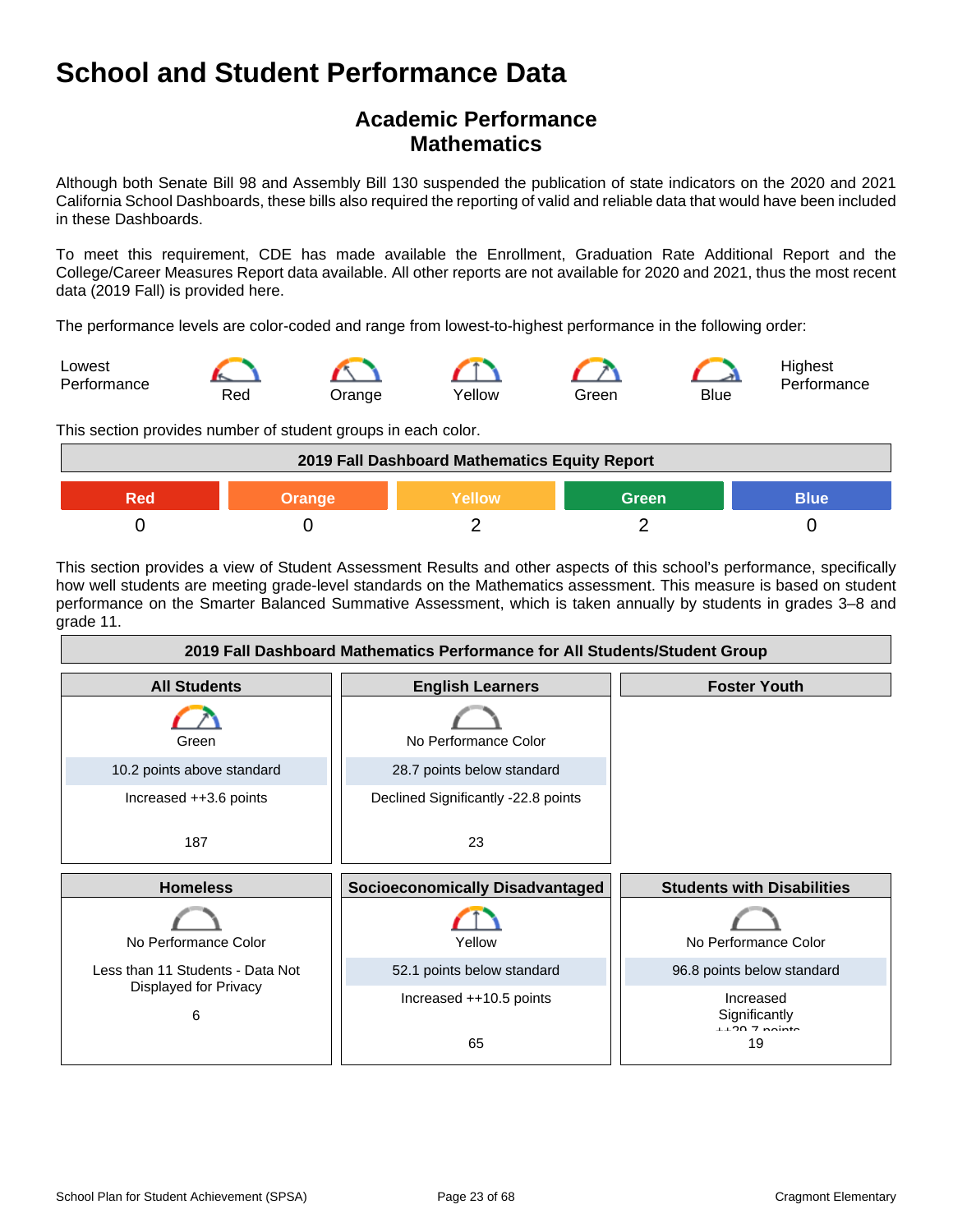

This section provides a view of Student Assessment Results and other aspects of this school's performance, specifically how well students are meeting grade-level standards on the Mathematics assessment. This measure is based on student performance on the Smarter Balanced Summative Assessment, which is taken annually by students in grades 3–8 and grade 11.

| 2019 Fall Dashboard Mathematics Data Comparisons for English Learners |                                      |                            |  |
|-----------------------------------------------------------------------|--------------------------------------|----------------------------|--|
| <b>Current English Learner</b>                                        | <b>Reclassified English Learners</b> | <b>English Only</b>        |  |
| 66.9 points below standard                                            | 6.3 points above standard            | 15.5 points above standard |  |
| Declined Significantly -54 points                                     | 12                                   | Increased ++6 points       |  |
| 11                                                                    |                                      | 157                        |  |

#### **Conclusions based on this data:**

- **1.** Cragmont's EL students are scoring significantly lower than English only speakers. All assessments, including informal class assessments, will be reviewed by the classroom teacher and ELD teacher to determine best classroom practices to facilitate English language acquisition.
- **2.** Math Teacher Leader and BUSD Math TSA will work with Cragmont teachers to review assessments and determine best classroom practices for increased understanding of math concepts.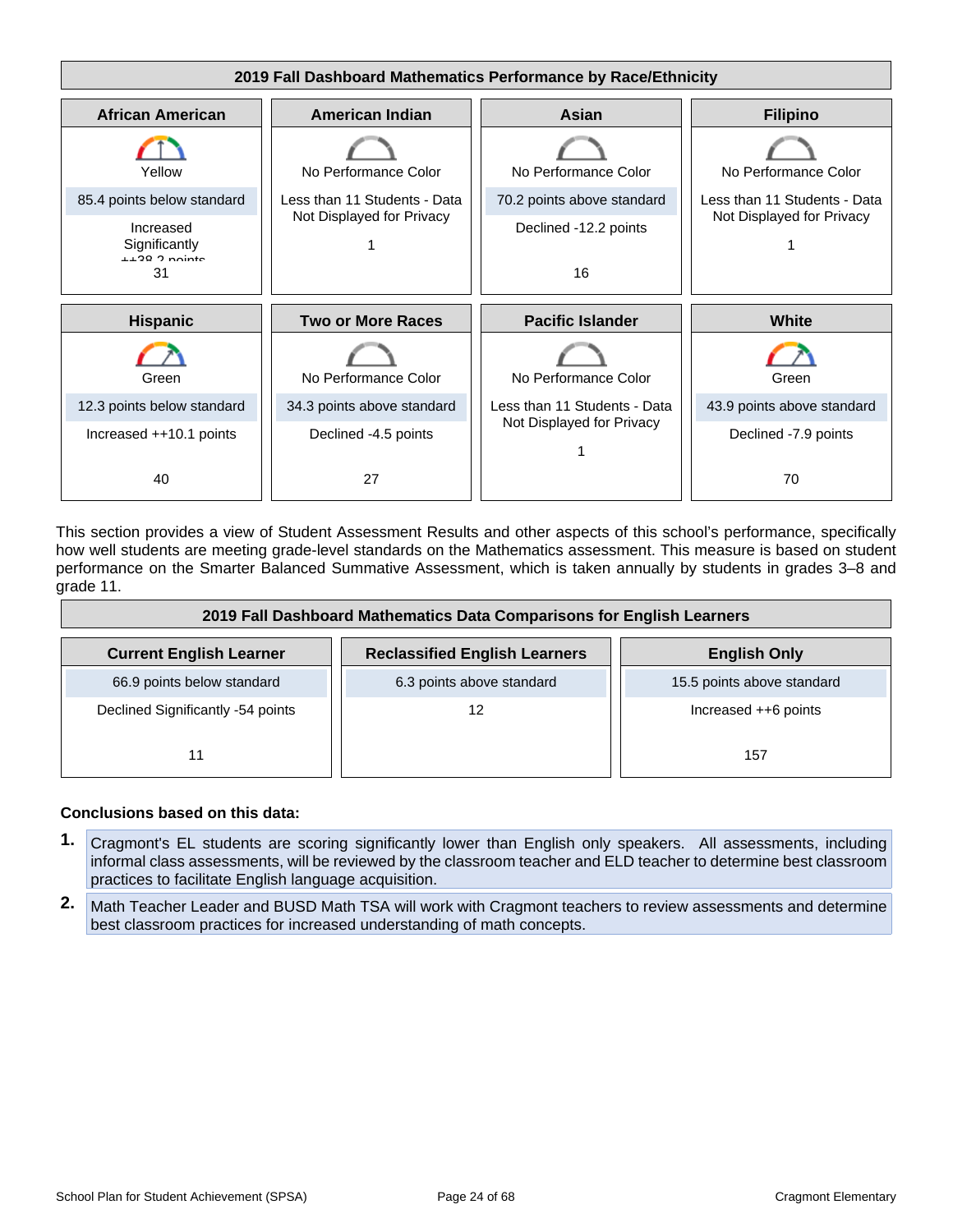# **Academic Performance English Learner Progress**

Although both Senate Bill 98 and Assembly Bill 130 suspended the publication of state indicators on the 2020 and 2021 California School Dashboards, these bills also required the reporting of valid and reliable data that would have been included in these Dashboards.

To meet this requirement, CDE has made available the Enrollment, Graduation Rate Additional Report and the College/Career Measures Report data available. All other reports are not available for 2020 and 2021, thus the most recent data (2019 Fall) is provided here.

This section provides a view of the percentage of current EL students making progress towards English language proficiency or maintaining the highest level.



This section provides a view of the percentage of current EL students who progressed at least one ELPI level, maintained ELPI level 4, maintained lower ELPI levels (i.e, levels 1, 2L, 2H, 3L, or 3H), or decreased at least one ELPI Level.

| 2019 Fall Dashboard Student English Language Acquisition Results |                                                      |                                          |                                              |
|------------------------------------------------------------------|------------------------------------------------------|------------------------------------------|----------------------------------------------|
| <b>Decreased</b><br><b>One ELPI Level</b>                        | <b>Maintained ELPI Level 1,</b><br>2L, 2H, 3L, or 3H | <b>Maintained</b><br><b>ELPI Level 4</b> | <b>Progressed At Least</b><br>One ELPI Level |
| 28.5                                                             |                                                      |                                          | 21.4                                         |

#### **Conclusions based on this data:**

**1.** ELD teacher will work closely with the intervention team to examine data to determine which students are falling below and what diffentiated instruction can be implemented. ELD teacher will work closely with classroom teachers to integrate ELD strategies into classroom practice.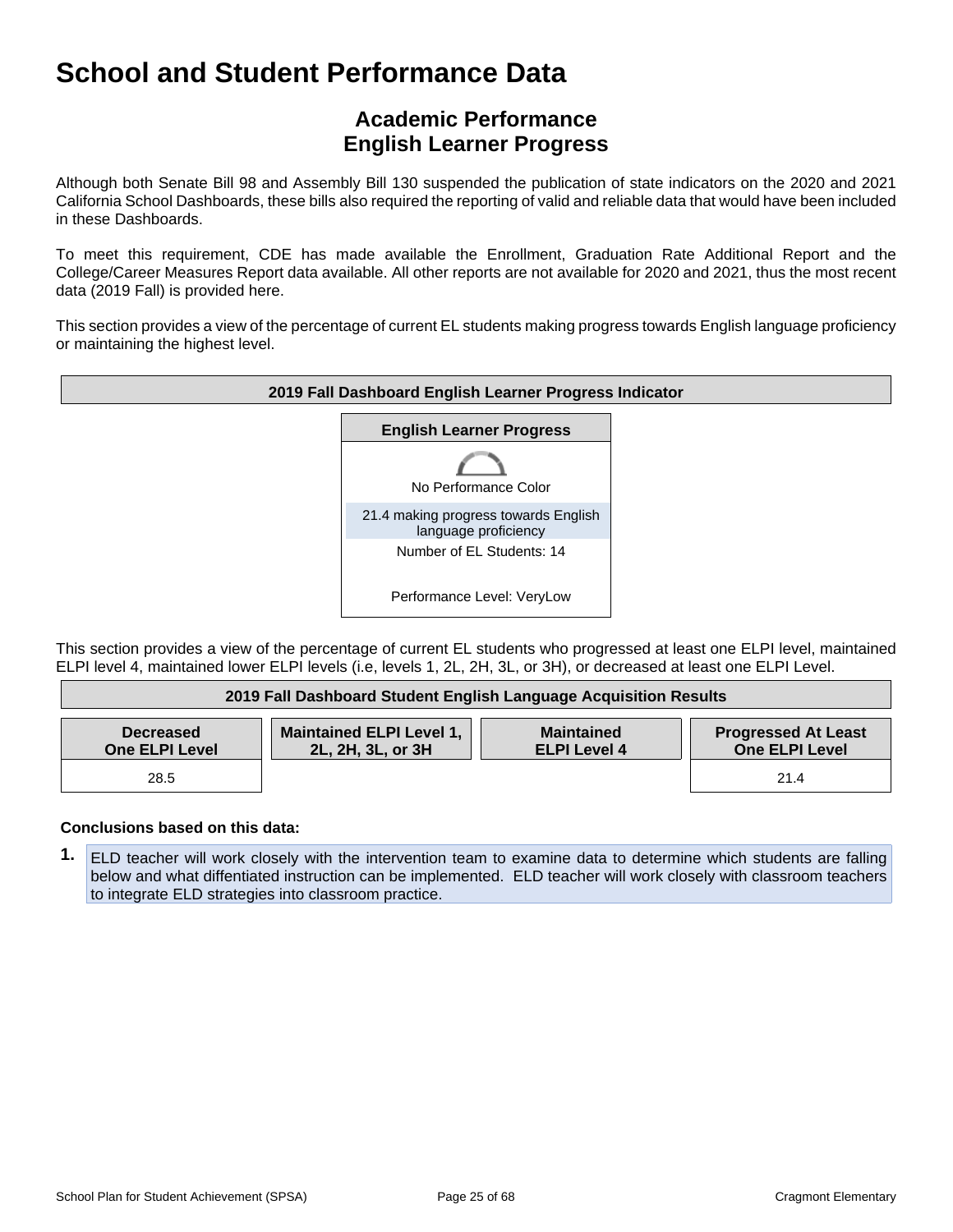# **Academic Performance College/Career Measures Only Report**

Although both Senate Bill 98 and Assembly Bill 130 suspended the publication of state indicators on the 2020 and 2021 California School Dashboards, these bills also required the reporting of valid and reliable data that would have been included in these Dashboards.

To meet this requirement, CDE has made available the Enrollment, Graduation Rate Additional Report and the College/Career Measures Report data available. All other reports are not available for 2020 and 2021.

| Number and Percentage of Students in the Combined Graduation Rate and/or<br>Dashboard Alternative School Status (DASS) Graduation Rate by Student Group |                                |                                 |  |
|---------------------------------------------------------------------------------------------------------------------------------------------------------|--------------------------------|---------------------------------|--|
| <b>Student Group</b>                                                                                                                                    | <b>Cohort</b><br><b>Totals</b> | <b>Cohort</b><br><b>Percent</b> |  |
| <b>All Students</b>                                                                                                                                     |                                |                                 |  |
| <b>African American</b>                                                                                                                                 |                                |                                 |  |
| American Indian or Alaska Native                                                                                                                        |                                |                                 |  |
| Asian                                                                                                                                                   |                                |                                 |  |
| <b>Filipino</b>                                                                                                                                         |                                |                                 |  |
| Hispanic                                                                                                                                                |                                |                                 |  |
| Native Hawaiian or Pacific Islander                                                                                                                     |                                |                                 |  |
| White                                                                                                                                                   |                                |                                 |  |
| <b>Two or More Races</b>                                                                                                                                |                                |                                 |  |
| <b>English Learners</b>                                                                                                                                 |                                |                                 |  |
| <b>Socioeconomically Disadvantaged</b>                                                                                                                  |                                |                                 |  |
| <b>Students with Disabilities</b>                                                                                                                       |                                |                                 |  |
| <b>Foster Youth</b>                                                                                                                                     |                                |                                 |  |
| <b>Homeless</b>                                                                                                                                         |                                |                                 |  |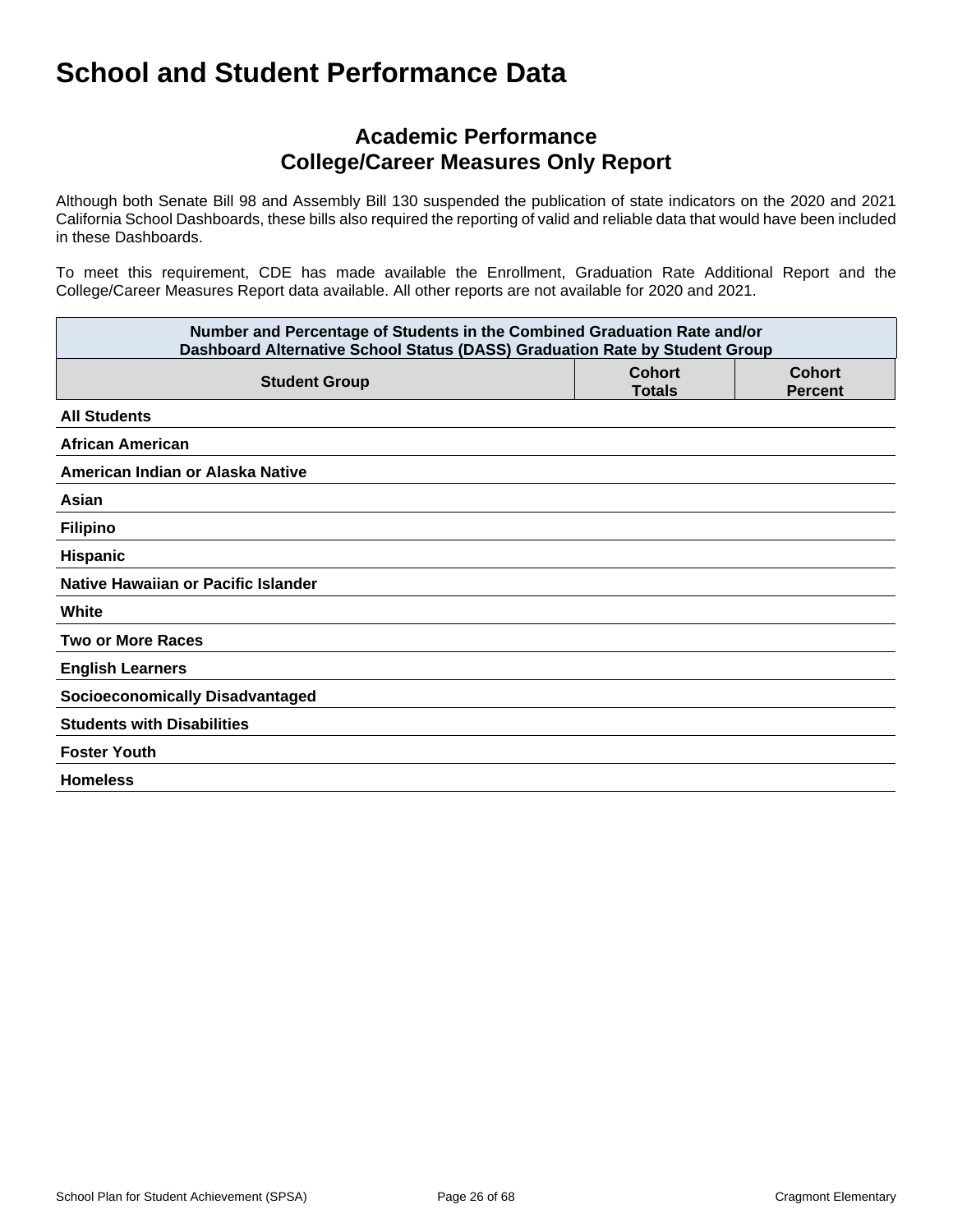| Advanced Placement Exams - Number and Percentage of Four-Year Graduation Rate Cohort Students                                                                                                                                                                     |                                |                                 |
|-------------------------------------------------------------------------------------------------------------------------------------------------------------------------------------------------------------------------------------------------------------------|--------------------------------|---------------------------------|
| <b>Student Group</b>                                                                                                                                                                                                                                              | <b>Cohort</b><br><b>Totals</b> | <b>Cohort</b><br><b>Percent</b> |
| <b>All Students</b>                                                                                                                                                                                                                                               |                                |                                 |
| <b>African American</b>                                                                                                                                                                                                                                           |                                |                                 |
| American Indian or Alaska Native                                                                                                                                                                                                                                  |                                |                                 |
| Asian                                                                                                                                                                                                                                                             |                                |                                 |
| <b>Filipino</b>                                                                                                                                                                                                                                                   |                                |                                 |
| Hispanic                                                                                                                                                                                                                                                          |                                |                                 |
| <b>Native Hawaiian or Pacific Islander</b>                                                                                                                                                                                                                        |                                |                                 |
| White                                                                                                                                                                                                                                                             |                                |                                 |
| <b>Two or More Races</b>                                                                                                                                                                                                                                          |                                |                                 |
| <b>English Learners</b>                                                                                                                                                                                                                                           |                                |                                 |
| <b>Socioeconomically Disadvantaged</b>                                                                                                                                                                                                                            |                                |                                 |
| <b>Students with Disabilities</b>                                                                                                                                                                                                                                 |                                |                                 |
| <b>Foster Youth</b>                                                                                                                                                                                                                                               |                                |                                 |
| <b>Homeless</b>                                                                                                                                                                                                                                                   |                                |                                 |
| $\ast$<br>This table shows students in the four-year graduation rate cohort by student group who scored 3 or higher on at least<br>two Advanced Placement exams.<br>International Baccalaureate Exams - Number and Percentage of Four-Year Graduation Rate Cohort |                                |                                 |
| <b>Student Group</b>                                                                                                                                                                                                                                              | <b>Cohort</b><br><b>Totals</b> | <b>Cohort</b><br><b>Percent</b> |
| <b>All Students</b>                                                                                                                                                                                                                                               |                                |                                 |
| <b>African American</b>                                                                                                                                                                                                                                           |                                |                                 |
| American Indian or Alaska Native                                                                                                                                                                                                                                  |                                |                                 |
| Asian                                                                                                                                                                                                                                                             |                                |                                 |
| <b>Filipino</b>                                                                                                                                                                                                                                                   |                                |                                 |
| Hispanic                                                                                                                                                                                                                                                          |                                |                                 |
| Native Hawaiian or Pacific Islander                                                                                                                                                                                                                               |                                |                                 |
| White                                                                                                                                                                                                                                                             |                                |                                 |
| <b>Two or More Races</b>                                                                                                                                                                                                                                          |                                |                                 |
| <b>English Learners</b>                                                                                                                                                                                                                                           |                                |                                 |
| <b>Socioeconomically Disadvantaged</b>                                                                                                                                                                                                                            |                                |                                 |
| <b>Students with Disabilities</b>                                                                                                                                                                                                                                 |                                |                                 |
| <b>Foster Youth</b>                                                                                                                                                                                                                                               |                                |                                 |
| <b>Homeless</b>                                                                                                                                                                                                                                                   |                                |                                 |
|                                                                                                                                                                                                                                                                   |                                |                                 |

\* This table shows students in the four-year graduation rate cohort by student group who scored 4 or higher on at least two International Baccalaureate Exams.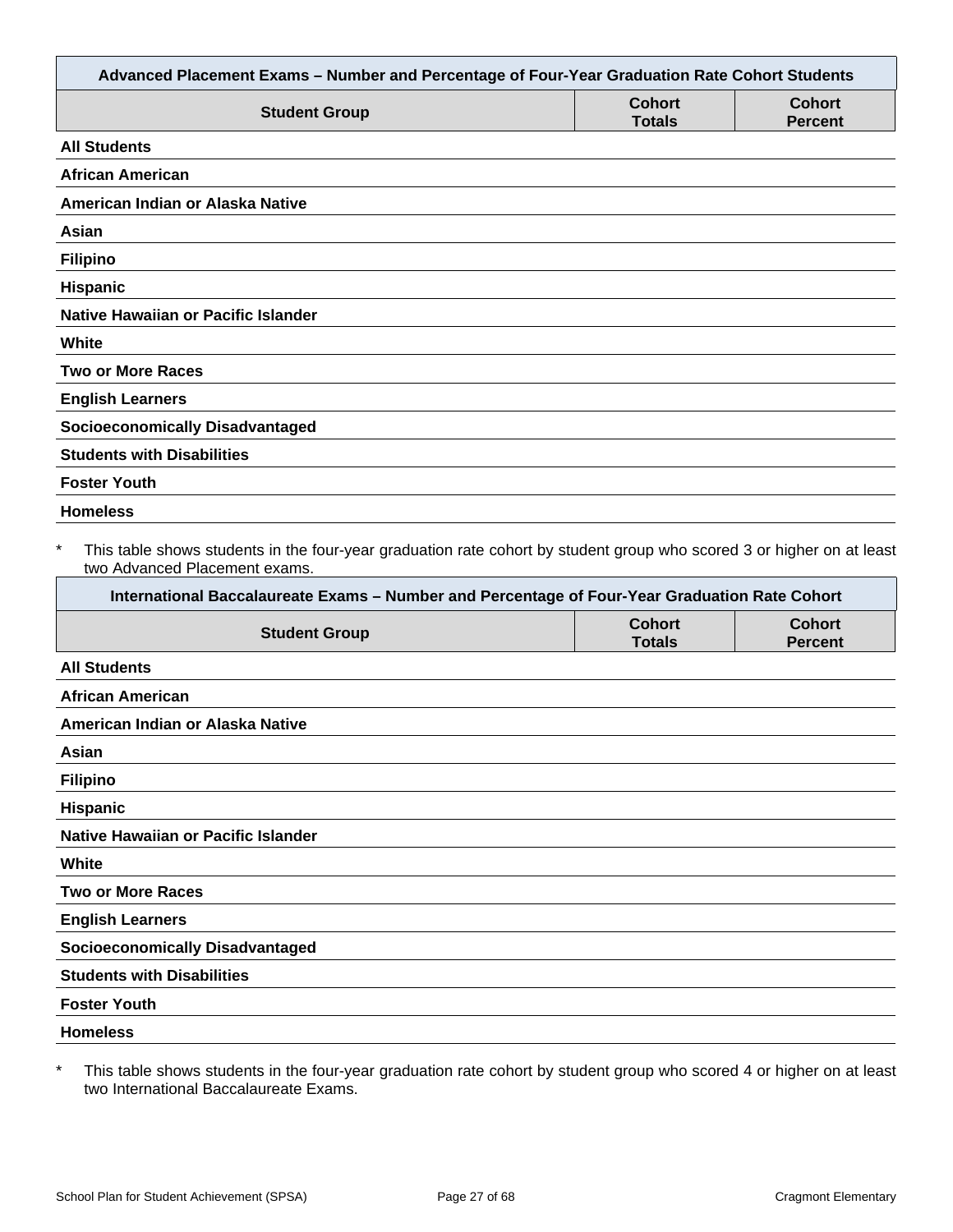| Completed at Least One Career Technical Education (CTE) Pathway - Number and Percentage of All Students |                                |                                 |  |
|---------------------------------------------------------------------------------------------------------|--------------------------------|---------------------------------|--|
| <b>Student Group</b>                                                                                    | <b>Cohort</b><br><b>Totals</b> | <b>Cohort</b><br><b>Percent</b> |  |
| <b>All Students</b>                                                                                     |                                |                                 |  |
| <b>African American</b>                                                                                 |                                |                                 |  |
| American Indian or Alaska Native                                                                        |                                |                                 |  |
| Asian                                                                                                   |                                |                                 |  |
| <b>Filipino</b>                                                                                         |                                |                                 |  |
| Hispanic                                                                                                |                                |                                 |  |
| Native Hawaiian or Pacific Islander                                                                     |                                |                                 |  |
| White                                                                                                   |                                |                                 |  |
| <b>Two or More Races</b>                                                                                |                                |                                 |  |
| <b>English Learners</b>                                                                                 |                                |                                 |  |
| <b>Socioeconomically Disadvantaged</b>                                                                  |                                |                                 |  |
| <b>Students with Disabilities</b>                                                                       |                                |                                 |  |
| <b>Foster Youth</b>                                                                                     |                                |                                 |  |
| <b>Homeless</b>                                                                                         |                                |                                 |  |

This table shows students in the combined graduation rate and/or DASS graduation rate by student group who completed at least one CTE Pathway with a grade of C- or better (or Pass) in the capstone course.

| Completed a-g Requirements - Number and Percentage of All Students |                                |                                 |  |
|--------------------------------------------------------------------|--------------------------------|---------------------------------|--|
| <b>Student Group</b>                                               | <b>Cohort</b><br><b>Totals</b> | <b>Cohort</b><br><b>Percent</b> |  |
| <b>All Students</b>                                                |                                |                                 |  |
| <b>African American</b>                                            |                                |                                 |  |
| American Indian or Alaska Native                                   |                                |                                 |  |
| Asian                                                              |                                |                                 |  |
| <b>Filipino</b>                                                    |                                |                                 |  |
| <b>Hispanic</b>                                                    |                                |                                 |  |
| Native Hawaiian or Pacific Islander                                |                                |                                 |  |
| White                                                              |                                |                                 |  |
| <b>Two or More Races</b>                                           |                                |                                 |  |
| <b>English Learners</b>                                            |                                |                                 |  |
| <b>Socioeconomically Disadvantaged</b>                             |                                |                                 |  |
| <b>Students with Disabilities</b>                                  |                                |                                 |  |
| <b>Foster Youth</b>                                                |                                |                                 |  |
| <b>Homeless</b>                                                    |                                |                                 |  |

\* This table shows students in the combined graduation rate and/or DASS graduation rate by student group who met the University of California (UC) or California State University (CSU) a-g criteria with a grade of C or better (or Pass).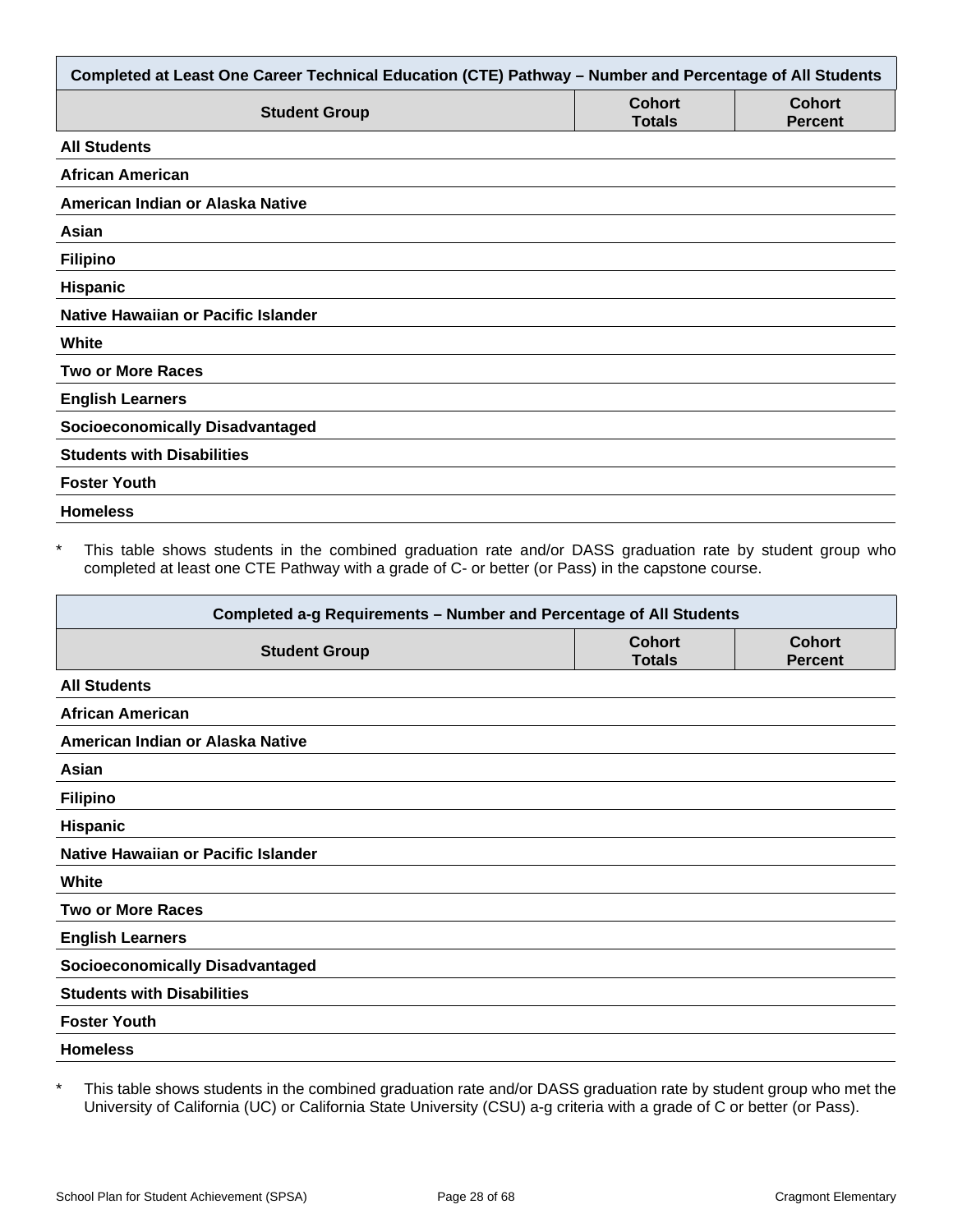| Completed a-g Requirements AND at Least One CTE Pathway - Number and Percentage of All Students                                                                                                                                                                                                        |                                |                                 |
|--------------------------------------------------------------------------------------------------------------------------------------------------------------------------------------------------------------------------------------------------------------------------------------------------------|--------------------------------|---------------------------------|
| <b>Student Group</b>                                                                                                                                                                                                                                                                                   | <b>Cohort</b><br><b>Totals</b> | <b>Cohort</b><br><b>Percent</b> |
| <b>All Students</b>                                                                                                                                                                                                                                                                                    |                                |                                 |
| <b>African American</b>                                                                                                                                                                                                                                                                                |                                |                                 |
| American Indian or Alaska Native                                                                                                                                                                                                                                                                       |                                |                                 |
| Asian                                                                                                                                                                                                                                                                                                  |                                |                                 |
| <b>Filipino</b>                                                                                                                                                                                                                                                                                        |                                |                                 |
| <b>Hispanic</b>                                                                                                                                                                                                                                                                                        |                                |                                 |
| Native Hawaiian or Pacific Islander                                                                                                                                                                                                                                                                    |                                |                                 |
| White                                                                                                                                                                                                                                                                                                  |                                |                                 |
| <b>Two or More Races</b>                                                                                                                                                                                                                                                                               |                                |                                 |
| <b>English Learners</b>                                                                                                                                                                                                                                                                                |                                |                                 |
| <b>Socioeconomically Disadvantaged</b>                                                                                                                                                                                                                                                                 |                                |                                 |
| <b>Students with Disabilities</b>                                                                                                                                                                                                                                                                      |                                |                                 |
| <b>Foster Youth</b>                                                                                                                                                                                                                                                                                    |                                |                                 |
| <b>Homeless</b>                                                                                                                                                                                                                                                                                        |                                |                                 |
| $\star$<br>This table shows students in the combined graduation rate and/or DASS graduation rate by student group who met the<br>UC or CSU a-g criteria with a grade of C or better (or Pass) AND completed at least one CTE Pathway with a grade of<br>C- or better (or Pass) in the capstone course. |                                |                                 |
| <b>Completed College Credit Courses - Number and Percentage of All Student</b><br>Students Completing One Semester, Two Quarters, or Two Trimesters of College Credit Courses                                                                                                                          |                                |                                 |
| <b>Student Group</b>                                                                                                                                                                                                                                                                                   | <b>Number of Students</b>      | <b>Percent of Students</b>      |
| <b>All Students</b>                                                                                                                                                                                                                                                                                    |                                |                                 |
| African American                                                                                                                                                                                                                                                                                       |                                |                                 |
| American Indian or Alaska Native                                                                                                                                                                                                                                                                       |                                |                                 |
| Asian                                                                                                                                                                                                                                                                                                  |                                |                                 |

| ∙ılınıno |  |
|----------|--|

**Hispanic**

**Native Hawaiian or Pacific Islander**

**White**

**Two or More Races**

**English Learners**

**Socioeconomically Disadvantaged**

**Students with Disabilities**

**Foster Youth**

**Homeless**

\* This table shows students in the combined graduation rate and/or DASS graduation rate by student group who completed Academic or CTE subject college credit courses with a grade of C- or better (or Pass).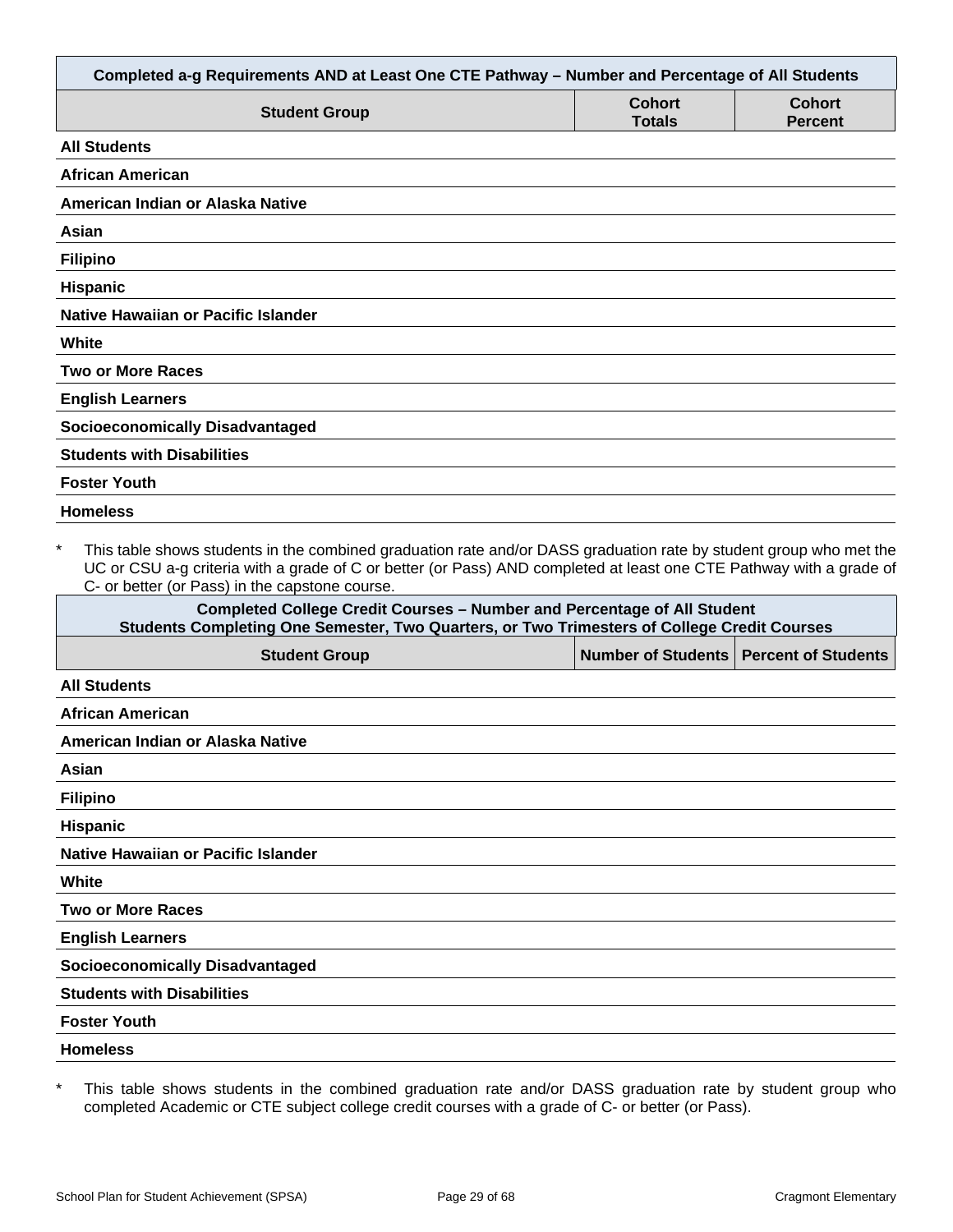| <b>Completed College Credit Courses - Number and Percentage of All Student</b><br>Students Completing Two Semesters, Three Quarters, or Three Trimesters of College Credit Courses |  |                                          |  |
|------------------------------------------------------------------------------------------------------------------------------------------------------------------------------------|--|------------------------------------------|--|
| <b>Student Group</b>                                                                                                                                                               |  | Number of Students   Percent of Students |  |
| <b>All Students</b>                                                                                                                                                                |  |                                          |  |
| <b>African American</b>                                                                                                                                                            |  |                                          |  |
| American Indian or Alaska Native                                                                                                                                                   |  |                                          |  |
| Asian                                                                                                                                                                              |  |                                          |  |
| <b>Filipino</b>                                                                                                                                                                    |  |                                          |  |
| <b>Hispanic</b>                                                                                                                                                                    |  |                                          |  |
| Native Hawaiian or Pacific Islander                                                                                                                                                |  |                                          |  |
| White                                                                                                                                                                              |  |                                          |  |
| <b>Two or More Races</b>                                                                                                                                                           |  |                                          |  |
| <b>English Learners</b>                                                                                                                                                            |  |                                          |  |
| <b>Socioeconomically Disadvantaged</b>                                                                                                                                             |  |                                          |  |
| <b>Students with Disabilities</b>                                                                                                                                                  |  |                                          |  |
| <b>Foster Youth</b>                                                                                                                                                                |  |                                          |  |
| <b>Homeless</b>                                                                                                                                                                    |  |                                          |  |

\* This table shows students in the combined graduation rate and/or DASS graduation rate by student group who completed Academic or CTE subject college credit courses with a grade of C- or better (or Pass).

| Earned the State Seal of Biliteracy - Number and Percentage of All Students |                                |                                 |
|-----------------------------------------------------------------------------|--------------------------------|---------------------------------|
| <b>Student Group</b>                                                        | <b>Cohort</b><br><b>Totals</b> | <b>Cohort</b><br><b>Percent</b> |
| <b>All Students</b>                                                         |                                |                                 |
| <b>African American</b>                                                     |                                |                                 |
| American Indian or Alaska Native                                            |                                |                                 |
| Asian                                                                       |                                |                                 |
| <b>Filipino</b>                                                             |                                |                                 |
| <b>Hispanic</b>                                                             |                                |                                 |
| Native Hawaiian or Pacific Islander                                         |                                |                                 |
| White                                                                       |                                |                                 |
| <b>Two or More Races</b>                                                    |                                |                                 |
| <b>English Learners</b>                                                     |                                |                                 |
| <b>Socioeconomically Disadvantaged</b>                                      |                                |                                 |
| <b>Students with Disabilities</b>                                           |                                |                                 |
| <b>Foster Youth</b>                                                         |                                |                                 |
| <b>Homeless</b>                                                             |                                |                                 |

\* This table shows students in the combined graduation rate and/or DASS graduation rate by student group who earned the State Seal of Biliteracy.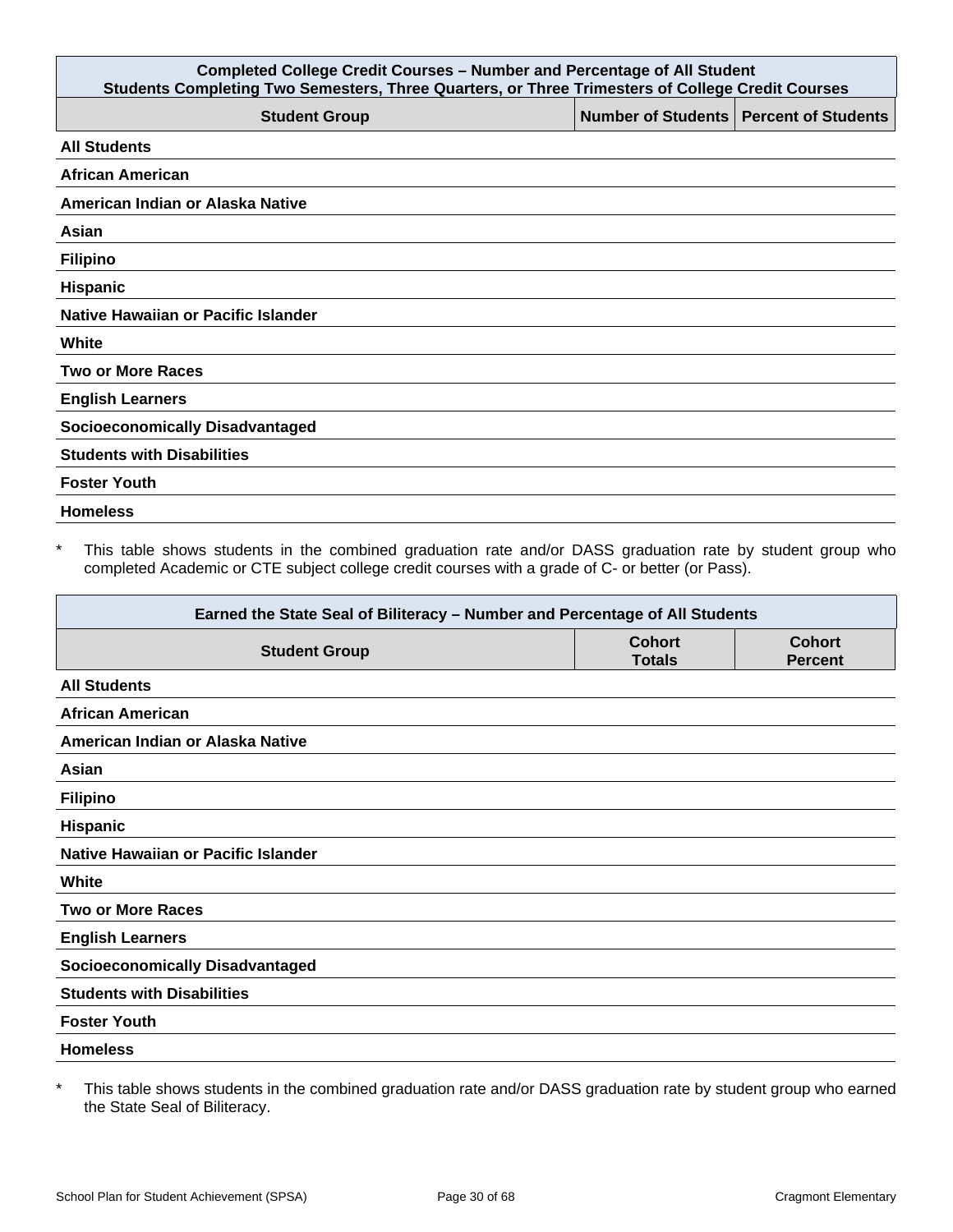#### **Conclusions based on this data:**

**1.** N/A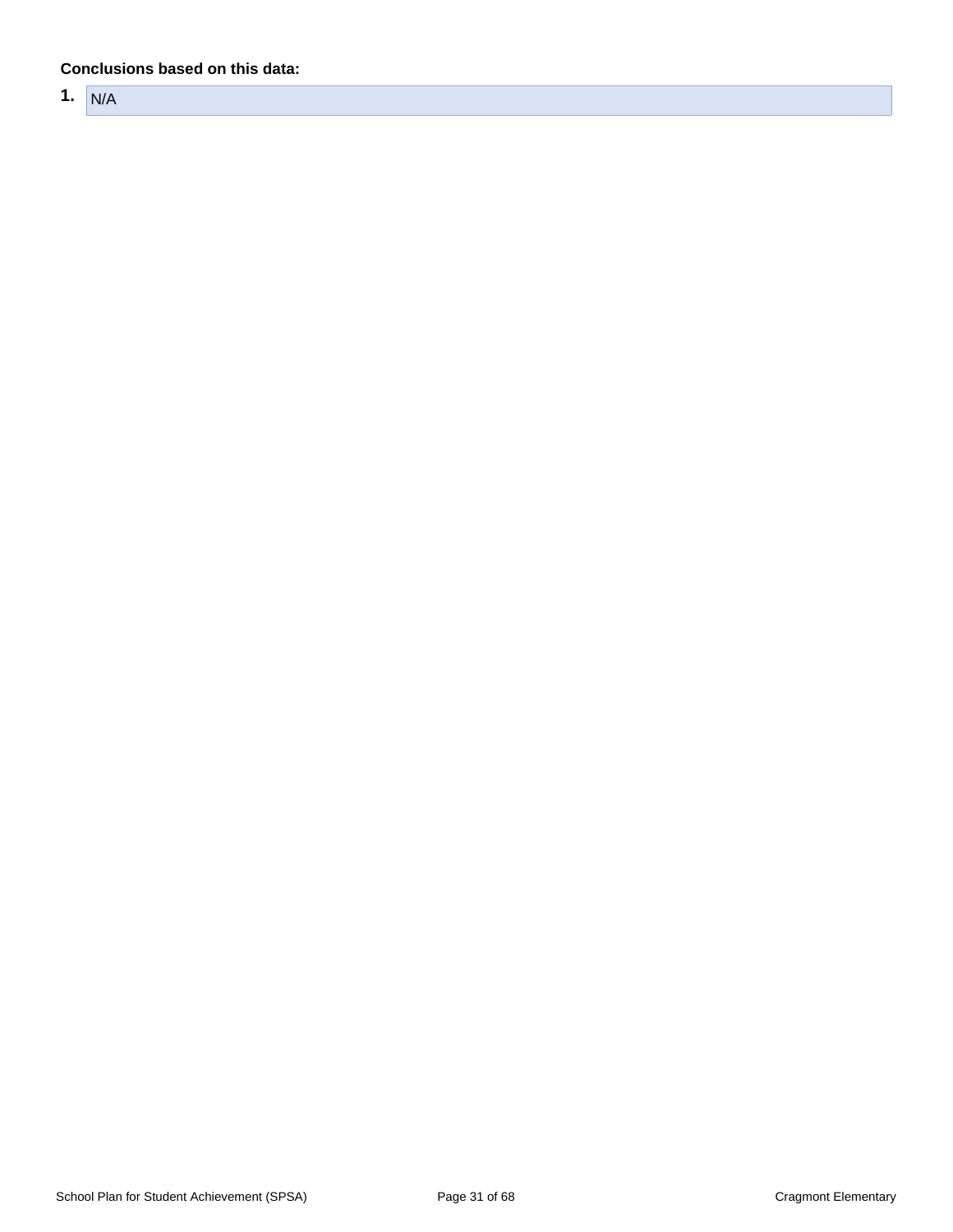# **Academic Engagement Chronic Absenteeism**

Although both Senate Bill 98 and Assembly Bill 130 suspended the publication of state indicators on the 2020 and 2021 California School Dashboards, these bills also required the reporting of valid and reliable data that would have been included in these Dashboards.

To meet this requirement, CDE has made available the Enrollment, Graduation Rate Additional Report and the College/Career Measures Report data available. All other reports are not available for 2020 and 2021, thus the most recent data (2019 Fall) is provided here.

The performance levels are color-coded and range from lowest-to-highest performance in the following order:



This section provides number of student groups in each color.



This section provides information about the percentage of students in kindergarten through grade 8 who are absent 10 percent or more of the instructional days they were enrolled.

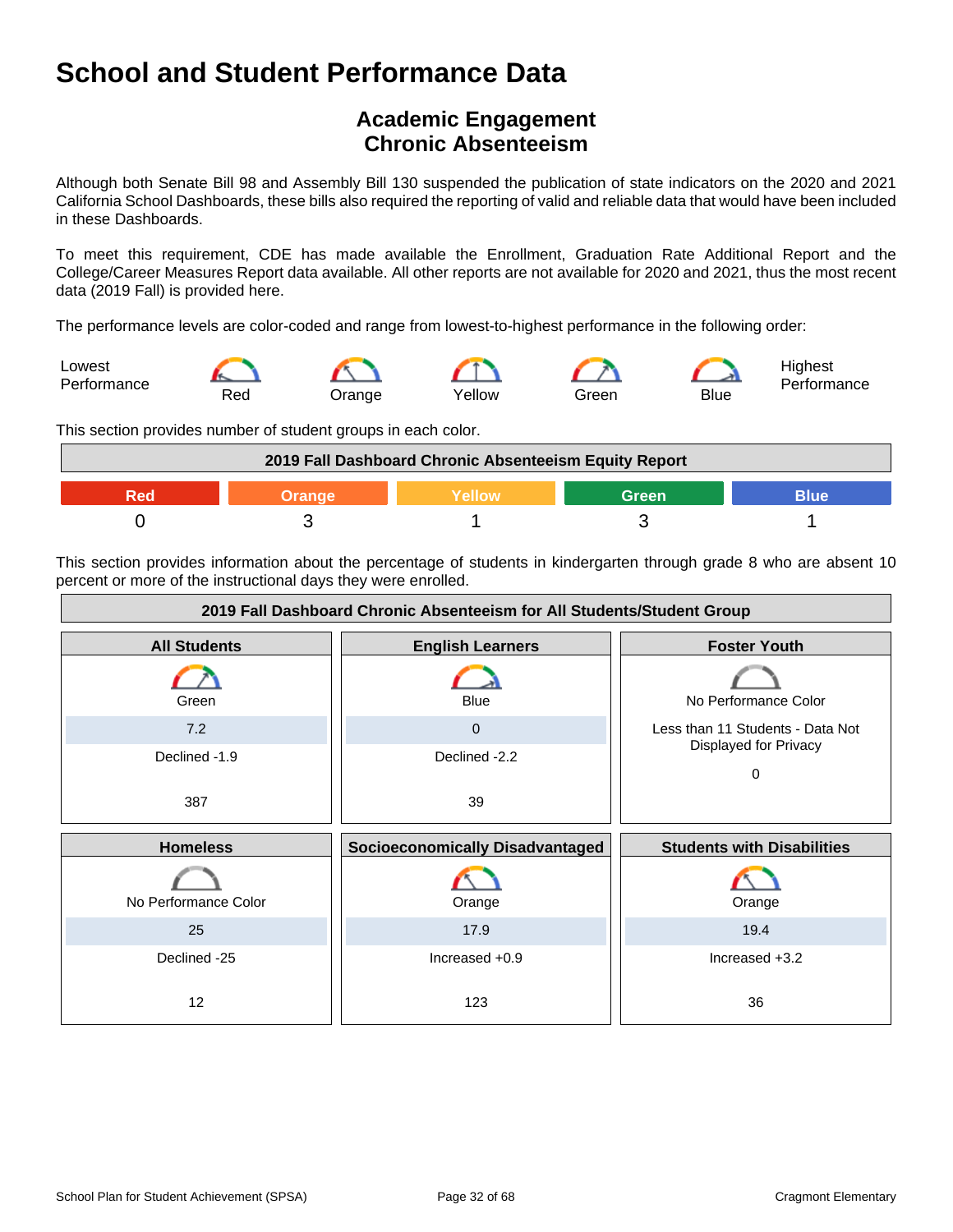

#### **Conclusions based on this data:**

**1.** These attendance numbers are outdated. For 2021-2022, Cragmont worked with the OFEE and BUSD Student Services dept to improve attendance for families who had significant absences.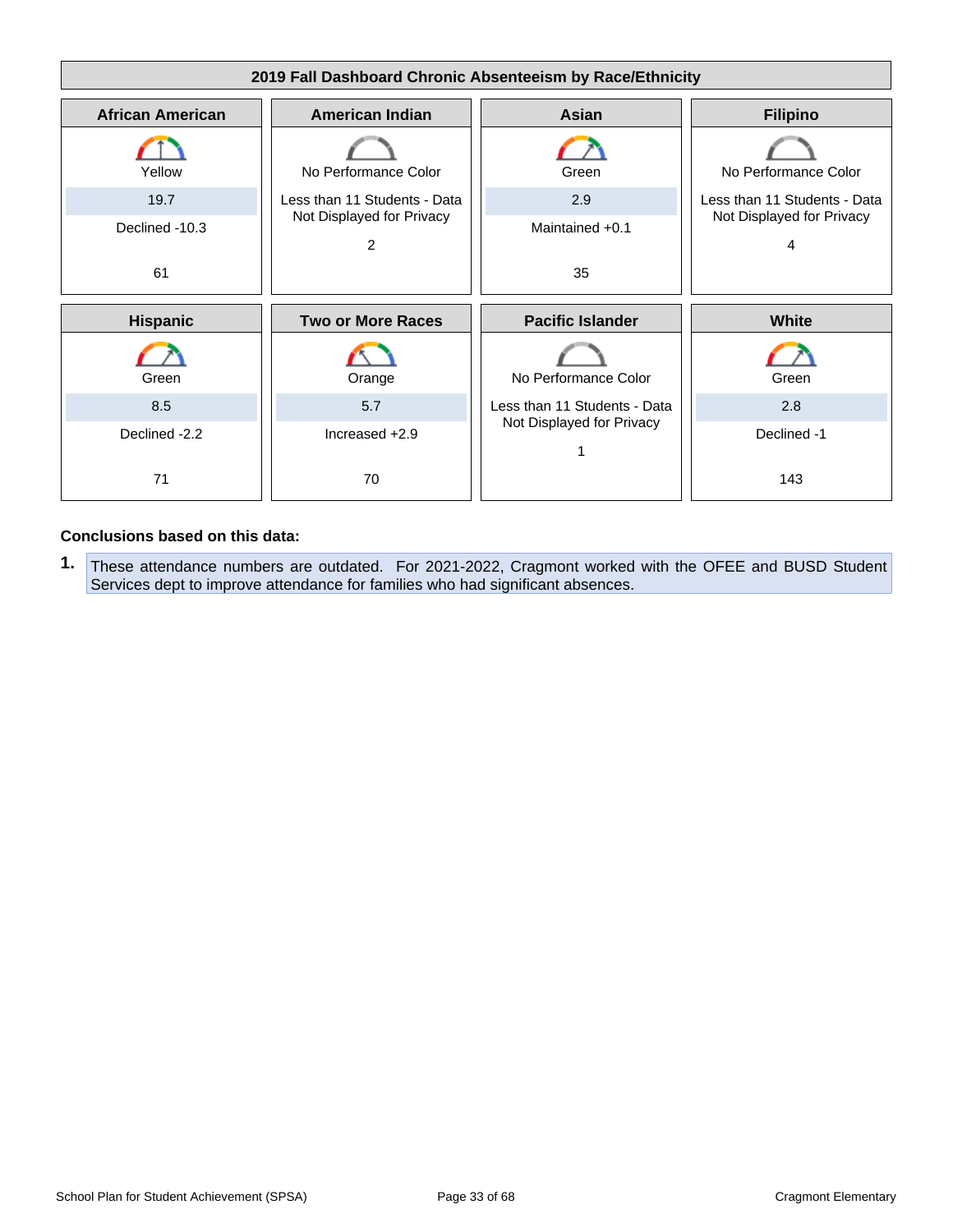# **Academic Engagement Graduation Rate Additional Report**

Although both Senate Bill 98 and Assembly Bill 130 suspended the publication of state indicators on the 2020 and 2021 California School Dashboards, these bills also required the reporting of valid and reliable data that would have been included in these Dashboards.

To meet this requirement, CDE has made available the Enrollment, Graduation Rate Additional Report and the College/Career Measures Report data available. All other reports are not available for 2020 and 2021.

| 2021 Graduation Rate by Student Group  |                                                                     |                               |                                                    |                           |
|----------------------------------------|---------------------------------------------------------------------|-------------------------------|----------------------------------------------------|---------------------------|
| <b>Student Group</b>                   | Number of<br><b>Students in</b><br>the<br><b>Graduation</b><br>Rate | Number of<br><b>Graduates</b> | Number of<br><b>Fifth Year</b><br><b>Graduates</b> | <b>Graduation</b><br>Rate |
| <b>All Students</b>                    |                                                                     |                               |                                                    |                           |
| <b>English Learners</b>                |                                                                     |                               |                                                    |                           |
| <b>Foster Youth</b>                    |                                                                     |                               |                                                    |                           |
| <b>Homeless</b>                        |                                                                     |                               |                                                    |                           |
| <b>Socioeconomically Disadvantaged</b> |                                                                     |                               |                                                    |                           |
| <b>Students with Disabilities</b>      |                                                                     |                               |                                                    |                           |
| <b>African American</b>                |                                                                     |                               |                                                    |                           |
| American Indian or Alaska Native       |                                                                     |                               |                                                    |                           |
| Asian                                  |                                                                     |                               |                                                    |                           |
| <b>Filipino</b>                        |                                                                     |                               |                                                    |                           |
| <b>Hispanic</b>                        |                                                                     |                               |                                                    |                           |
| Native Hawaiian or Pacific Islander    |                                                                     |                               |                                                    |                           |
| White                                  |                                                                     |                               |                                                    |                           |
| <b>Two or More Races</b>               |                                                                     |                               |                                                    |                           |
| Conclusions based on this data:        |                                                                     |                               |                                                    |                           |

**1.** N/A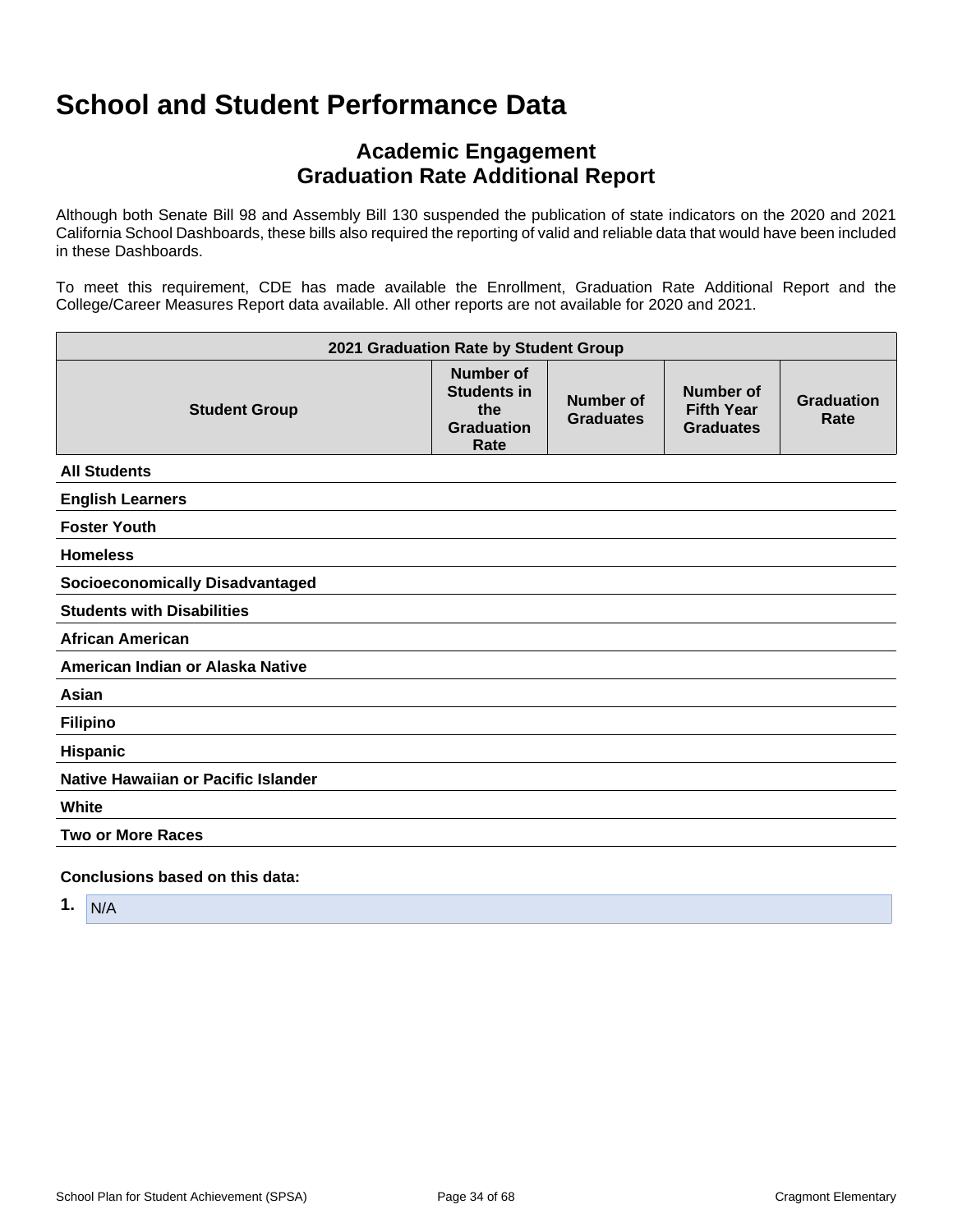# **Conditions & Climate Suspension Rate**

Although both Senate Bill 98 and Assembly Bill 130 suspended the publication of state indicators on the 2020 and 2021 California School Dashboards, these bills also required the reporting of valid and reliable data that would have been included in these Dashboards.

To meet this requirement, CDE has made available the Enrollment, Graduation Rate Additional Report and the College/Career Measures Report data available. All other reports are not available for 2020 and 2021, thus the most recent data (2019 Fall) is provided here.

The performance levels are color-coded and range from lowest-to-highest performance in the following order:



This section provides number of student groups in each color.



This section provides information about the percentage of students in kindergarten through grade 12 who have been suspended at least once in a given school year. Students who are suspended multiple times are only counted once.

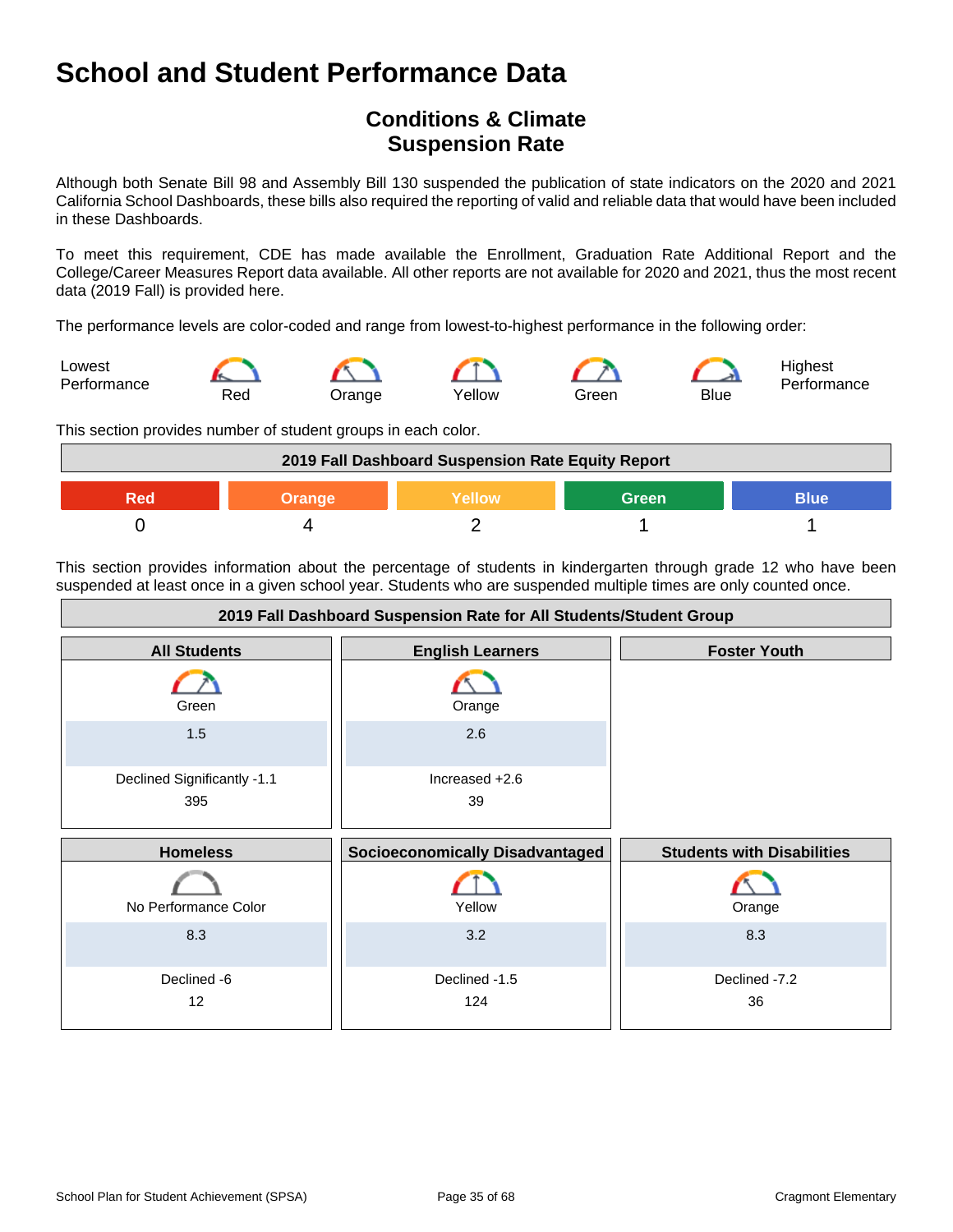

This section provides a view of the percentage of students who were suspended.

| 2019 Fall Dashboard Suspension Rate by Year |      |      |
|---------------------------------------------|------|------|
| 2017                                        | 2018 | 2019 |
|                                             |      |      |

#### **Conclusions based on this data:**

**1.** There were suspensions in 20218-2019. Cragmont's PBIS team has met with staff and reviewed and updated our PBIS protocols. They are in place at this time and will be reviewed and updated as needed in 2022-2023.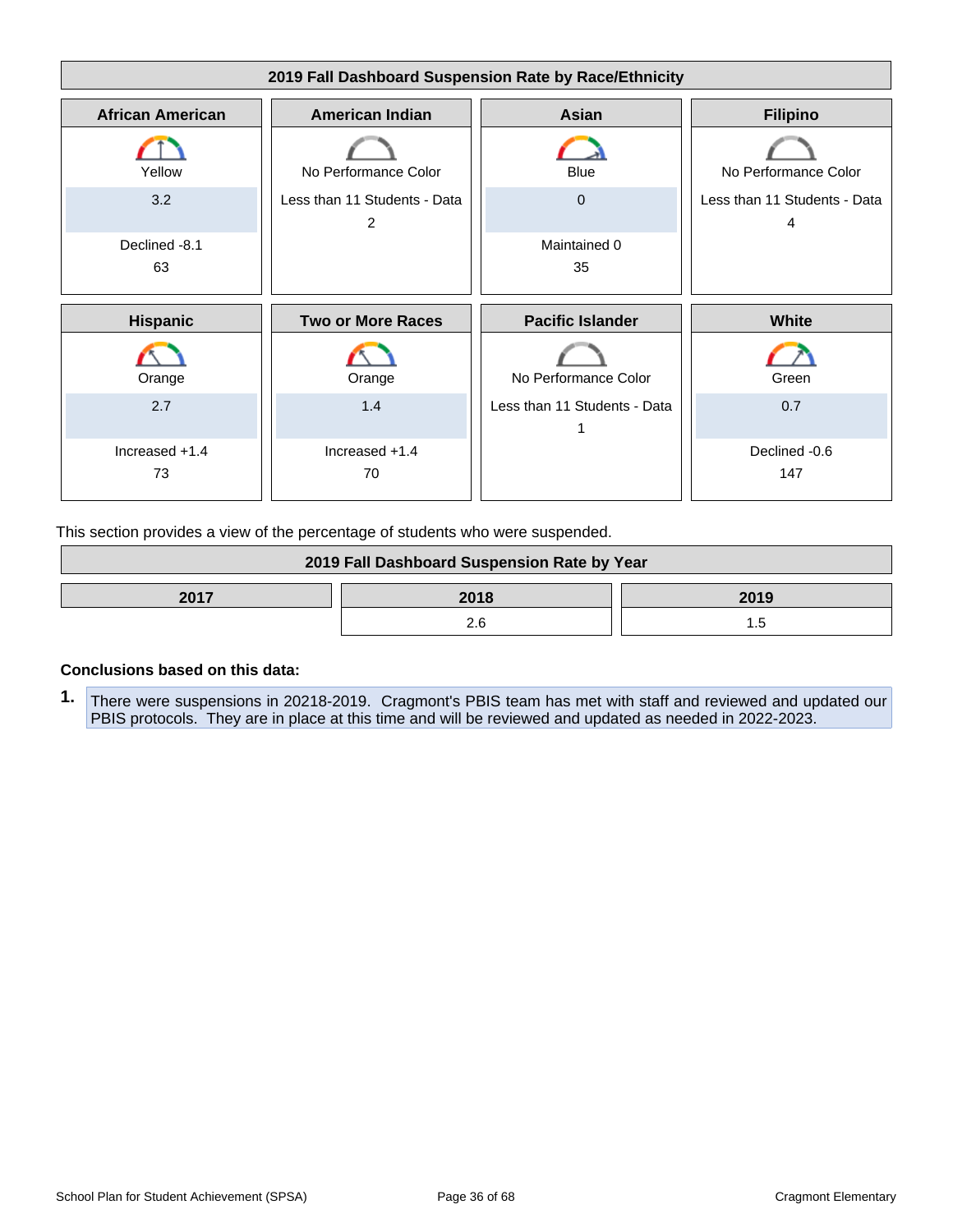# **Goals, Strategies, & Proposed Expenditures**

Complete a copy of the following table for each of the school's goals. Duplicate the table as needed.

# **LEA/LCAP Goal**

BUSD LCAP Focus Goal 1: Provide high quality classroom instruction and curriculum that promote college and career readiness with academic interventions in place to eliminate barriers to student success.

# **Goal 1**

All teachers will be supported in teaching the Common Core State Standards in English Language Arts/Literacy, Mathematics, and Next Generation Science Standards (NGSS) including the integration of technology to ensure all students have access to the curriculum and technology necessary to be successful.

Students will demonstrate grade level proficiency in literacy with 3rd grade performance serving as the district indicator of progress towards this goal. By the end of 3rd grade, 80 percent or more of students will meet reading targets by 2022-2023. The applicable student subgroup meeting targets will increase by at least 7 percentage points each school year.

# **Identified Need**

Strong classroom instruction is the first step in ensuring student success. Teachers need professional development and opportunities for collaboration in order to plan, pace and strategize on how to best serve all of their students to ensure high academic achievement. In addition, students who fall behind will need extra support to help keep them engaged and successful in school. We will need to constantly monitor intervention programs and results data to determine their effectiveness and respond accordingly.

# **Annual Measurable Outcomes**

| Metric/Indicator                            | <b>Baseline/Actual Outcome</b>                        | <b>Expected Outcome</b>                                                                                                     |
|---------------------------------------------|-------------------------------------------------------|-----------------------------------------------------------------------------------------------------------------------------|
| <b>TCRWP Reading Assessments</b>            | 2020-2021 TCRWP Reading<br>Assessments                | 2022-2023 TCRWP Reading<br>Assessments - Increase in<br>number of students performing<br>at or above grade level            |
| <b>TCRWP Writing Assessments</b>            | 2020-2021 TCRWP Writing<br><b>Assessments</b>         | 2022-2023 TCRWP Writing<br>Assessments - Increase in<br>number of students performing<br>at or above grade level            |
| Eureka Math Trimester<br><b>Assessments</b> | 2020-2021 Eureka Math<br><b>Trimester Assessments</b> | 2022-2023 Eureka Math<br>Trimester Assessments -<br>Increase in number of students<br>performing at or above grade<br>level |
| STAR 360 Reading<br>Assessment              | 2020-2021 STAR 360 Reading<br>Assessment              | 2022-2023 STAR 360 Reading<br>Assessment - Increase in<br>number of students performing<br>at or above grade level          |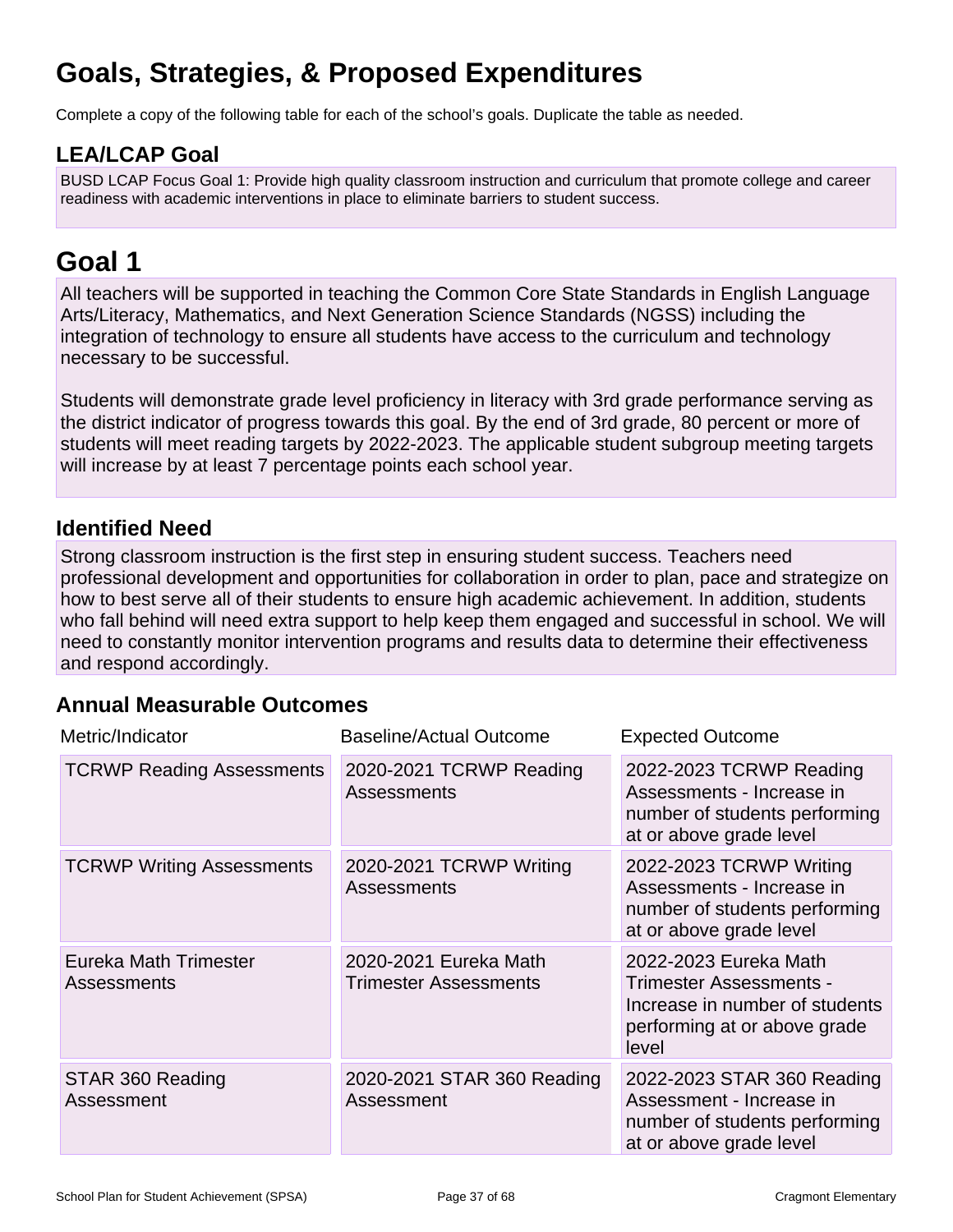| Metric/Indicator                | <b>Baseline/Actual Outcome</b>         | <b>Expected Outcome</b>                                                                                         |
|---------------------------------|----------------------------------------|-----------------------------------------------------------------------------------------------------------------|
| <b>STAR 360 Math Assessment</b> | 2020-2021 STAR 360 Math<br>Assessment  | 2022-2023 STAR 360 Math<br>Assessment - Increase in<br>number of students performing<br>at or above grade level |
| <b>DIBELS</b>                   | 2021-2022 DIBELS Student<br>Assessment | 2022-2023 - Increase the<br>number of students performing<br>at or above grade level                            |

Complete a copy of the Strategy/Activity table for each of the school's strategies/activities. Duplicate the table, including Proposed Expenditures, as needed.

# **Strategy/Activity 1**

### **Students to be Served by this Strategy/Activity**

(Identify either All Students or one or more specific student groups) All Students

#### Strategy/Activity

Cragmont teachers and staff will implement a balanced, high quality English Language Arts program using the district adopted curriculum, TCRWP. Grades 1-3, will also use the Fast Track Phonics Program. Kindergarten and 1st grades will supplement Fast Track Phonics with the Heggerty curriculum.

Teachers will continue to implement the TCRWP reading and writing program with the support of the Literacy coach and RTI coordinator.

Staff will attend on-site and district professional development for TCWRP and structured literacy throughout the 2022-2023 school year.

Teachers will implement ALL components of the TCRWP workshop including:

- Intentional mini-lessons
- Personal book tubs for K-3rd grade
- Book to home program
- Interactive read aloud
- Anchor charts posted
- Conferencing
- Strategy or guided reading groups
- Regular use of word wall

Teachers will include reading logs in homework packets to ensure nightly student reading beyond the school day (minimum of 15 - 30 minutes according to grade level).

Teachers may be released (using hourly and full day substitutes) for peer observations, to plan curriculum and instruction, to examine data and strategize, and/or to attend professional development opportunities when available.

Literacy coach will provide ongoing training at staff meetings and may co-teach and demonstrate lessons in some classes.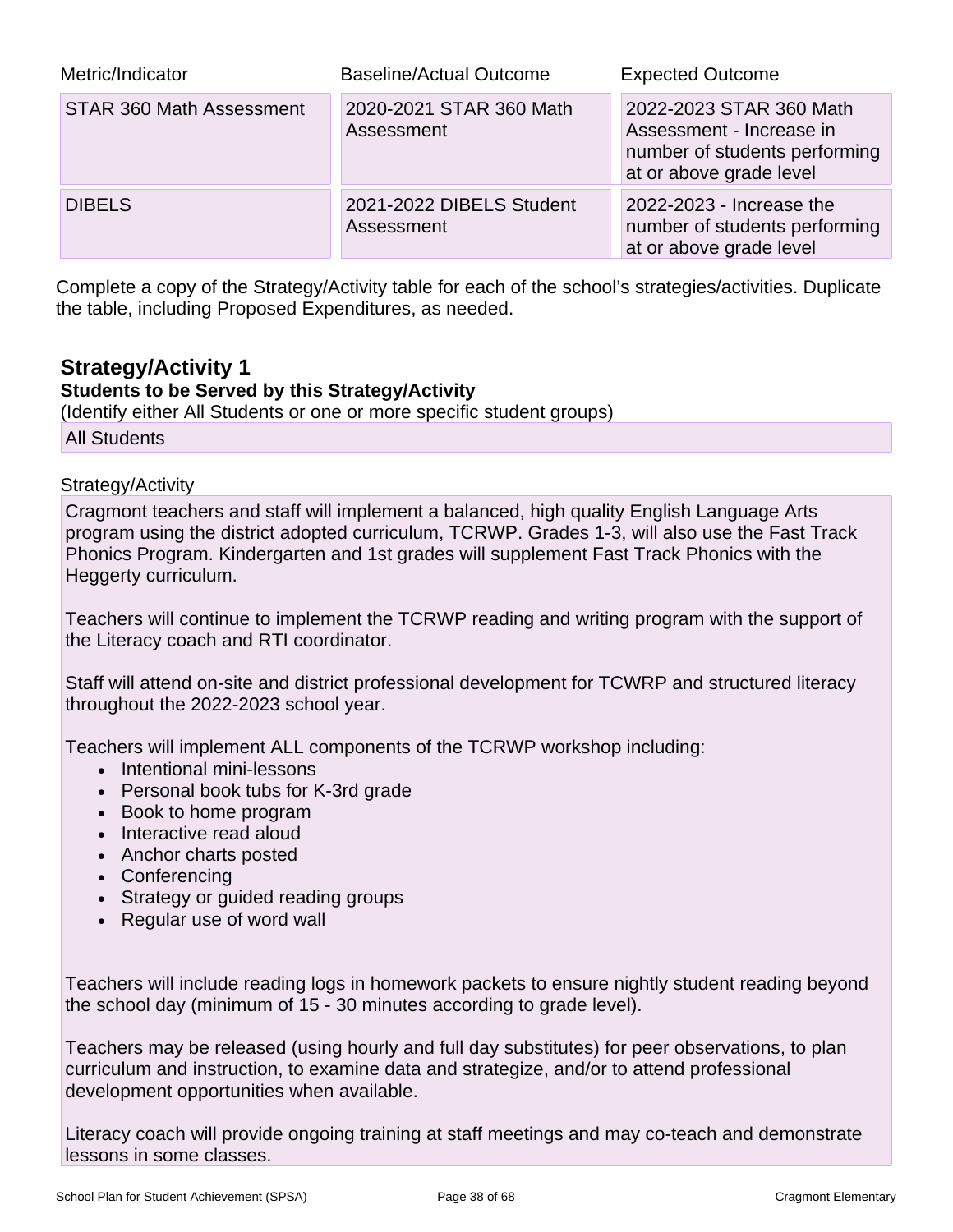Literacy Coach will provide intervention to targeted students in collaboration with the classroom teacher and COS team.

Literacy Coach, with the support of the Parent and Community Volunteers, will manage and supervise our Dragon Readers Program to provide reading support to targeted students, K-5.

At least three times a year, staff meeting time will be devoted to analysis of student writing samples based on agreed upon standards and rubric to discuss strengths and revise lessons/instruction as needed.

Classroom teachers will use equity strategies and track the achievement of focus students throughout the year and monitor student progress.

RtI teacher will work with staff, especially the Coordination of Services Team (CoST), to schedule afterschool classes for afterschool reading and math interventions.

Provide Instructional Assistant support paid hourly for students when necessary and agreed upon by COS and SST Teams.

All necessary materials will be provided and once available, BSEP carryover funds may be allocated for the purchase of additional supplies, and teacher release time for peer observation and collaboration.

Responsible Parties: Teachers, Leadership Team, Principal, COS Team, Support Staff, Literacy Coach, District

Proposed Expenditures:

Line 1: Literacy Coach 1.0 FTE (0.75 FTE BSEP district, 0.25 BSEP Site Funds, ) 1102 Certificated **Monthly** 

Line 2: Classroom teachers supplies (BSEP Carryover) 4300 Materials and Supplies

Line 3: Teacher hourly for intervention (BSEP Carryover)

Line 4: Classified hourly for intervention (BSEP Carryover)

### **Proposed Expenditures for this Strategy/Activity**

List the amount(s) and funding source(s) for the proposed expenditures. Specify the funding source(s) using one or more of the following: LCFF, Federal (if Federal identify the Title and Part, as applicable), Other State, and/or Local.

| Amount(s) | Source(s)             |
|-----------|-----------------------|
| 29,654    | <b>BSEP</b>           |
| 3,000     | <b>BSEP Carryover</b> |
| 3,000     | <b>BSEP Carryover</b> |
| 1,000     | <b>BSEP Carryover</b> |

# **Strategy/Activity 2**

### **Students to be Served by this Strategy/Activity**

(Identify either All Students or one or more specific student groups)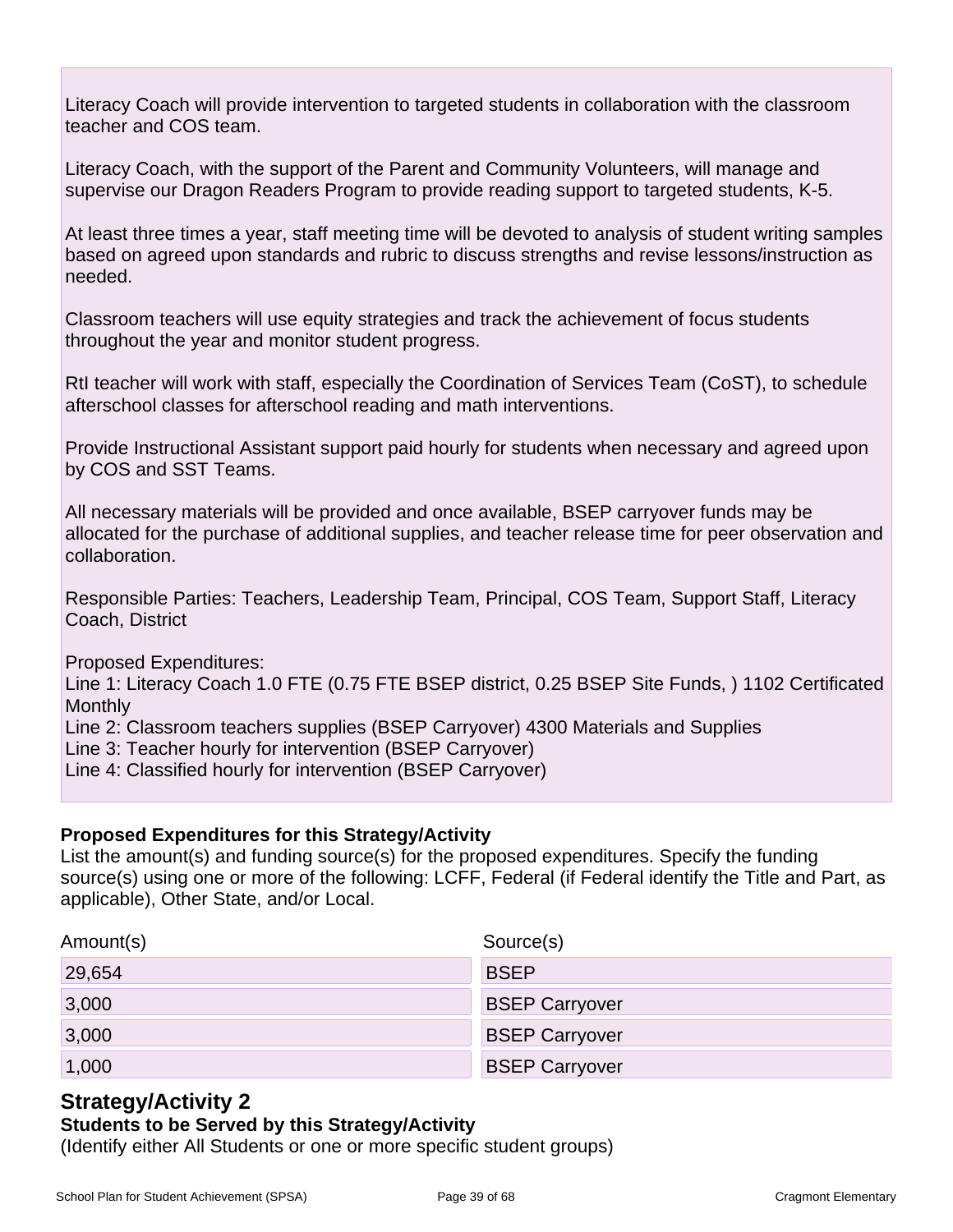#### All Students

Strategy/Activity

Cragmont teachers and staff will implement Eureka Math program for all K-5th grade students.

Teachers will use district math assessments that are aligned with Eureka Math Curriculum for teacher collaboration, professional development and to monitor student progress.

Teachers will use the Professional Learning Communities (PLC) structure to analyze student math data and plan instruction.

Math Teacher Leader (MTL) will provide Eureka Math information communication between district and school by attending monthly district MTL meetings.

Teachers and staff will attend ongoing training for K-5th grade math curriculum and instruction.

Math intervention groups and Leveled Literacy Intervention (LLI materials) will be taught by certificated teachers before, during and after school.

Technology PD will be provided at the school and district level throughout the year.

Cragmont teachers will implement the FOSS Science program for all K-5th grade students.

The Next Generation Science Standards (NGSS) will be implemented in core science instruction with NGSS updated FOSS kits by a certificated science teacher, general education teachers and garden teacher.

All necessary materials will be purchased such as math journals, manipulatives, calculators, metric rulers, base ten blocks, white boards, geometric templates, etc. as needed.

Once necessary materials are available, BSEP carryover funds may be allocated for the purpose of additional supplies and teacher collaboration.

Responsible Parties: Teachers, Staff, Principal, Math Teacher Leader, RTI Coordinator District

#### **Proposed Expenditures for this Strategy/Activity**

List the amount(s) and funding source(s) for the proposed expenditures. Specify the funding source(s) using one or more of the following: LCFF, Federal (if Federal identify the Title and Part, as applicable), Other State, and/or Local.

Amount(s) Source(s)

**Strategy/Activity 3 Students to be Served by this Strategy/Activity** (Identify either All Students or one or more specific student groups) Students performing below grade level standards

#### Strategy/Activity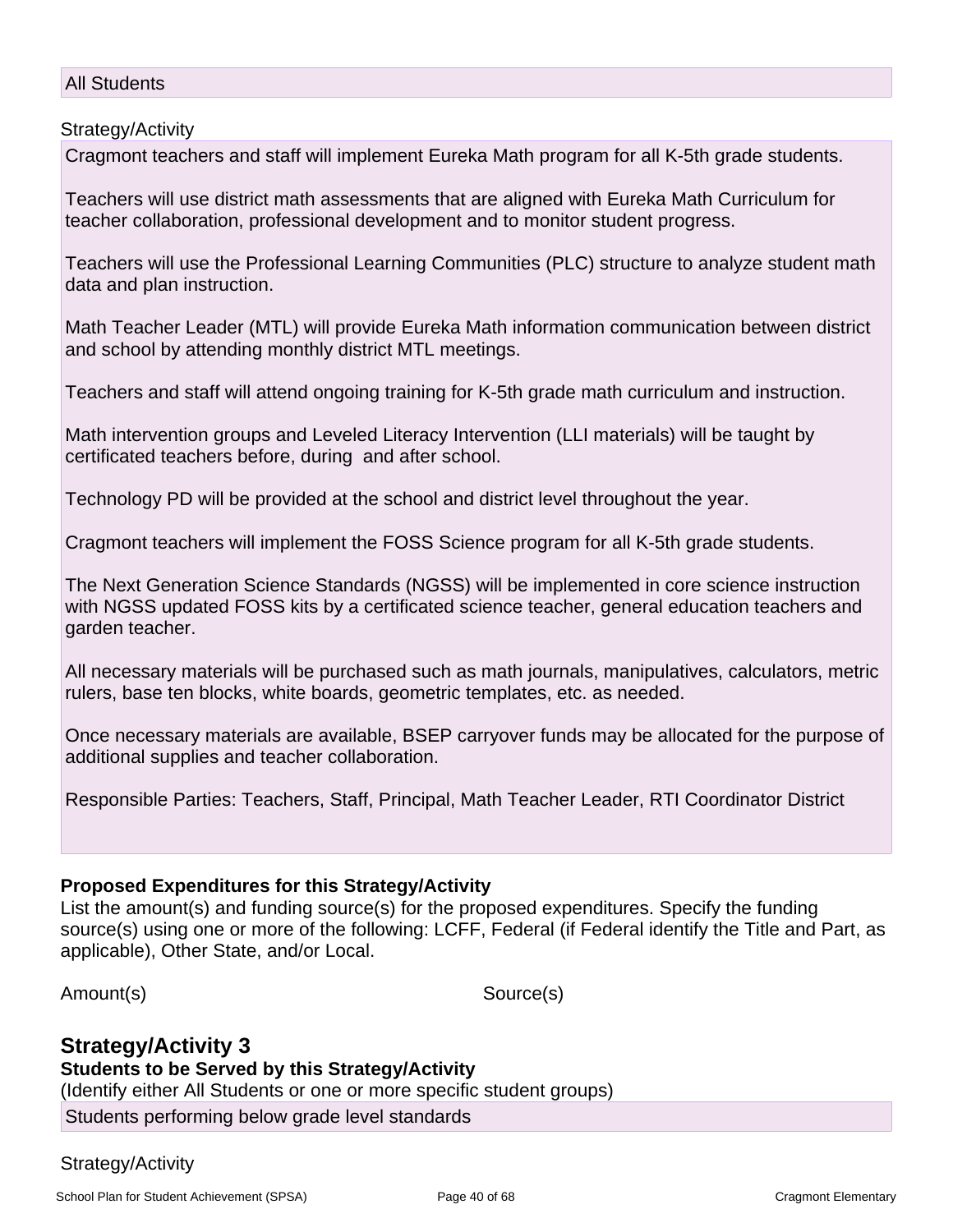Provide early intervention best practice strategies through the Response to Intervention (RTI) structure to meet the learning needs of students at the first sign of academic struggle.

This will be supported through:

- Regular COS Team meetings (Coordination of Services)
- Professional Development in differentiation and RTI practices

RTI Coordinator and COS Team will collaborate with classroom teachers in deciding interventions and strategies to be used for meeting the needs of each struggling student.

Further the RTI Coordinator and Team will:

- Create and maintain an active visual system to reflect intervention and services of students identified by the system
- Meet weekly in COS Team to reflect on systems in place and to check progress on how RTI is meeting the needs of our students
- Check in every 4-6 weeks with classroom teachers by grade level regarding students' progress (during collaboration time)
- Student Success Team (SST) meetings will be decided during weekly COS team meetings as needed, and monitored throughout the year.

To support the effectiveness of RTI:

• Teachers will work collaboratively to create fluid ability groupings to provide differentiated instruction during grade level intervention for students who are not

performing at grade level

- Services will include: vision, hearing, dental, homelessness and other health and social service related issues.
- Documentation of student's progress through Illuminate will be updated and maintained from grade to grade (including district benchmarks).

Responsible Parties: Principal, Teachers, RTI Coordinator, COS Team, Family Engagement Coordinator, BREA (Berkeley Research, Evaluation and Assessment)

Proposed Expenditures:

Line 1 & 2: RTI Teacher 1.0 FTE (.60 FTE BSEP site, 0.40 FTE LCAP) 1102 Certificated Monthly

### **Proposed Expenditures for this Strategy/Activity**

List the amount(s) and funding source(s) for the proposed expenditures. Specify the funding source(s) using one or more of the following: LCFF, Federal (if Federal identify the Title and Part, as applicable), Other State, and/or Local.

| Amount(s) | Source(s)   |
|-----------|-------------|
| 65,915    | <b>BSEP</b> |

# **Strategy/Activity 4**

### **Students to be Served by this Strategy/Activity**

(Identify either All Students or one or more specific student groups)

Students identified through Coordination of Services Team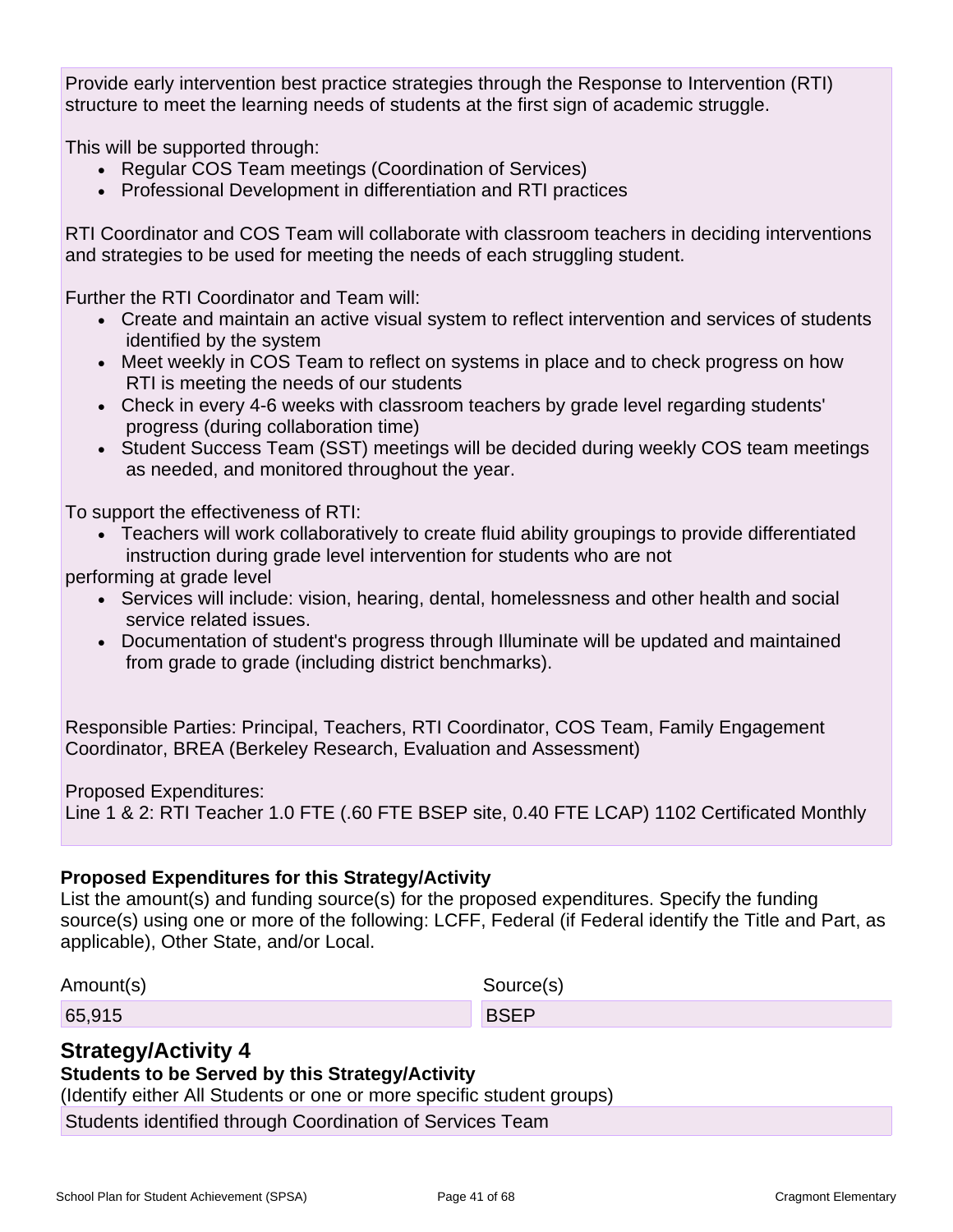#### Strategy/Activity

Cragmont will provide on-site counseling and mental health support available to students and families, K-5, on an as-needed basis. These services will be provided by the school counselor.

Responsible Parties: Principal, RTI Coordinator, COS Team, Counselor

Proposed Expenditures:

Line 1: BACR Counseling Services, 5800 Contracted Services (BSEP carryover) Line 2: BACR Counseling Services, 5800 Contracted Services (district-wide funding) Line 3: BACR Counseling Services, 5800 Contracted Services (City of Berkeley)

#### **Proposed Expenditures for this Strategy/Activity**

List the amount(s) and funding source(s) for the proposed expenditures. Specify the funding source(s) using one or more of the following: LCFF, Federal (if Federal identify the Title and Part, as applicable), Other State, and/or Local.

| Amount(s) | Source(s)                  |
|-----------|----------------------------|
| 5,000     | <b>BSEP Carryover</b>      |
| 13,000    | <b>District Allocation</b> |
| 5,000     | Other                      |

# **Strategy/Activity 5**

#### **Students to be Served by this Strategy/Activity**

(Identify either All Students or one or more specific student groups)

All Students

#### Strategy/Activity

Teachers will conduct data driven results-based collaboration using Illuminate and STAR 360 results during grade level time and staff meeting time. \*\*\*\*\*\*\*\*\*\*\*\*

Berkeley Research, Evaluation and Assessment will guide and assist staff in using data to inform instruction, monitor student progress, and set measurable goals for student achievement.

Responsible Parties: Teachers, Leadership, Principal, School Site Council, COS Team, Literacy Coach, RTI Coordinator, Math Teacher Leader, BREA Department, District Support Teams

### **Proposed Expenditures for this Strategy/Activity**

List the amount(s) and funding source(s) for the proposed expenditures. Specify the funding source(s) using one or more of the following: LCFF, Federal (if Federal identify the Title and Part, as applicable), Other State, and/or Local.

Amount(s) Source(s)

# **Strategy/Activity 6**

#### **Students to be Served by this Strategy/Activity**

(Identify either All Students or one or more specific student groups)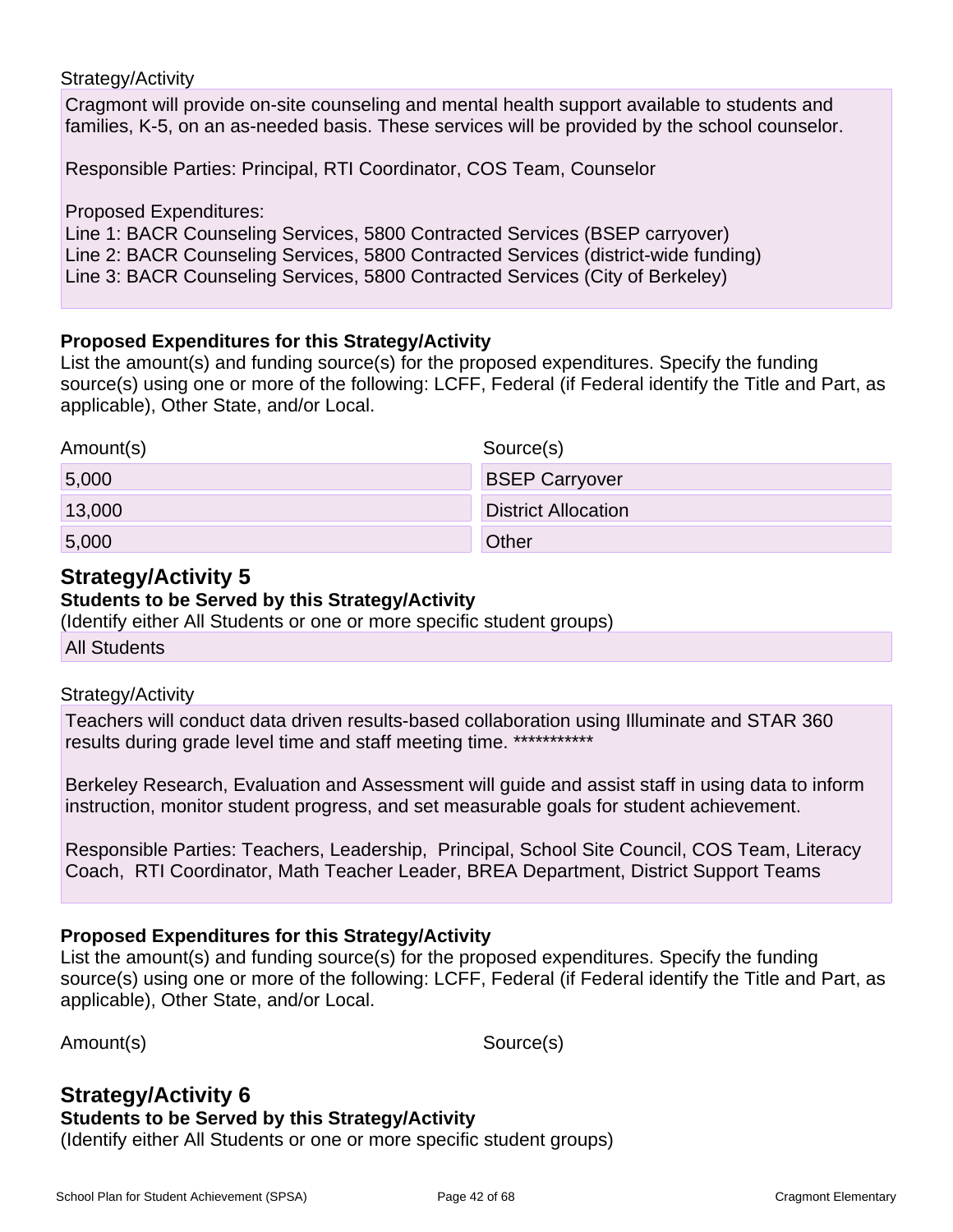Strategy/Activity

Provide early intervention best practice strategies through the Response to Intervention (RTI) framework to meet the learning needs of students at the first sign of academic struggle.

This will be supported through:

- Mental health support through BACR (school counselor)
- Regular weekly COS team meetings.
- Assessment Wall Meetings throughout the year

COS Team will collaborate in deciding interventions and strategies to be used for meeting the needs of each struggling student

Further the COS team will:

- Create and maintain an active visual system based off of assessment data to reflect intervention and services of students identified by the system
- Meet weekly to reflect on systems in place and to check progress on how RtI is meeting the needs of our students
- Check in 4-6 weeks with classroom teachers by grade level regarding student's progress (during collaboration time)
- SST meetings will be scheduled as needed and monitored throughout the year.

To support the effectiveness of RtI:

• Teachers will work collaboratively to create fluid ability groupings and provide differentiated instruction during intervention for students who are not

performing at grade level

• Documentation of student's progress will be updated and maintained from grade to grade (including Cragmont benchmarks).

Responsible Parties: Principal, Teachers, RTI Teacher, COS team, Family Engagement Specialist, **District** 

# **Proposed Expenditures for this Strategy/Activity**

List the amount(s) and funding source(s) for the proposed expenditures. Specify the funding source(s) using one or more of the following: LCFF, Federal (if Federal identify the Title and Part, as applicable), Other State, and/or Local.

Amount(s) Source(s)

# **Strategy/Activity 7**

# **Students to be Served by this Strategy/Activity**

(Identify either All Students or one or more specific student groups) Students identified through coordination of services team

Strategy/Activity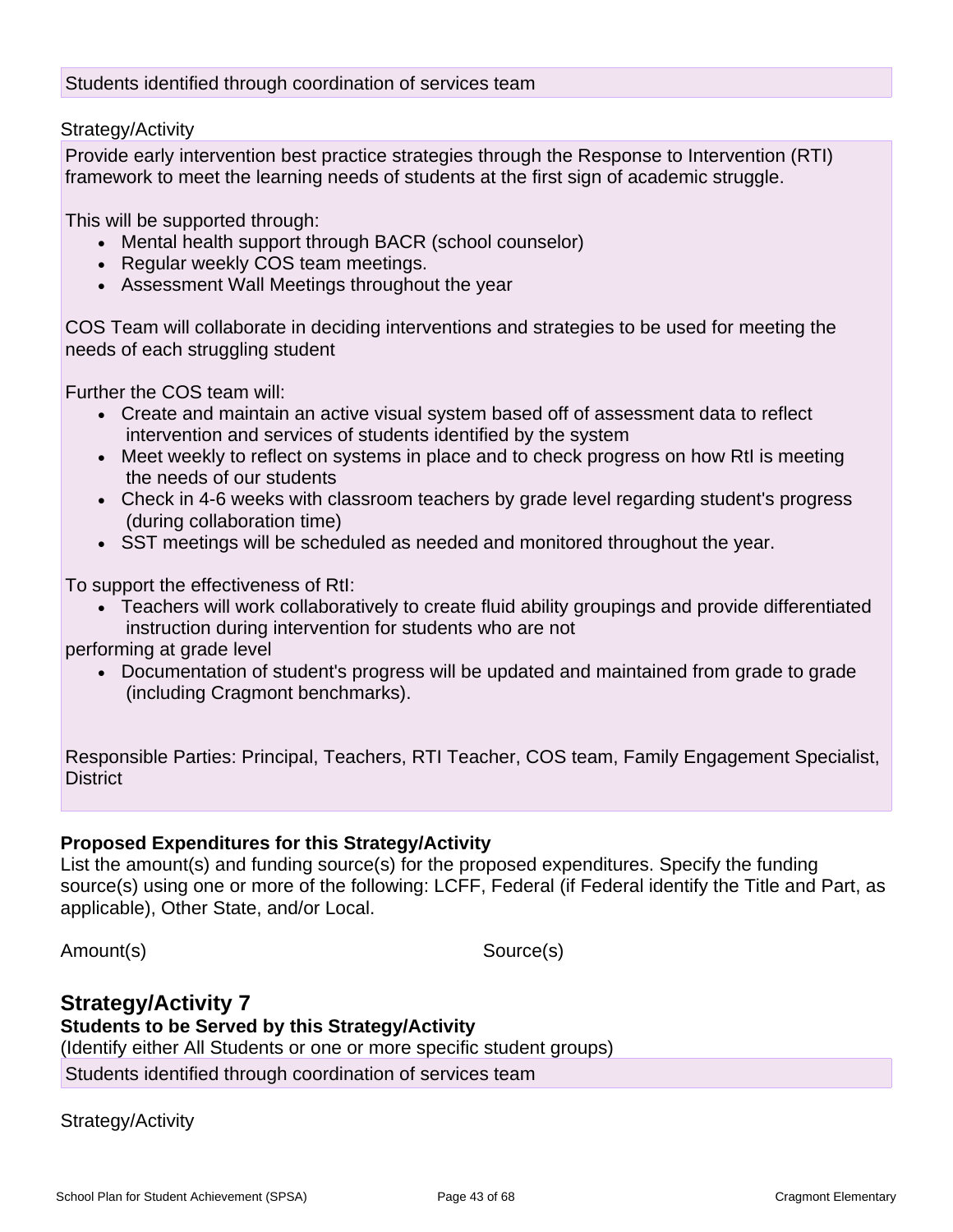Teachers, COS Team, and Special Education Team will identify all students below proficient through data and assessments and will ensure that IEPs for Special Education students list appropriate and measurable academic goals aligned with state standards, and ensure that all IEP's are current.

All students are assessed in general education classes through BUSD, site, and individual grade level assessments.

All K - 5th students (Tier II) identified will be placed in 6-8 week intervention cycles managed by the COS team to focus on targeted standard based skills.

After the 6-8 week intervention, students will be evaluated on accelerated progress made in the intervention cycle.

K-5 student who are performing far below basic (Tier III) receive additional direct instruction from the RtI Teacher, Literacy Coach or Special Education Teacher which may include small group or one-on-one instruction.

Special Education goals will be discussed with school team during IEP meetings.

Implementation of IEP goals in alignment with student needs will be supported in the classroom and by the COS team, Principal and Case Managers (for IEP Students). Special Education teachers will meet regularly with Special Education Program Supervisor.

Responsible Parties: Teachers, RTI Coordinator, COS Team, Case Managers (IEP Students), Principal, Program Supervisor, Director of Special Education

### **Proposed Expenditures for this Strategy/Activity**

List the amount(s) and funding source(s) for the proposed expenditures. Specify the funding source(s) using one or more of the following: LCFF, Federal (if Federal identify the Title and Part, as applicable), Other State, and/or Local.

Amount(s) Source(s)

### **Strategy/Activity 8 Students to be Served by this Strategy/Activity** (Identify either All Students or one or more specific student groups)

All students

### Strategy/Activity

Teachers will have weekly grade level meetings and may include after school and support staff as necessary. The principal will allocate time on the agenda every Wednesday to collaborate on:

- Shared teaching practices/strategies
- Maximize best teaching practices for student learning
- Reflecting on personal teaching practices
- Collaborate on ways to challenge students further and delve deeper into curriculum or other interests of the child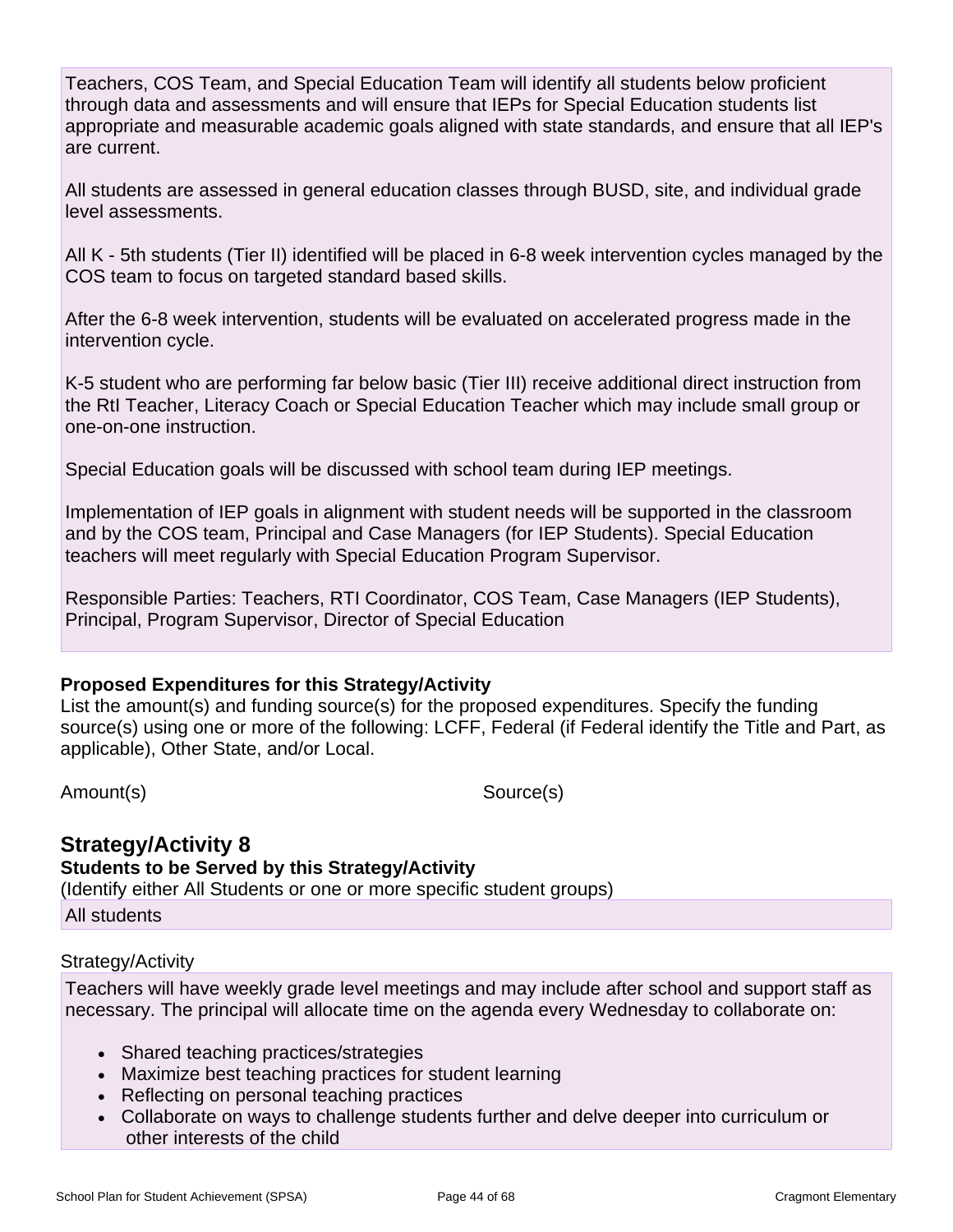To further support the effectiveness of these meetings:

- Teachers may be given release time to observe best practices in other classrooms and schools as arranged
- Teachers will use technology to enhance teaching

Responsible parties: Leadership Team, COS Team, Teachers, Principal

#### **Proposed Expenditures for this Strategy/Activity**

List the amount(s) and funding source(s) for the proposed expenditures. Specify the funding source(s) using one or more of the following: LCFF, Federal (if Federal identify the Title and Part, as applicable), Other State, and/or Local.

Amount(s) Source(s)

# **Strategy/Activity 9**

#### **Students to be Served by this Strategy/Activity**

(Identify either All Students or one or more specific student groups)

All students

#### Strategy/Activity

Teachers and staff will use instructional and enrichment time in order to offer differentiated instruction to all students.

Enrichment Classes are as follows:

- All K-5 students will receive visual art instruction
- All K-5 students will attend weekly library sessions
- All K-5 students will have bi-monthly gardening enrichment time
- All 1st-3rd students will receive Physical Education instruction
- All K-5 students will receive dance and movement instruction
- All 3-5 students will receive weekly music instruction
- Teachers will continue to use technology (computers) in their classrooms

Responsible Parties: Principal, PE Teacher, Dance Teachers, Art Teacher, Garden Teacher, Library Teacher, Music Teachers, Technology Teacher Leader

Proposed Expenditures: Line 1: Art Instructor, 2102 .56 FTE, 2102 Classified monthly Line 2: Arts Anchor Grant 0.06,1102 Certificated monthly Line 3: Dance Instructor 0.2 FTE, 2102 Classified monthly

### **Proposed Expenditures for this Strategy/Activity**

List the amount(s) and funding source(s) for the proposed expenditures. Specify the funding source(s) using one or more of the following: LCFF, Federal (if Federal identify the Title and Part, as applicable), Other State, and/or Local.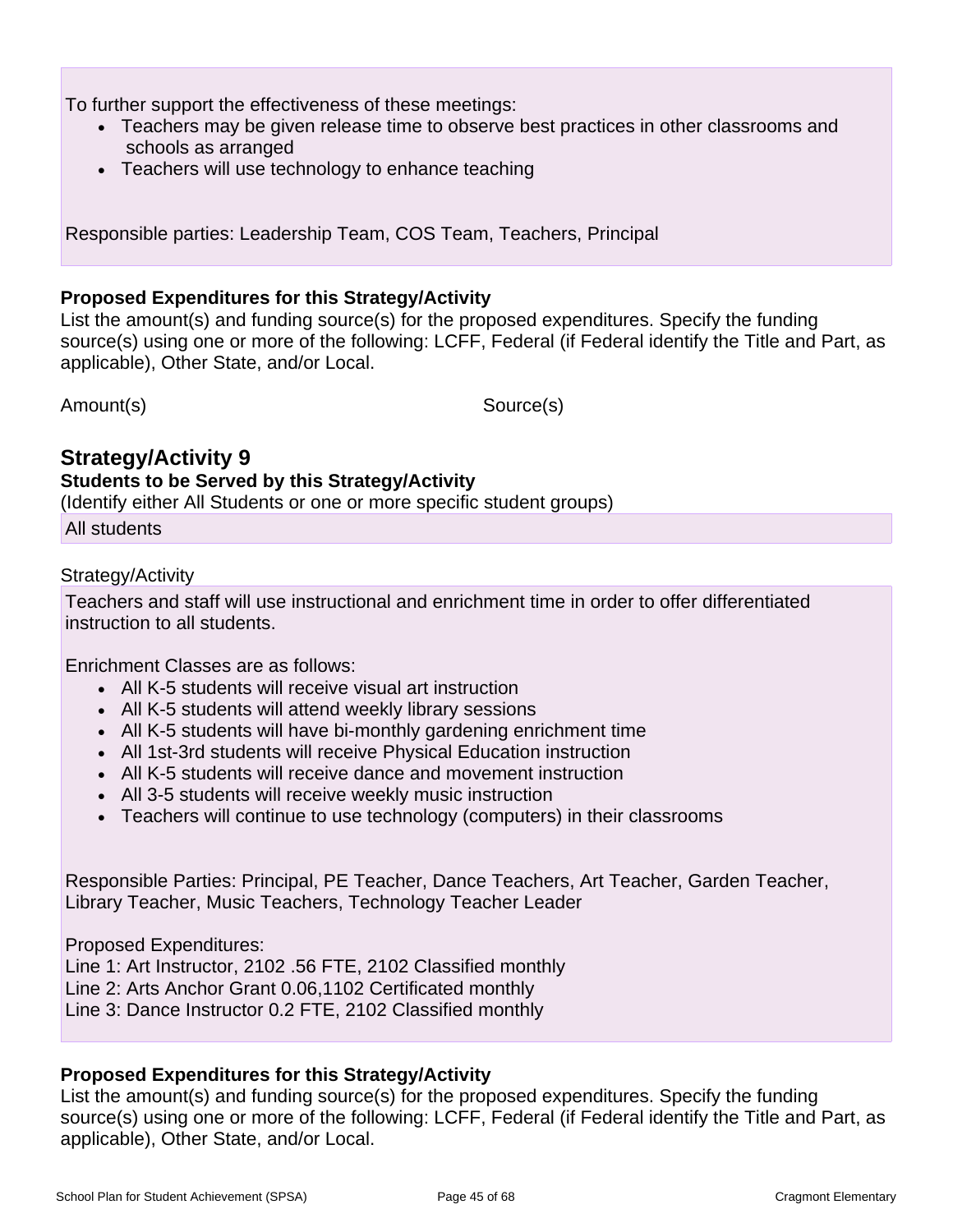| Amount(s) | Source(s)  |
|-----------|------------|
| 48,001    | <b>PTA</b> |
| 7,657     | Other      |
| 14,837    | <b>PTA</b> |

# **Strategy/Activity 10**

# **Students to be Served by this Strategy/Activity**

(Identify either All Students or one or more specific student groups)

Students identified through coordination of services team

### Strategy/Activity

Continue to use Project BUILD (tutor program) that supports students in reaching grade level proficiency K-5.

Provide intervention services to students identified through the RTI process in need of academic support.

Responsible Parties: Teachers, Literacy Coach, RTI Teacher, Principal, LEARNS Coordinator, Family Engagement Specialist, Instructional Aides, and BUILD mentors.

### **Proposed Expenditures for this Strategy/Activity**

List the amount(s) and funding source(s) for the proposed expenditures. Specify the funding source(s) using one or more of the following: LCFF, Federal (if Federal identify the Title and Part, as applicable), Other State, and/or Local.

Amount(s) Source(s)

# **Strategy/Activity 11 Students to be Served by this Strategy/Activity**

(Identify either All Students or one or more specific student groups) All Students

### Strategy/Activity

Required reserve for personnel variance

### **Proposed Expenditures for this Strategy/Activity**

List the amount(s) and funding source(s) for the proposed expenditures. Specify the funding source(s) using one or more of the following: LCFF, Federal (if Federal identify the Title and Part, as applicable), Other State, and/or Local.

| Amount(s) | Source(s)   |
|-----------|-------------|
| 4,778     | <b>BSEP</b> |
| 3,142     | <b>PTA</b>  |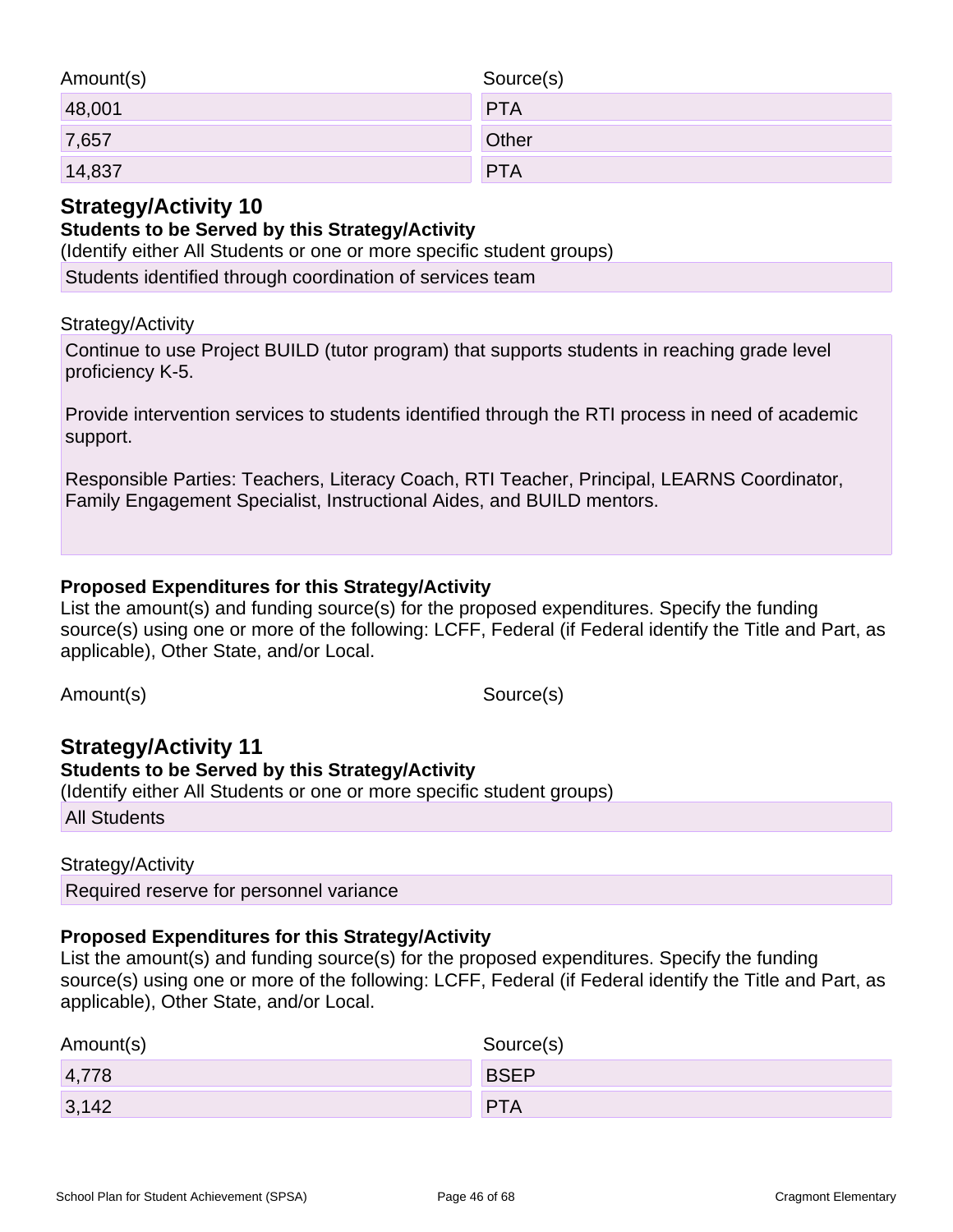# **Annual Review**

# **SPSA Year Reviewed: 2021-22**

Respond to the following prompts relative to this goal. If the school is in the first year of implementing the goal, an analysis is not required and this section may be deleted.

# **ANALYSIS**

Describe the overall implementation of the strategies/activities and the overall effectiveness of the strategies/activities to achieve the articulated goal.

We were successful in implementing a majority of the strategies and activities of our plan. The implementation helped to increase the number of students receiving interventions. We would like to be able to offer more math interventions for students.

Briefly describe any major differences between the intended implementation and/or the budgeted expenditures to implement the strategies/activities to meet the articulated goal.

We need to increase the amount of PD offered to staff. There is not enough time for teachers to have professional development.

Describe any changes that will be made to this goal, the annual outcomes, metrics, or strategies/activities to achieve this goal as a result of this analysis. Identify where those changes can be found in the SPSA.

Teachers do not have enough time to collaborate focusing on math and there are few students receiving math intervention. Intervention teachers will work with classroom teachers, leadership, and principal to plan math intervention sessions.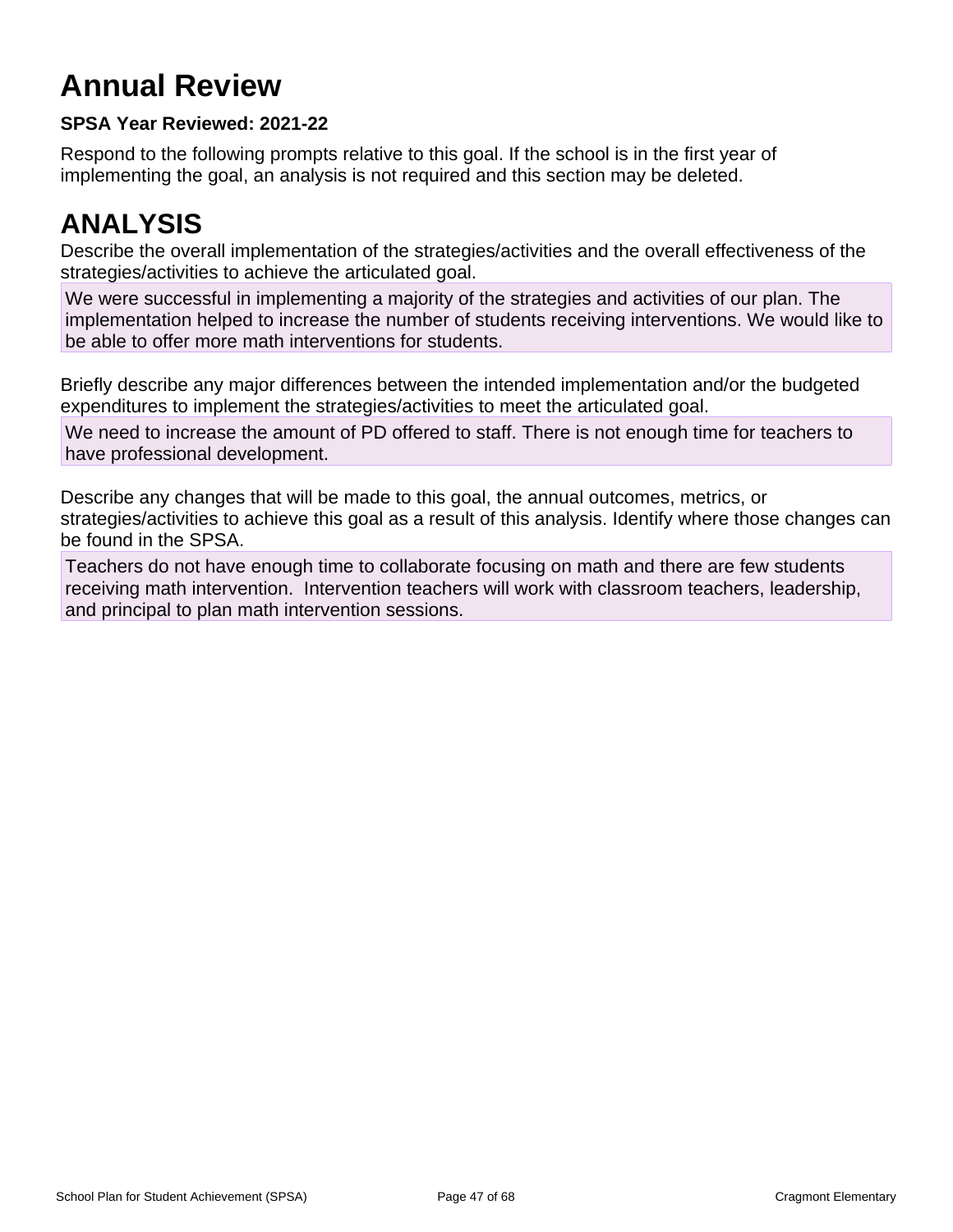# **Goals, Strategies, & Proposed Expenditures**

Complete a copy of the following table for each of the school's goals. Duplicate the table as needed.

# **LEA/LCAP Goal**

BUSD LCAP Focus Goal 2: End the racial predictability of academic achievement by ensuring that all systems are culturally and linguistically responsive to the needs of our students.

# **Goal 2**

Reduce the number of students with ten or more total absences by 10% of the 2021-22 percentages (enrollment reported as of June, 2022)

Reduce the number of office discipline referrals by 5% annually, and reduce the percentage of African American students with referrals by 5% annually

Reduce the total number of suspensions by 5% annually, and reduce the percentage of African American students suspended by 5% annually

# **Identified Need**

The percentage of students performing below grade level standards will be reduced by strengthening our intervention systems, increasing math intervention supports, continuing to build school-wide Positive Behavior Intervention and Support (PBIS), providing continued support for our English learners, providing professional development in culturally relevant pedagogy, and increasing parent engagement.

# **Annual Measurable Outcomes**

| Metric/Indicator                                                                                                                                       | <b>Baseline/Actual Outcome</b>                                                                                                                                       | <b>Expected Outcome</b>                                                                                                                |
|--------------------------------------------------------------------------------------------------------------------------------------------------------|----------------------------------------------------------------------------------------------------------------------------------------------------------------------|----------------------------------------------------------------------------------------------------------------------------------------|
| <b>Attendance Records</b>                                                                                                                              | Number of students with 10 or<br>more absences for 2019-2020<br>school year                                                                                          | Reduction in number of<br>students absent for 10 or more<br>days of school year 2022-2023                                              |
| <b>Office Discipline Referral</b><br><b>Records</b>                                                                                                    | Number of office discipline<br>referrals for 2019-20 school<br>year                                                                                                  | Reduction of office discipline<br>referrals by 5% by the end of<br>the 2022-2023 school year                                           |
| <b>Suspension Records</b>                                                                                                                              | Number of suspensions for<br>2019-20 school year                                                                                                                     | Reduction of suspensions by<br>5% by the end of the 2022-<br>2023 school year                                                          |
| <b>English Language Proficiency</b><br><b>Assessment for California</b><br>(ELPAC)                                                                     | Results of ELPAC and number<br>of RFEP students for 2018-<br>2019 school year                                                                                        | Growth as measured by<br>ELPAC, increased number of<br><b>RFEP</b> students                                                            |
| Professional Development:<br><b>Cultural Competency and</b><br>equity training at site and<br>district-wide. Data: sign ins,<br>and number of sessions | Amount of staff staff meeting<br>time focused on culturally<br>relevant pedagogy. Number of<br>sessions and how many<br>teachers attend district equity<br>training. | Increased participation rates in<br>professional development<br>focused on cultural<br>competency and culturally<br>relevant pedagogy. |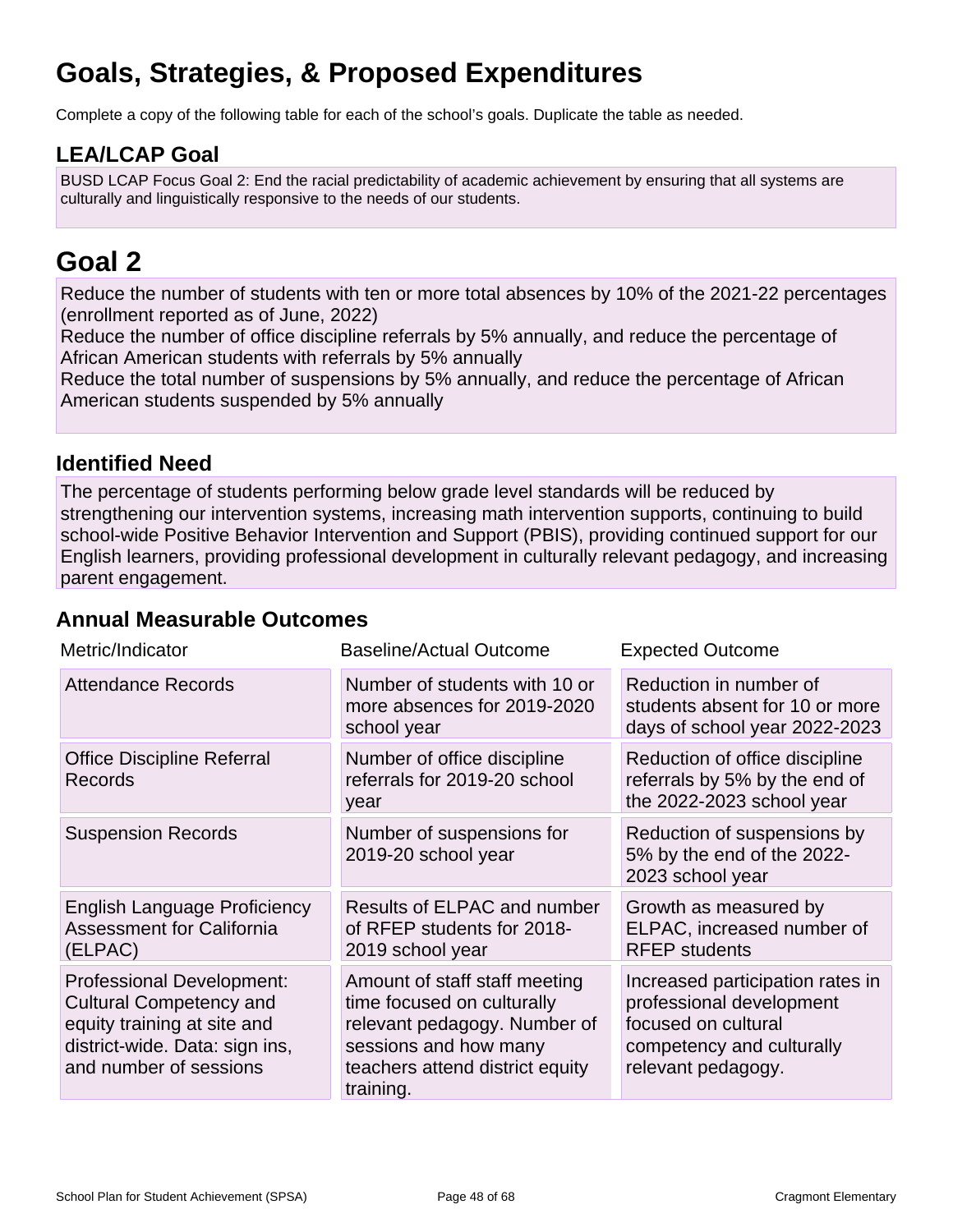Complete a copy of the Strategy/Activity table for each of the school's strategies/activities. Duplicate the table, including Proposed Expenditures, as needed.

# **Strategy/Activity 1**

### **Students to be Served by this Strategy/Activity**

(Identify either All Students or one or more specific student groups)

All K-5 students with a focus on sub-groups targeted in the Local Control Accountability Plan (LCAP), and other sub-groups English language learners Socio-economically disadvantaged students Foster youth African American students Hispanic or Latino students Students with disabilities

Strategy/Activity

Provide early intervention best practice strategies through the RtI model to meet the learning needs of students at the first sign of academic struggle.

This will be supported through:

- Regular weekly COS Team meetings using student data
- Professional Development in differentiation and RtI practices

The Coordination of Service (COS) Team will collaborate with classroom teachers in deciding interventions and strategies to be used for meeting the needs of struggling students

Further the RtI Coordinator and COS Team will:

- Create and maintain an active visual system to reflect intervention and services of students identified by the system
- Meet weekly to reflect on systems in place and to check progress on how RtI is meeting the needs of our students
- Check in 4-6 weeks with classroom teachers by grade level regarding student's progress (during collaboration time)
- SST meetings will be reviewed during weekly RTI meetings as needed, and monitored throughout the year.

To support the effectiveness of RtI:

- Teachers will work collaboratively to create fluid ability groupings to provide differentiated instruction during grade level intervention for students who are not performing at grade level
- Case Management of Support Services including: vision, hearing, dental, homelessness and other health and social service related issues will be provided.
- Documentation of student's progress through Illuminate will be updated and maintained from grade to grade (including Cragmont benchmarks).

Responsible Parties: Principal, Teachers, RtI Coordinator, COS Team, Parent Liaison, BREA

### **Proposed Expenditures for this Strategy/Activity**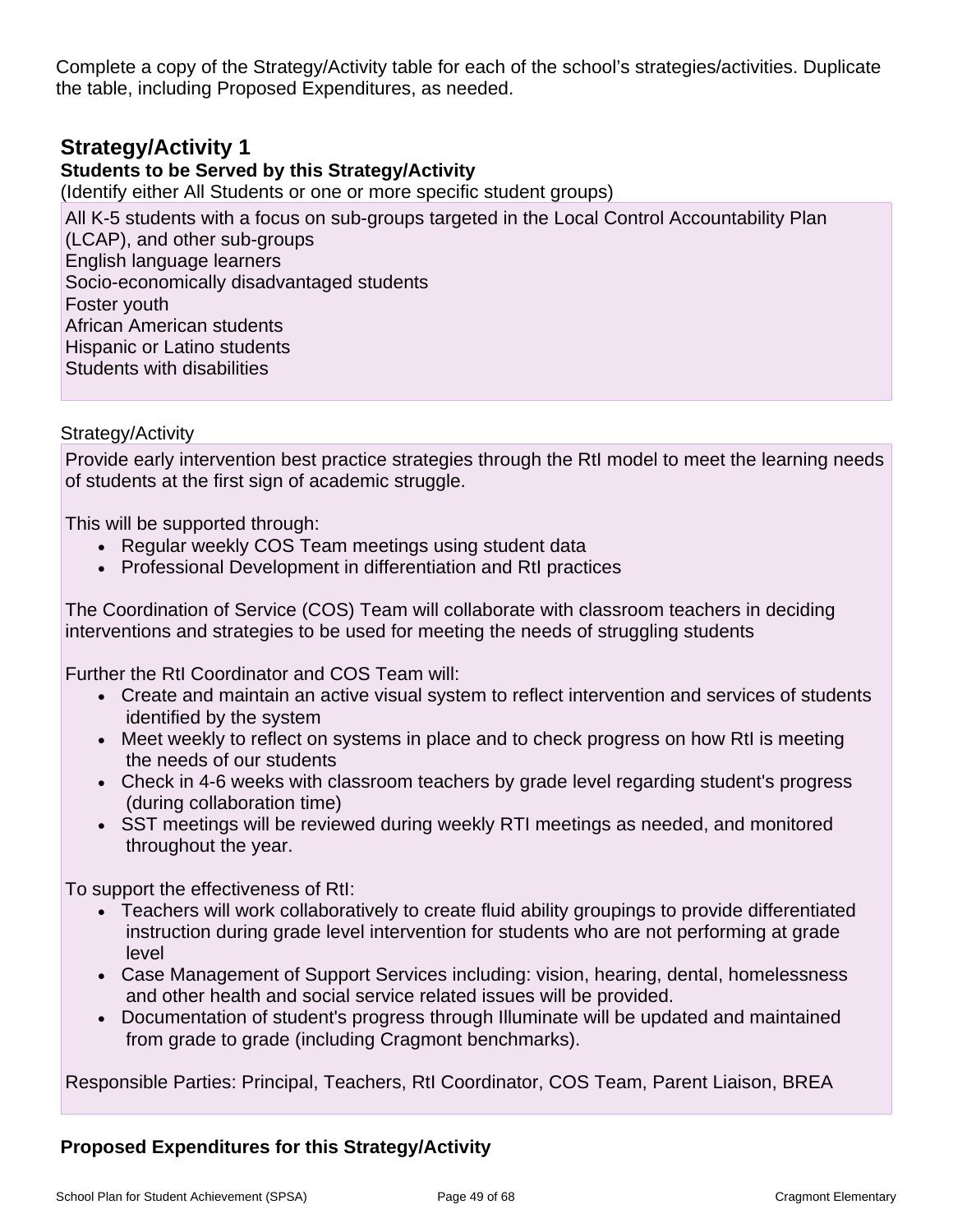List the amount(s) and funding source(s) for the proposed expenditures. Specify the funding source(s) using one or more of the following: LCFF, Federal (if Federal identify the Title and Part, as applicable), Other State, and/or Local.

Amount(s) Source(s)

# **Strategy/Activity 2**

#### **Students to be Served by this Strategy/Activity**

(Identify either All Students or one or more specific student groups)

All K-5 students with a focus on sub-groups targeted in the Local Control Accountability Plan (LCAP), and other sub-groups English language learners Socio-economically disadvantaged students Foster youth African American students Hispanic or Latino students Students with disabilities

### Strategy/Activity

Cragmont teachers will attend district PD's in culturally relevant instruction and inclusive practices and strategies for African-American students and English learners.

Cragmont staff will work with R.T. Fisher Educational Enterprises, Inc. and the African American Success Framework (AASF) as a BUSD Early Adopter School to provide additional support for African American students during the summer (2022), during the school day, and during the afterschool program.

Principal and staff will encourage and create safe space for courageous conversations centered on race, class, privilege and how these impact students and families in our school.

Diversity training will be provided through the district, the AASF, and site Professional Development.

Discussions and implementation of equity teaching strategies supported by Equity teacher leader, Leadership Team, AASF, and the District.

Ongoing professional reading using a variety of books and articles focusing on self-reflection and changing teaching practices that promote cultural competence and provide a safe environment for courageous conversations.

Responsible Parties: Teachers, Equity Teacher Leader, Leadership Team, PBIS Team, Principal, Staff, District

### **Proposed Expenditures for this Strategy/Activity**

List the amount(s) and funding source(s) for the proposed expenditures. Specify the funding source(s) using one or more of the following: LCFF, Federal (if Federal identify the Title and Part, as applicable), Other State, and/or Local.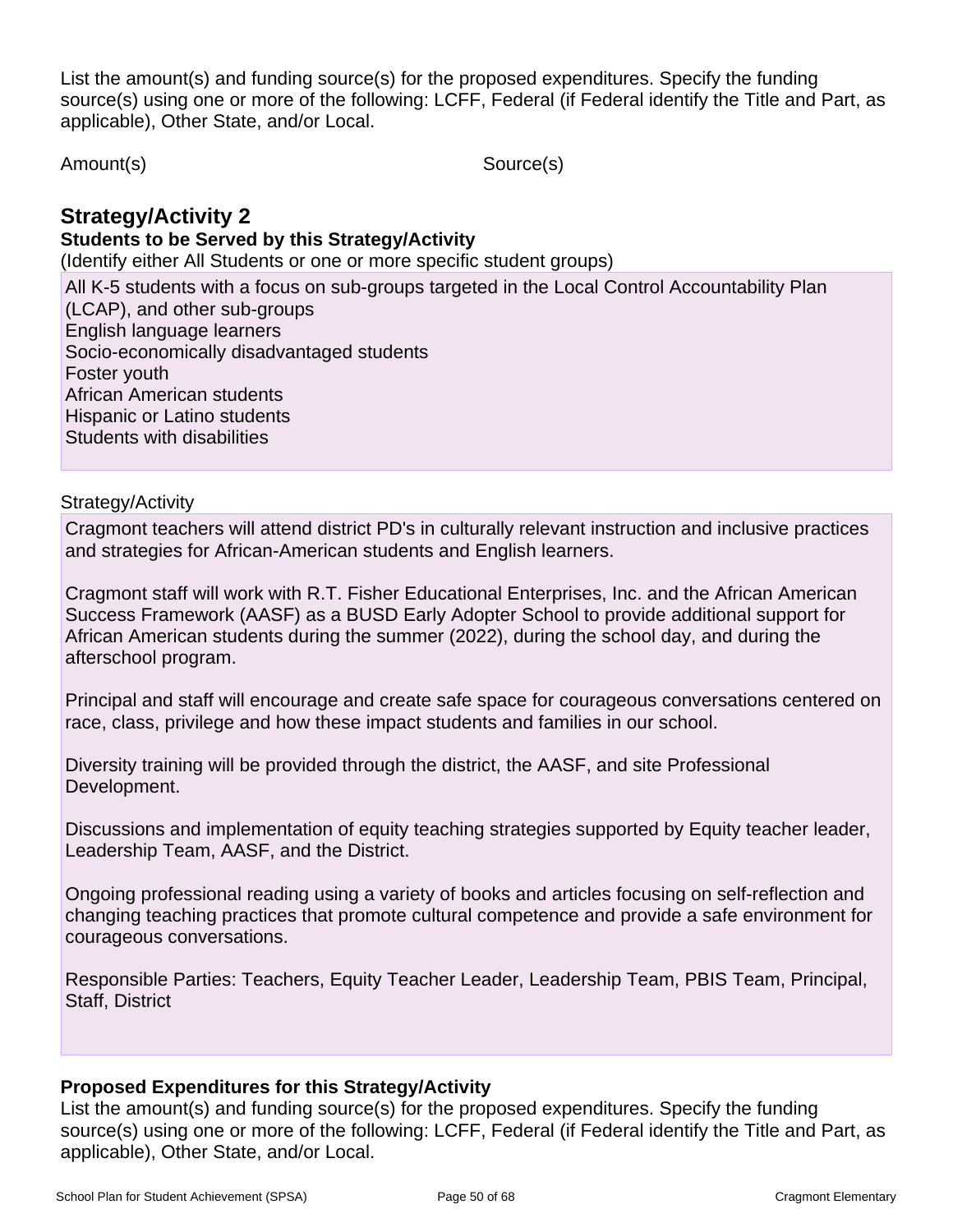Amount(s) Source(s)

# **Strategy/Activity 3 Students to be Served by this Strategy/Activity** (Identify either All Students or one or more specific student groups)

Students designated as English Language Learners (ELL)

### Strategy/Activity

English Language Development (ELD) instruction for English Language Learners in grades K-5 to ensure re-designation by 5th grade using systematic ELD instruction:

- ELD Teacher will support daily instruction
- Ensure every English Learner receives ELD instruction and support at the appropriate ELPAC Levels

Continue to monitor the progress of every EL Student in English acquisition to ensure that each student is progressing ELPAC levels.

Use Illuminate data and report cards to report progress.

Allocate staff meeting time to review system and structure for differentiated instruction for ELD.

All students will receive academic language development and instruction: English Language Development for English Language Learners, Standard English Development for speakers of nonstandard English.

Teachers/Literacy Coach/ Support Staff and/or ELD teacher will provide targeted instruction, in small groups, for EL Students.

Participate in District ceremony for students who are re-designated RFEP.

This will be supported with teachers and staff:

- Using systematic ELD with District Training;
- Attending district trainings for ELD program and professional development
- Implementing adopted ELD Programs for all ELL students K-5;
- Devoting staff time to analyze ELPAC scores, levels and other language assessment score to inform ELD instruction;
- Promoting better parental understanding of ELPAC scores and ELD Program through ELAC meetings.

In addition hourly funds will be allocated:

• To administer ELPAC testing

All supplementary materials required to support English language development instruction, such as consumable books, software and educational games, additional resources to support the core curriculum, literature books, videos, hands-on objects and materials, etc. shall be purchased.

Responsible Parties: Teachers, ELD teacher, ELPAC Testing Staff, Principal, Literacy Coach, RtI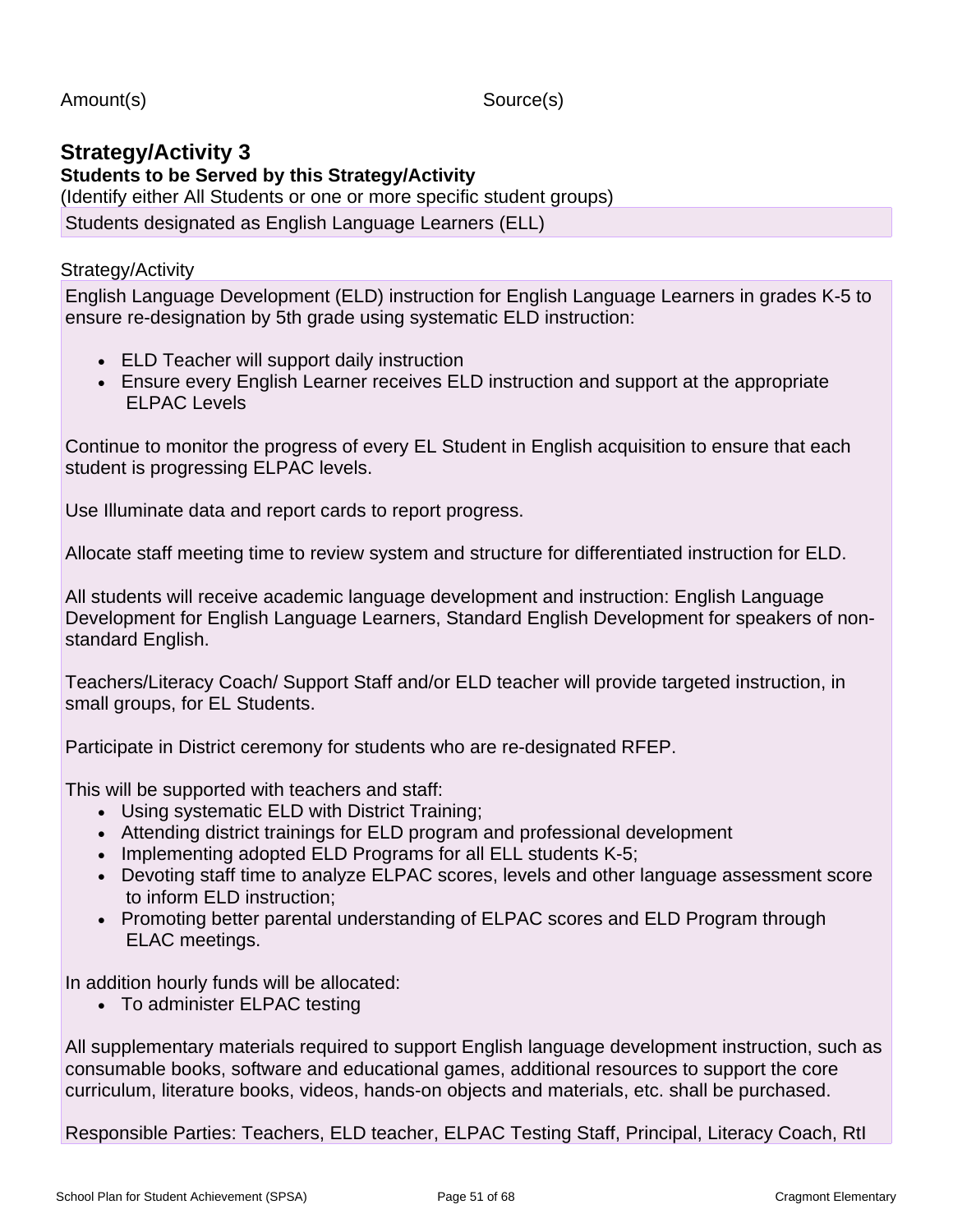#### **Proposed Expenditures for this Strategy/Activity**

List the amount(s) and funding source(s) for the proposed expenditures. Specify the funding source(s) using one or more of the following: LCFF, Federal (if Federal identify the Title and Part, as applicable), Other State, and/or Local.

Amount(s) Source(s)

# **Strategy/Activity 4 Students to be Served by this Strategy/Activity** (Identify either All Students or one or more specific student groups)

All Students

#### Strategy/Activity

Cragmont School will continue to educate and celebrate our diverse student body intentionally incorporating diverse histories through:

- Teaching grade level appropriate units that honor our diverse community using Welcoming School Curriculum and Mosaic Project-like values. All 4th grades attend Mosaic 5 day overnight field trip or similar program (if permitted with COVID protocols in place). The Cragmont PTA will contribute funds to counteract the cost for families who cannot afford the whole tuition cost. The Cragmont PTA will contract directly with the organization.
- Offering learning opportunities and heritage celebrations for various cultures throughout the year, such as African American Heritage, Asian American/Pacific Islander Heritage Month, Cesar Chavez Day of Service

and Learning, College and Career Week, etc.

Responsible Parties: Site Council, PTA, Parent Volunteers, Family Engagement Specialist, Teacher Leaders, Principal, Librarian, Teachers

### **Proposed Expenditures for this Strategy/Activity**

List the amount(s) and funding source(s) for the proposed expenditures. Specify the funding source(s) using one or more of the following: LCFF, Federal (if Federal identify the Title and Part, as applicable), Other State, and/or Local.

Amount(s) Source(s)

# **Strategy/Activity 5 Students to be Served by this Strategy/Activity**

(Identify either All Students or one or more specific student groups)

All Students

### Strategy/Activity

Continue to improve attendance and tardy reductions through increased communication to promote student success

• Individual phone call to parents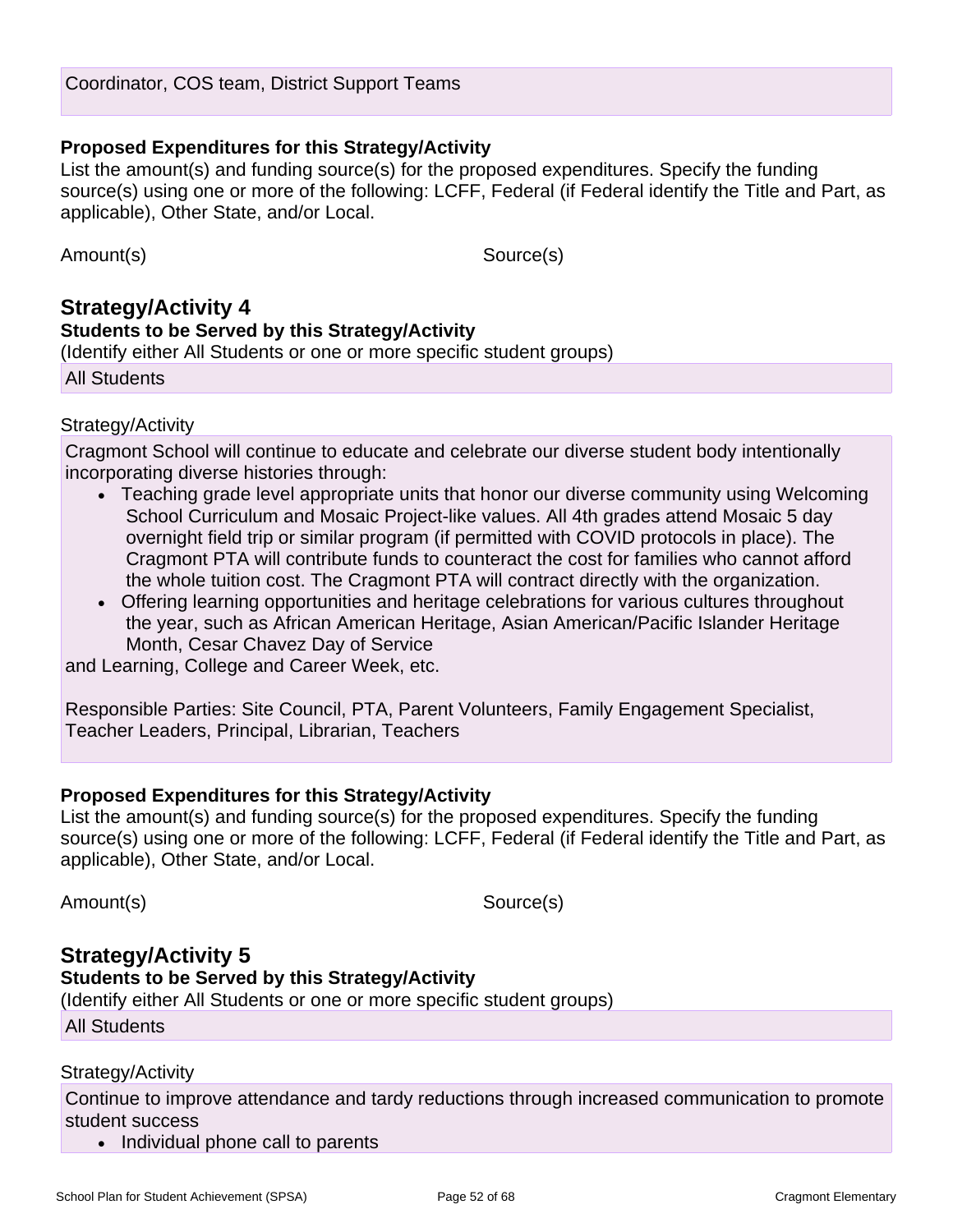• Weekly Attendance Team meeting with school secretary, Family Engagement Coordinator, and Principal

Standard operational procedures prior to corrective action:

- Monthly communication phone calls from Family Engagement Coordinator for students who have been tardy or absent 3 times during the month
- COS team (SST, Teacher, COS team, Parent conference)

Corrective action as follows:

- SART (Student Attendance Review Team) meetings
- SARB (Student Attendance Review Board)

Responsible Parties: Teachers, Family Engagement Specialist, COS Team, Principal, School Secretary, District Student Services

### **Proposed Expenditures for this Strategy/Activity**

List the amount(s) and funding source(s) for the proposed expenditures. Specify the funding source(s) using one or more of the following: LCFF, Federal (if Federal identify the Title and Part, as applicable), Other State, and/or Local.

Amount(s) Source(s)

# **Strategy/Activity 6**

**Students to be Served by this Strategy/Activity**

(Identify either All Students or one or more specific student groups)

All Students

#### Strategy/Activity

Teachers will dedicate weekly Dragon Time, assemblies and use the various resources including district curriculum and support programs (Welcoming Schools, Tool Box) to help guide group discussions about culturally specific behaviors, values and beliefs so students learn how to interact respectfully.

- Students will be taught lessons including but not limited to empathy, emotion management, problem solving, and cooperation, Mosaic Project or similar program activities, family diversity, gender stereotyping, bullying and sexual harassment using age-appropriate language/lessons.
- Assemblies will occur three or more times a year for grades K-2 and 3-5 to reinforce our school's values.

Responsible Parties: Teachers, Staff, Principal, PBIS Team, COS Team

#### **Proposed Expenditures for this Strategy/Activity**

List the amount(s) and funding source(s) for the proposed expenditures. Specify the funding source(s) using one or more of the following: LCFF, Federal (if Federal identify the Title and Part, as applicable), Other State, and/or Local.

Amount(s) Source(s)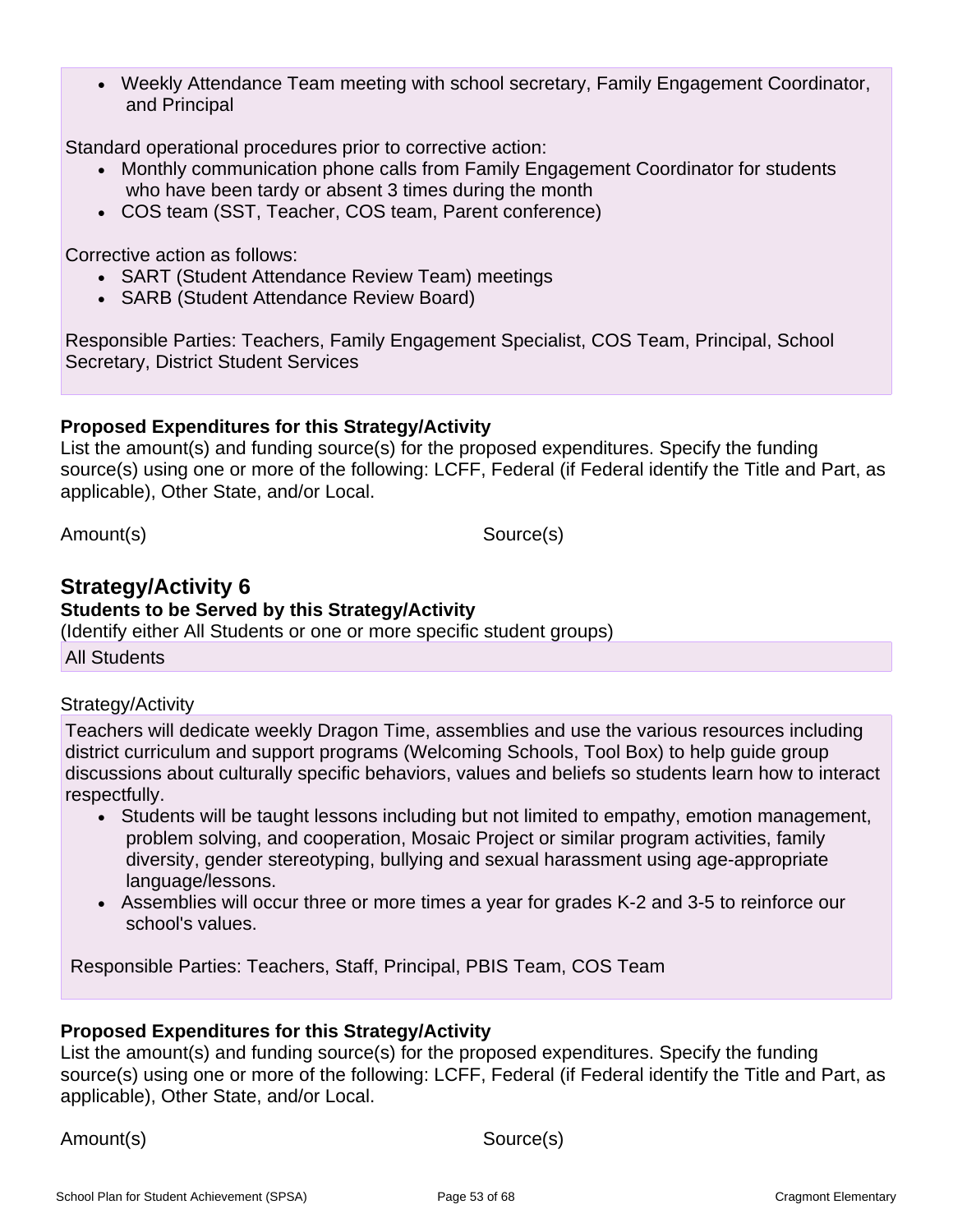# **Strategy/Activity 7**

**Students to be Served by this Strategy/Activity**

(Identify either All Students or one or more specific student groups)

Transitional Kindergarten, Kindergarten and 5th Grade Students

#### Strategy/Activity

Support transitions for students as they move from Pre-K to TK and K and from 5th to 6th grades

- School community will host TK and Kindergarten play dates and welcome brunch in the summer
- Provide families with Kindergarten welcome packets
- Conduct Balanced Beginnings screenings for incoming Kindergarten students to create balanced classes
- Complete and submit Kindergarten readiness forms to Berkeley Evaluation and Assessment
- Teacher end of the year meeting to create balanced classes for all grade levels
- Hold transition meetings for 5th grade Special Education students for middle school placement
- Complete placement cards for all 5th grade students
- Contact families individually to ensure completed middle school applications

Responsible Parties: Teachers, COS Team, Principal, Support Staff, Family Engagement Specialist, PTA, Site Council

#### **Proposed Expenditures for this Strategy/Activity**

List the amount(s) and funding source(s) for the proposed expenditures. Specify the funding source(s) using one or more of the following: LCFF, Federal (if Federal identify the Title and Part, as applicable), Other State, and/or Local.

Amount(s) Source(s)

# **Strategy/Activity 8**

**Students to be Served by this Strategy/Activity**

(Identify either All Students or one or more specific student groups)

All Students

#### Strategy/Activity

Annually update and maintain school-wide Emergency Preparedness (Fire, Earthquake, First Aid) to support ongoing emergency preparedness

Share Emergency Preparedness Plan through staff meetings and community meeting Practice school-wide 4 or more emergency drills per year

Responsible Parties: Teachers, Staff, Principal and Safety Committee Line 1: Emergency Supplies (BSEP Carryover)

### **Proposed Expenditures for this Strategy/Activity**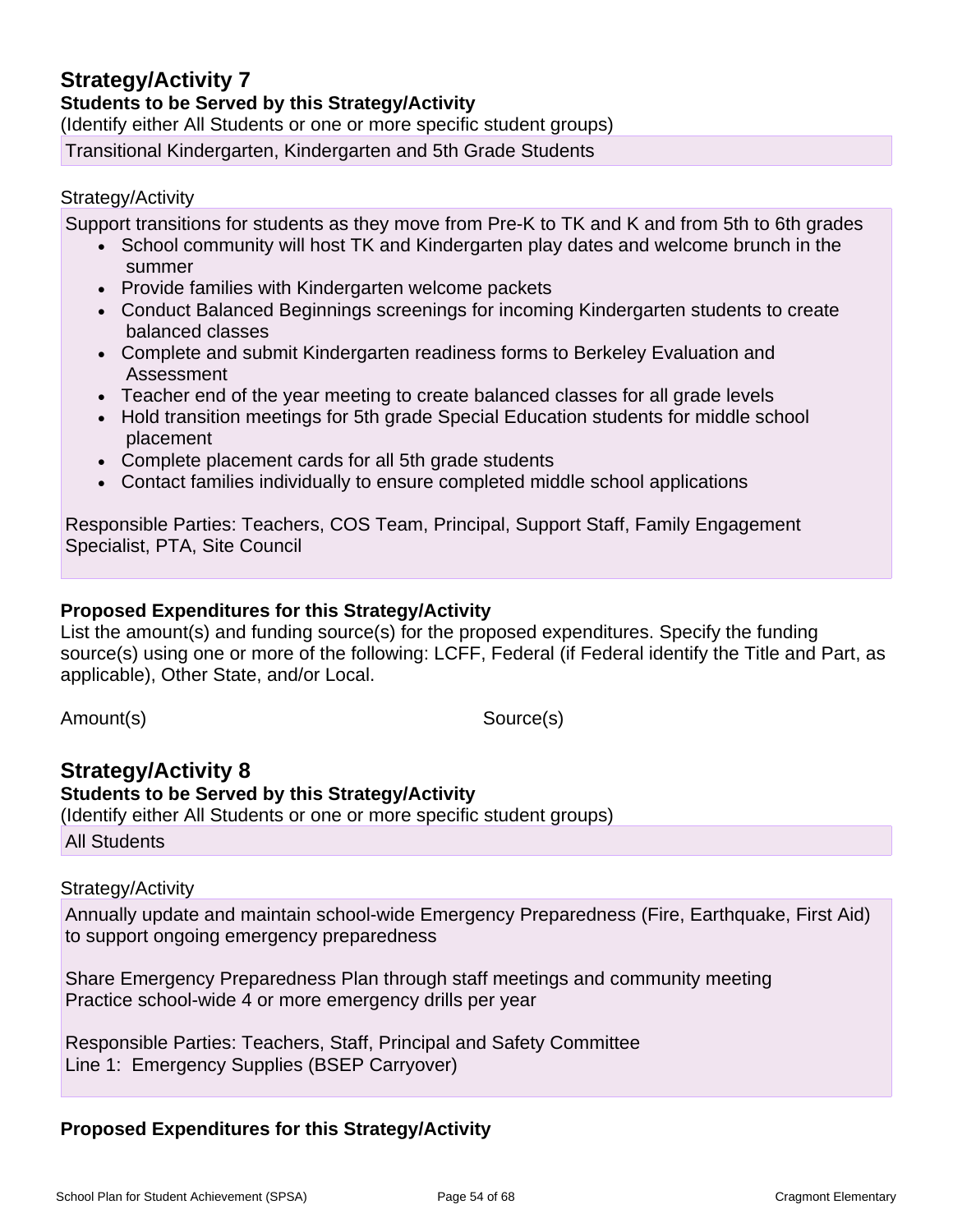List the amount(s) and funding source(s) for the proposed expenditures. Specify the funding source(s) using one or more of the following: LCFF, Federal (if Federal identify the Title and Part, as applicable), Other State, and/or Local.

Amount(s) Source(s)

2,000 BSEP Carryover

# **Strategy/Activity 9**

# **Students to be Served by this Strategy/Activity**

(Identify either All Students or one or more specific student groups)

All students

### Strategy/Activity

Conduct a retreat at the start of the 2022-2023 school year to create a focus around race/equity issues, and PBIS school-wide systems.

### **Proposed Expenditures for this Strategy/Activity**

List the amount(s) and funding source(s) for the proposed expenditures. Specify the funding source(s) using one or more of the following: LCFF, Federal (if Federal identify the Title and Part, as applicable), Other State, and/or Local.

Amount(s) Source(s)

# **Annual Review**

**SPSA Year Reviewed: 2021-22**

Respond to the following prompts relative to this goal. If the school is in the first year of implementing the goal, an analysis is not required and this section may be deleted.

# **ANALYSIS**

Describe the overall implementation of the strategies/activities and the overall effectiveness of the strategies/activities to achieve the articulated goal.

The Positive Behavior Intervention Support team created a plan to clarify school rules and create a new rules matrix, create a school-wide positive behavior reward system, and calendar a series of assemblies to build a positive school climate. We were able to serve our English language students and implement the new ELPAC testing. We held numerous events to honor our diverse community, and teachers had professional development on meeting the needs of a diverse student population.

Briefly describe any major differences between the intended implementation and/or the budgeted expenditures to implement the strategies/activities to meet the articulated goal.

Teachers did not have the opportunity to attend district Cultural Competency trainings because they were not offered by the district. Our Equity Teacher Leader will help organize equity based PD staff meetings.

Describe any changes that will be made to this goal, the annual outcomes, metrics, or strategies/activities to achieve this goal as a result of this analysis. Identify where those changes can be found in the SPSA.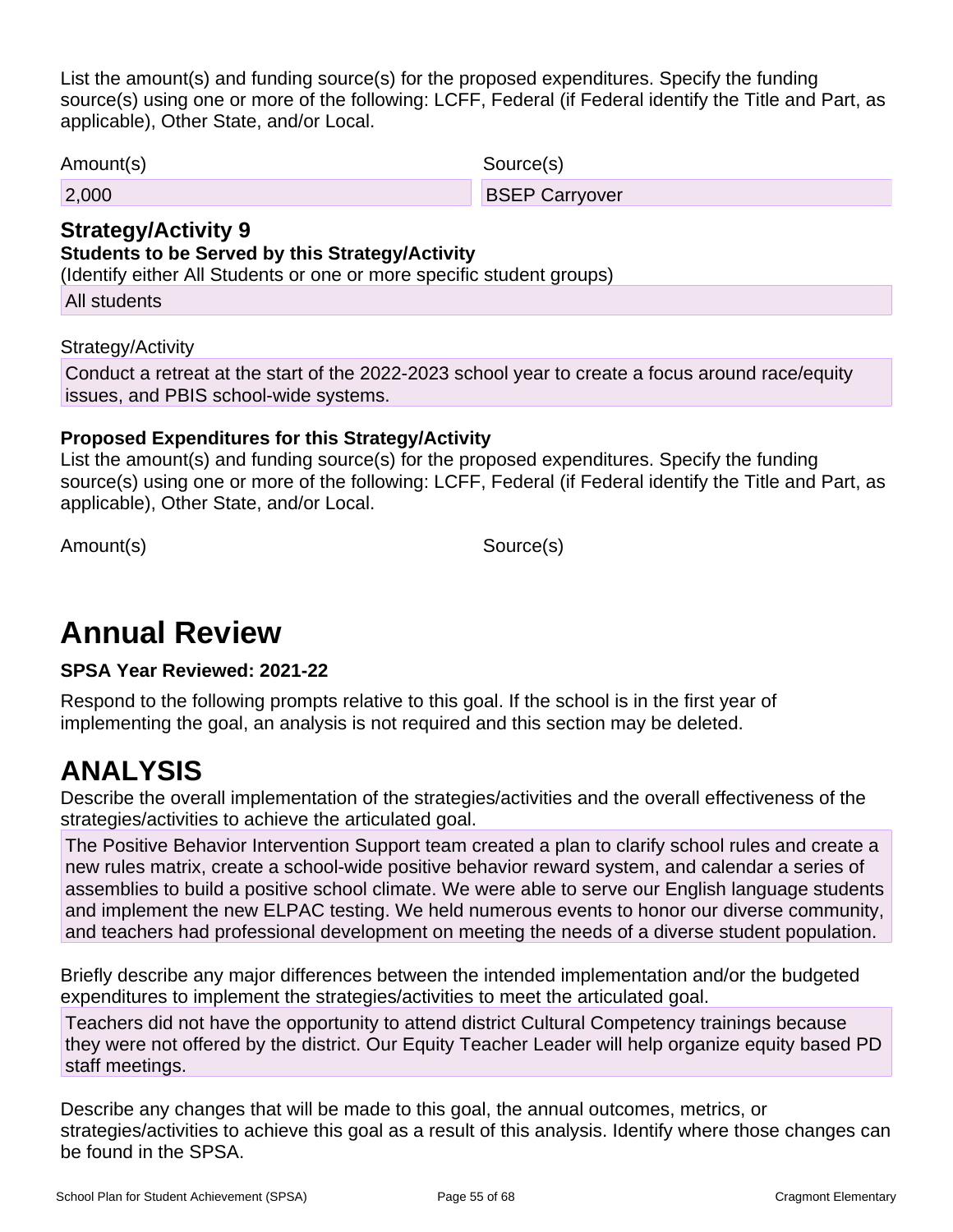We will continue to look for PD opportunities on Culturally Relevant teaching. We will continue to implement our PBIS school systems, and build on these systems.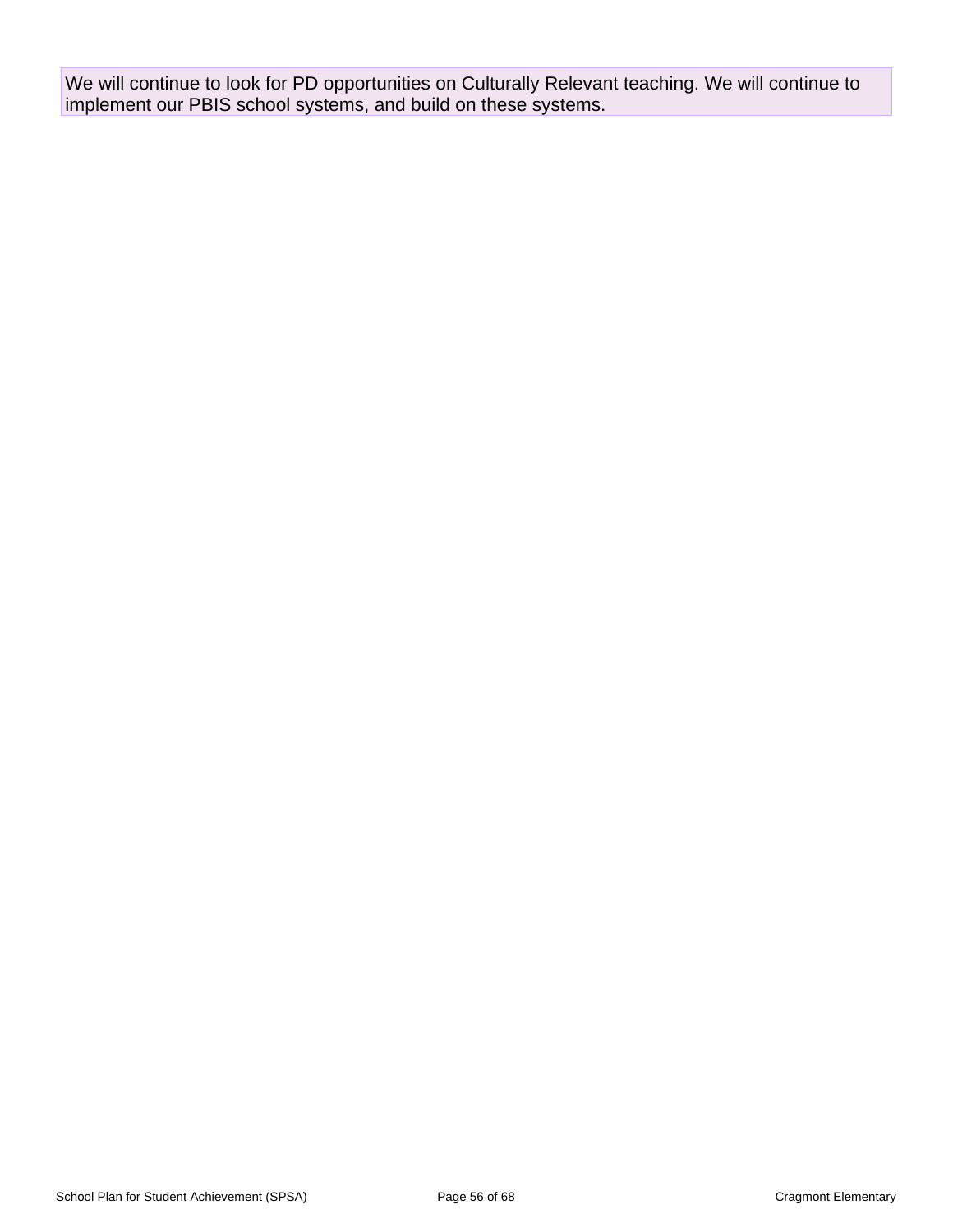# **Goals, Strategies, & Proposed Expenditures**

Complete a copy of the following table for each of the school's goals. Duplicate the table as needed.

# **LEA/LCAP Goal**

BUSD LCAP Focus Goal 3: Ensure all school sites have safe, welcoming and inclusive climates for all students and their families, so that all students are in their classes ready to learn.

# **Goal 3**

Increase the number of students and families who report feeling welcomed and valued as a partner in their child's education

Recruit and retain certificated employees of color

Increase the participants of color serving on the School Site Council so the the committee representatives represent the demographics of the student population

# **Identified Need**

Families need to feel welcome and have opportunities for participation in their student's education which will in turn increase positive student behaviors and academic performance.

# **Annual Measurable Outcomes**

| Metric/Indicator               | <b>Baseline/Actual Outcome</b> | <b>Expected Outcome</b>                                         |
|--------------------------------|--------------------------------|-----------------------------------------------------------------|
| California Healthy Kids Survey | 2019-20 Survey results         | Improved survey results for<br>2022-23 school year              |
| <b>District LCAP Survey</b>    | 2019-20 Survey results         | Improved survey results for<br>2022-23 school year              |
| <b>Attendance Records</b>      | 2019-20 June attendance data   | Reduction in number of<br>absences for 2022-2023 school<br>year |

Complete a copy of the Strategy/Activity table for each of the school's strategies/activities. Duplicate the table, including Proposed Expenditures, as needed.

# **Strategy/Activity 1**

### **Students to be Served by this Strategy/Activity**

(Identify either All Students or one or more specific student groups)

All Students

### Strategy/Activity

Cragmont will employ a dedicated Family Engagement Coordinator position to support the RTI Framework and communicate effectively with all families.

Primary goals:

- Continue student support services, including: vision, hearing, dental, homelessness, and other health and social service related services
- Assist COS Team to schedule and facilitate meetings for SST's through the RTI Process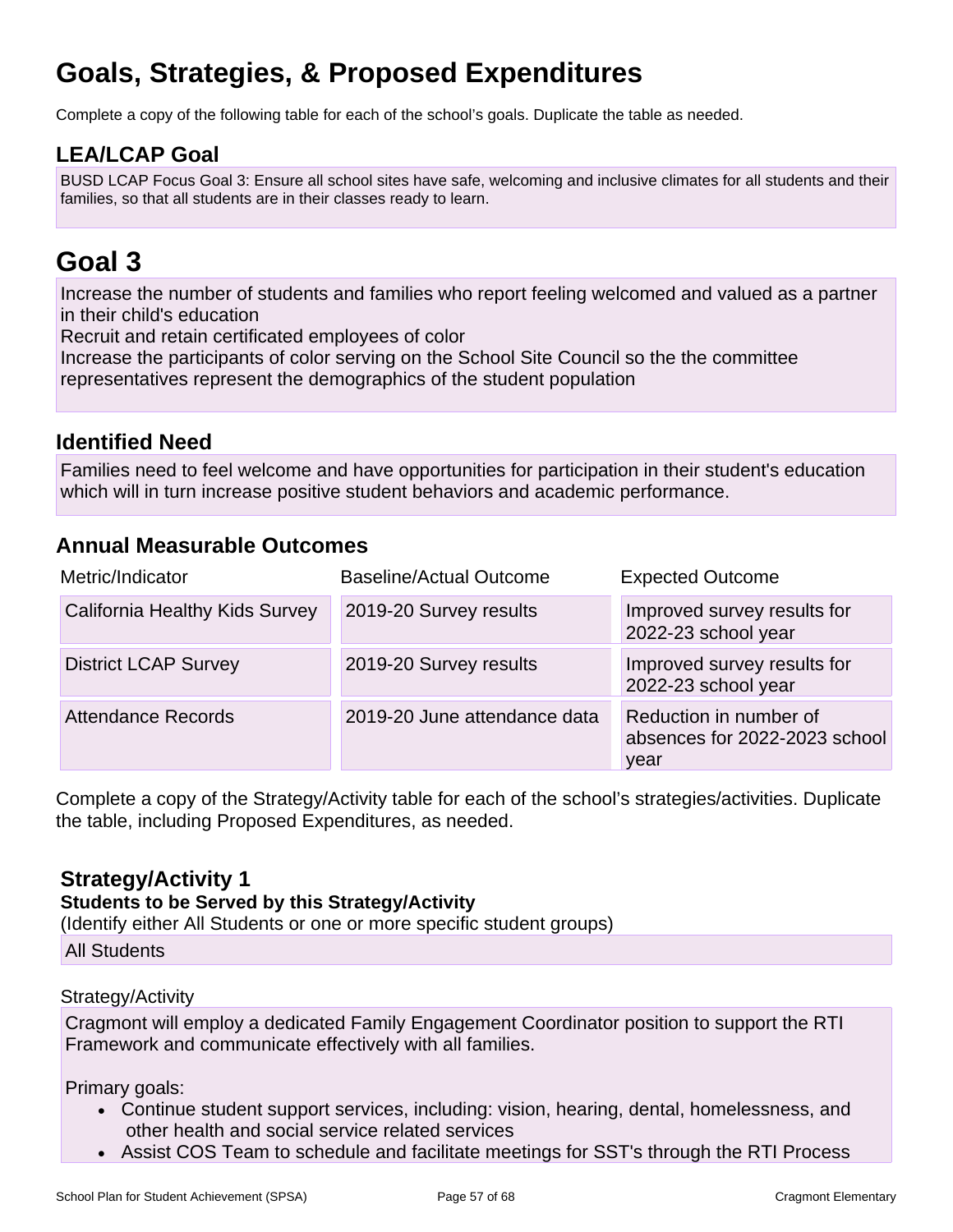- Increase parent participation with Cragmont community events.
- Interface with parents on behalf of teachers and with teachers on behalf of parents.
- A focus on students and families as part of the COS Team
- Create parent forums in collaboration with PTA Committees
- Help organize educational events on topics identified as critical by diverse parent groups and teachers and staff
- Organize school wide cultural events with community volunteers, PTA Executive Committee, Teachers, and Staff.
- Maintain a school wide calendar of events board for the school community and continuously update the school calendar to provide parents with at least one month's notice of major school assemblies and other important events.
	- Maintain the school master calendar and gmail calendar, assist PTA with updating cragmont.org website
	- Coordinate with District Family Engagement Office on Parent Workshops
	- Collaborate with District Family Engagement Specialists from other school sites
	- Initiate parent groups that give voice to communities at Cragmont.

Responsible Parties: Family Engagement Specialist, PTA, Principal

### **Proposed Expenditures for this Strategy/Activity**

List the amount(s) and funding source(s) for the proposed expenditures. Specify the funding source(s) using one or more of the following: LCFF, Federal (if Federal identify the Title and Part, as applicable), Other State, and/or Local.

Amount(s) Source(s)

# **Strategy/Activity 2**

### **Students to be Served by this Strategy/Activity**

(Identify either All Students or one or more specific student groups)

All Students

### Strategy/Activity

Cragmont will continue to effectively communicate with our school community in both English and Spanish.

Through:

- Dragon Tales Newsletters, weekly Family Letters, online communication system, all calls, and emails as needed
- Collecting and posting relevant websites and links from teachers (educational resource, supplemental learning on-line, etc.) on www.cragmont.org
- Teachers will be encouraged to inform parents about the classroom at least once a month through email, by newsletter and/or through class bulletins (e.g. field trip

schedule, homework expectations, class projects, etc.) about current events taking place in the classroom

Responsible Parties: Family Engagement Specialist, PTA, Principal, Teachers and Staff

# **Proposed Expenditures for this Strategy/Activity**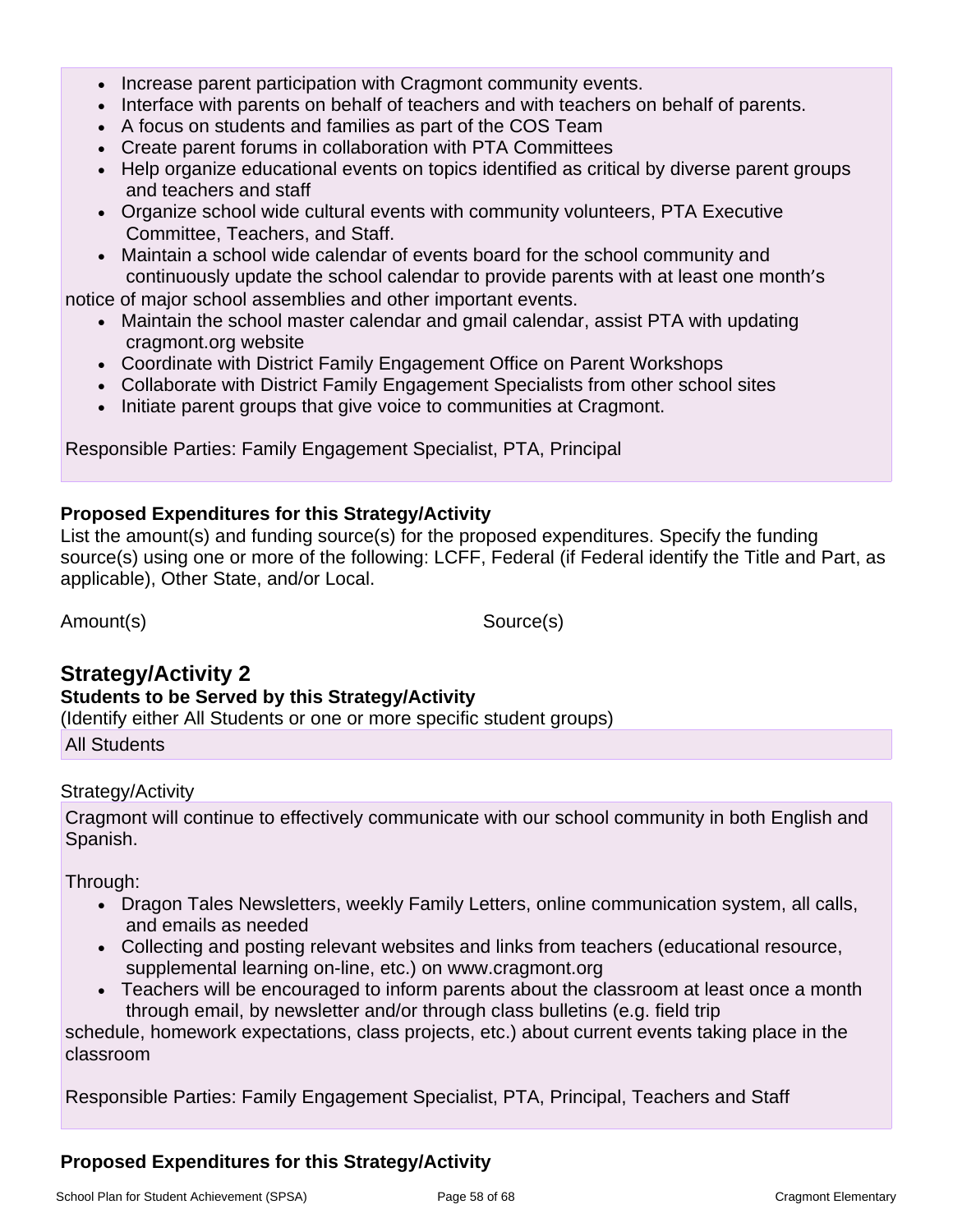List the amount(s) and funding source(s) for the proposed expenditures. Specify the funding source(s) using one or more of the following: LCFF, Federal (if Federal identify the Title and Part, as applicable), Other State, and/or Local.

Amount(s) Source(s)

#### **Strategy/Activity 3 Students to be Served by this Strategy/Activity**

(Identify either All Students or one or more specific student groups)

All Students

### Strategy/Activity

A diverse group of parents will continue to represent the School Site Council, English Learner Advisory Committee (ELAC) and Parent Teacher Association (PTA) and actively support the school by:

- Actively recruiting a diverse group of parents and families on School Site Council and PTA, and involving them in shared decision-making opportunities
- Encourage parents to attend district workshops sponsored by the BUSD Family/Community Partnerships Department
- Continue Site Council visibility at school events and functions.

Responsible Parties: Site Council Past/Present, PTA, Family Engagement Specialist, BUSD Family Engagement Coordinator, Family/Community Partnerships

### **Proposed Expenditures for this Strategy/Activity**

List the amount(s) and funding source(s) for the proposed expenditures. Specify the funding source(s) using one or more of the following: LCFF, Federal (if Federal identify the Title and Part, as applicable), Other State, and/or Local.

Amount(s) Source(s)

# **Strategy/Activity 4**

**Students to be Served by this Strategy/Activity**

(Identify either All Students or one or more specific student groups)

All Students

### Strategy/Activity

All parents/guardians will meet with their student's teacher at least once during the initial report card period to discuss the academic achievement of their children. If a parent/guardian misses the conference, every effort will be made to reschedule, including phone conferences. Teachers will foster a partnership with families.

Responsible Parties: Family Engagement Specialist, Teachers, Staff

# **Proposed Expenditures for this Strategy/Activity**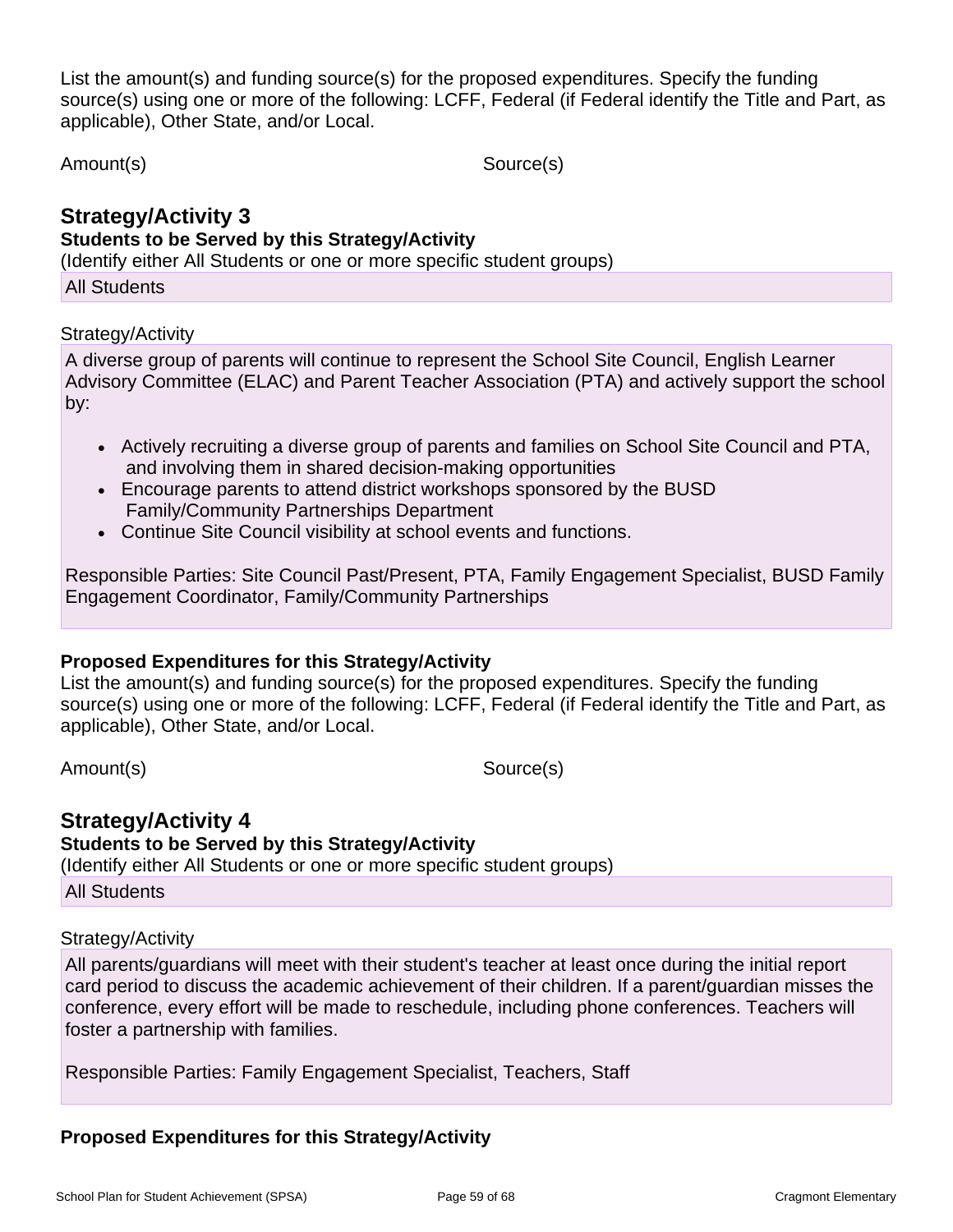List the amount(s) and funding source(s) for the proposed expenditures. Specify the funding source(s) using one or more of the following: LCFF, Federal (if Federal identify the Title and Part, as applicable), Other State, and/or Local.

Amount(s) Source(s)

# **Strategy/Activity 5 Students to be Served by this Strategy/Activity**

(Identify either All Students or one or more specific student groups)

All Students

### Strategy/Activity

School and classroom rules and expectations will be clearly communicated by:

- Dedicated classroom "Dragon Time" and school assemblies supporting PBIS (Positive Behavior Interventions and Support) throughout the school year
- Distributing and posting school-wide rules and expectations matrices
- Informing parents at the beginning of the school year outlining expectations around behavior, attendance and homework at Back to School Night
- All rules and expectations can be found in our Parent Handbook
- Parent workshops
- Teacher workshops
- Enforcement during the school day
- Materials/supplies will be provided to support PBIS focus on school spirit and community building

Responsible parties: Teachers, School Site Council, Principal, Leadership, COS Team, and PBIS Team

Proposed Expenditures: Line 1: Materials/Supplies (BSEP)

# **Proposed Expenditures for this Strategy/Activity**

List the amount(s) and funding source(s) for the proposed expenditures. Specify the funding source(s) using one or more of the following: LCFF, Federal (if Federal identify the Title and Part, as applicable), Other State, and/or Local.

Amount(s) Source(s)

1,773 BSEP

# **Strategy/Activity 6**

# **Students to be Served by this Strategy/Activity**

(Identify either All Students or one or more specific student groups)

All Students

# Strategy/Activity

A Cragmont Parent Handbook in both English and Spanish and School Directory provided through online communication system will be updated and all Cragmont families will be encouraged to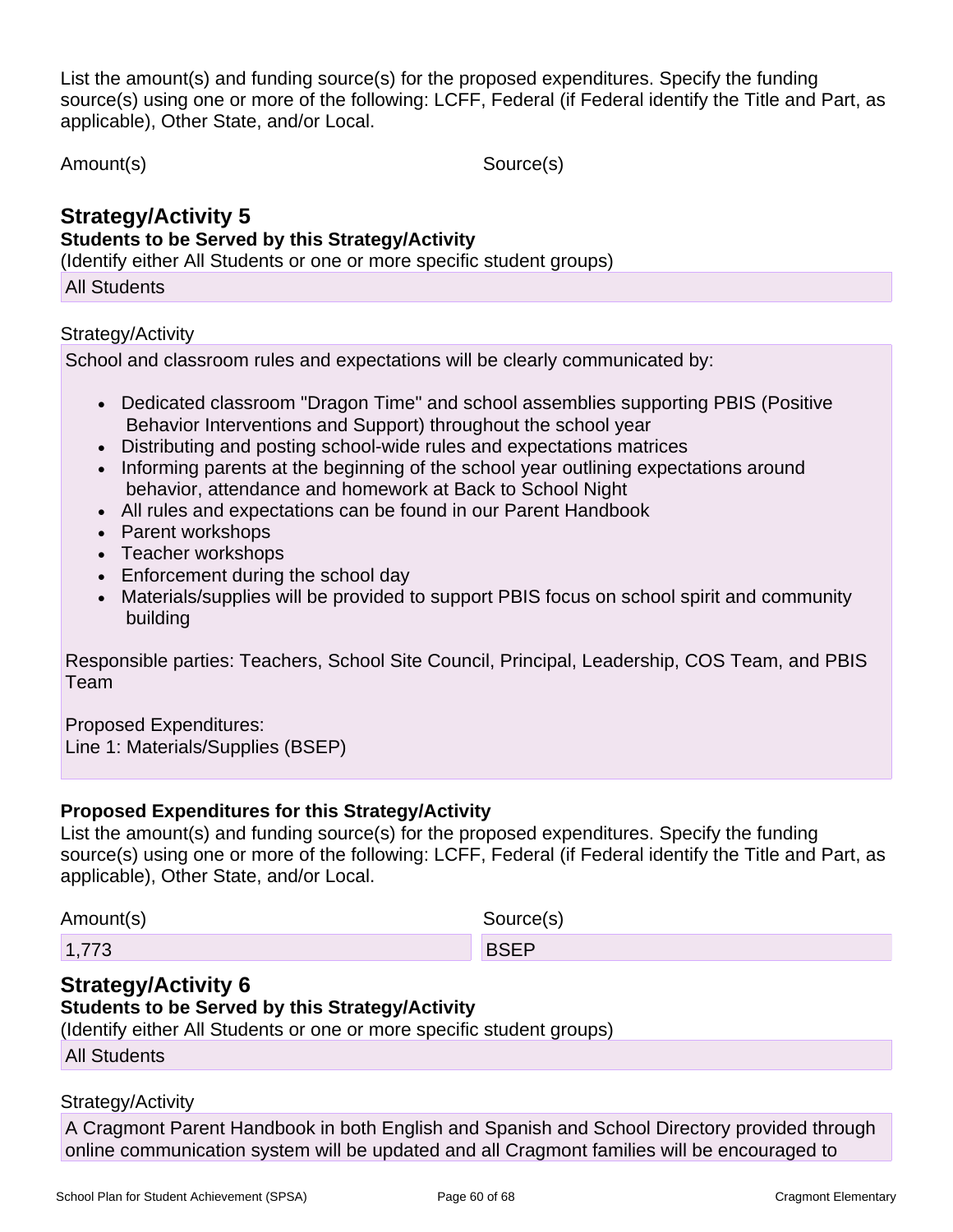create an account through active recruiting.

- The Parent Handbook will contain the Cragmont Student Conduct Agreement, which outlines behavioral expectations
- The Parent Handbook will be referred to widely in helping parents and families find answers to questions they may have over the course of the school year. It can also be used to orient new school volunteers

Responsible Parties: PTA Executive committee, Principal, Family Engagement Specialist

#### **Proposed Expenditures for this Strategy/Activity**

List the amount(s) and funding source(s) for the proposed expenditures. Specify the funding source(s) using one or more of the following: LCFF, Federal (if Federal identify the Title and Part, as applicable), Other State, and/or Local.

Amount(s) Source(s)

# **Strategy/Activity 7**

#### **Students to be Served by this Strategy/Activity**

(Identify either All Students or one or more specific student groups)

All Students

#### Strategy/Activity

Cragmont PTA Executive Committee will provide Room Parent Volunteer Orientation on how to best support the classroom teacher or school.

- A PTA Head Room Parent will be designated by PTA Executive Committee and present during orientation
- Teachers will share ways volunteers can help in classroom programs
- Develop a list of focused areas that need additional human resources at Cragmont and develop an increased network of volunteers from the community to meet

classroom needs

• Room Parents will help teachers schedule volunteers for each classroom for specific needs

Responsible Parties: PTA, Parent Liaison, Teachers, Principal

### **Proposed Expenditures for this Strategy/Activity**

List the amount(s) and funding source(s) for the proposed expenditures. Specify the funding source(s) using one or more of the following: LCFF, Federal (if Federal identify the Title and Part, as applicable), Other State, and/or Local.

Amount(s) Source(s)

# **Strategy/Activity 8 Students to be Served by this Strategy/Activity**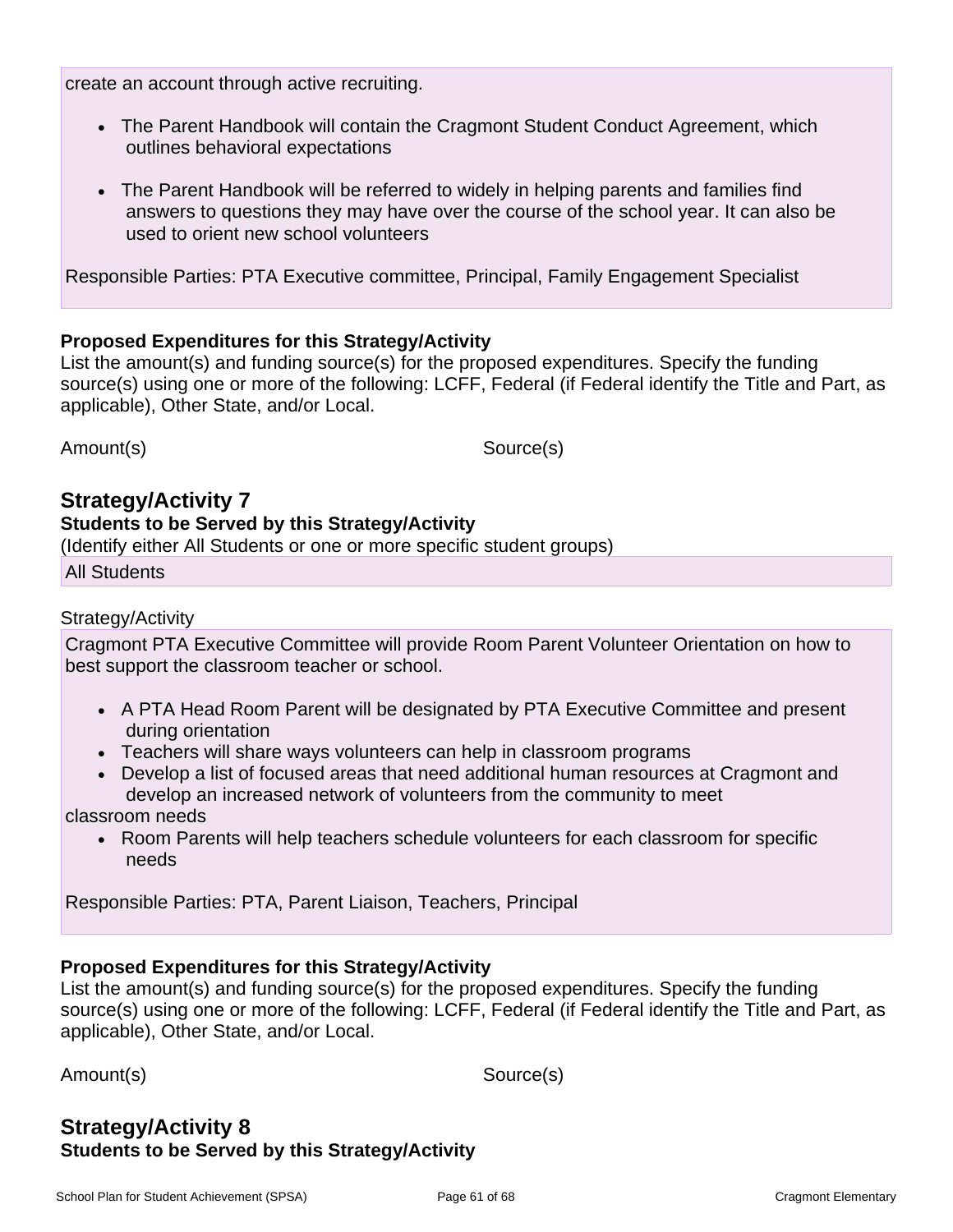(Identify either All Students or one or more specific student groups) All Students

#### Strategy/Activity

Parent information and activity nights will be held throughout the year in partnership with PTA, Site Council, ELAC and the After School Program. These events will be hosted both on and off the Cragmont site in an effort to reach all families. Events and Parent Education classes may include:

1) Family/Community Event (All School Picnics, Halloween, Dio De Los Muertos Celebration, Winter Arts Fair, Lunar New Year Celebration, Black History Month Celebration, Spring Carnival, etc.)

2) Kindergarten Information Night

3) Back to School Night/ Open House

4) Literacy Night

5) K-2nd grade morning reading events for students and families (Books and Bagels, Muffin Mondays, Stories and Cider, Chapters and Chocolate)

6) 5th Grade Transitions

Provide childcare at the meetings to ensure participation from all families.

Responsible Parties: Family Engagement Specialist, Counselor, PTA, After-school Program, Principal, Site Council

### **Proposed Expenditures for this Strategy/Activity**

List the amount(s) and funding source(s) for the proposed expenditures. Specify the funding source(s) using one or more of the following: LCFF, Federal (if Federal identify the Title and Part, as applicable), Other State, and/or Local.

Amount(s) Source(s)

#### **Strategy/Activity 9 Students to be Served by this Strategy/Activity**

(Identify either All Students or one or more specific student groups)

### Strategy/Activity

Principal and hiring committee will actively recruit/hire staff of color and strive to create a welcoming and inclusive environment for teacher of color retention.

### **Proposed Expenditures for this Strategy/Activity**

List the amount(s) and funding source(s) for the proposed expenditures. Specify the funding source(s) using one or more of the following: LCFF, Federal (if Federal identify the Title and Part, as applicable), Other State, and/or Local.

Amount(s) Source(s)

# **Annual Review**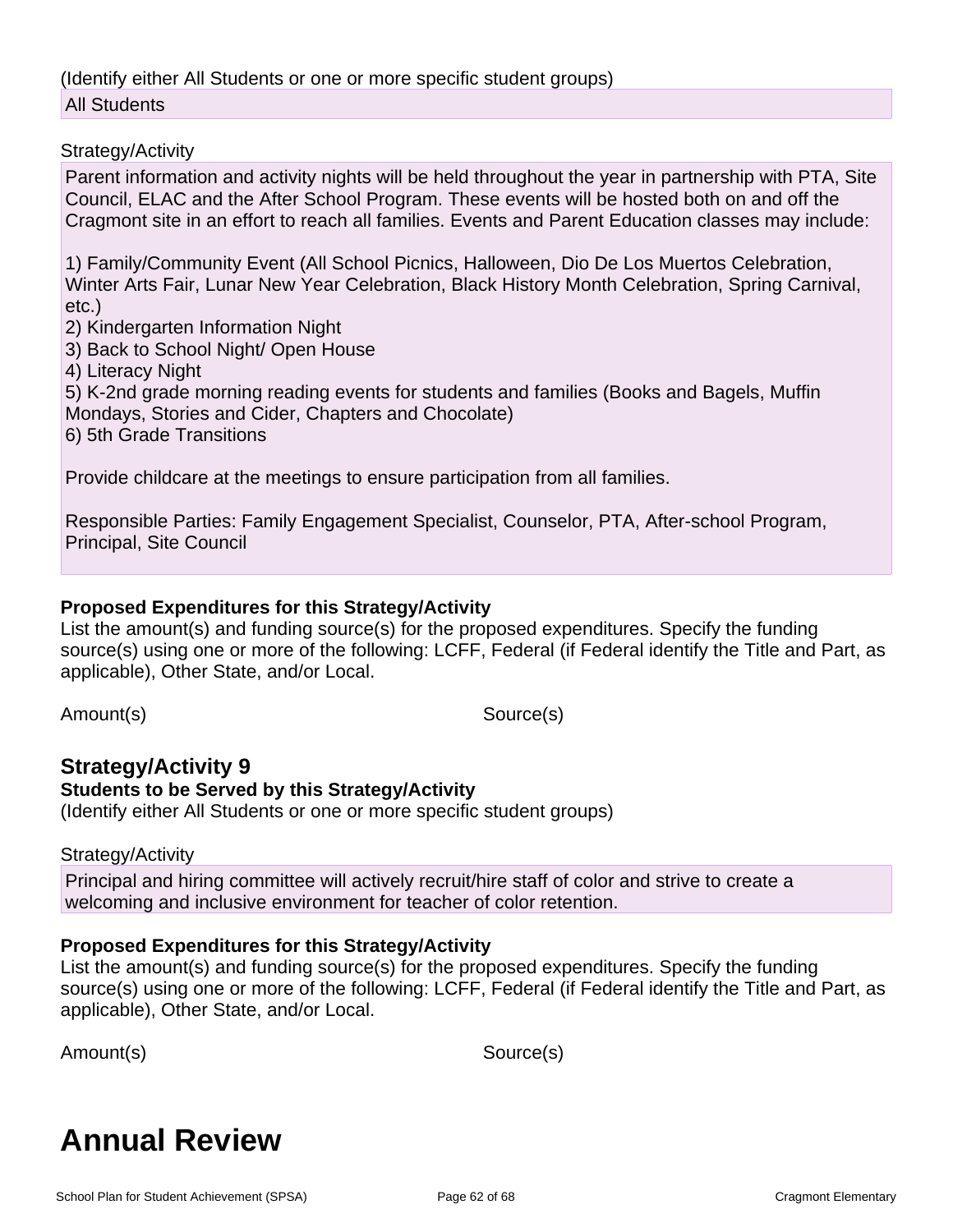### **SPSA Year Reviewed: 2021-22**

Respond to the following prompts relative to this goal. If the school is in the first year of implementing the goal, an analysis is not required and this section may be deleted.

# **ANALYSIS**

Describe the overall implementation of the strategies/activities and the overall effectiveness of the strategies/activities to achieve the articulated goal.

We followed through on implementation of the strategies/activities within this goal. Teachers taught lessons in social emotional curriculum. Due to COVID restrictions, we did not have many family events, however, our PTA was able to hold a few family events at local parks.

Briefly describe any major differences between the intended implementation and/or the budgeted expenditures to implement the strategies/activities to meet the articulated goal.

We received all needed funding to execute the strategies/activities in this goal.

Describe any changes that will be made to this goal, the annual outcomes, metrics, or strategies/activities to achieve this goal as a result of this analysis. Identify where those changes can be found in the SPSA.

We are planning on implementing these same strategies/activities in the upcoming school year.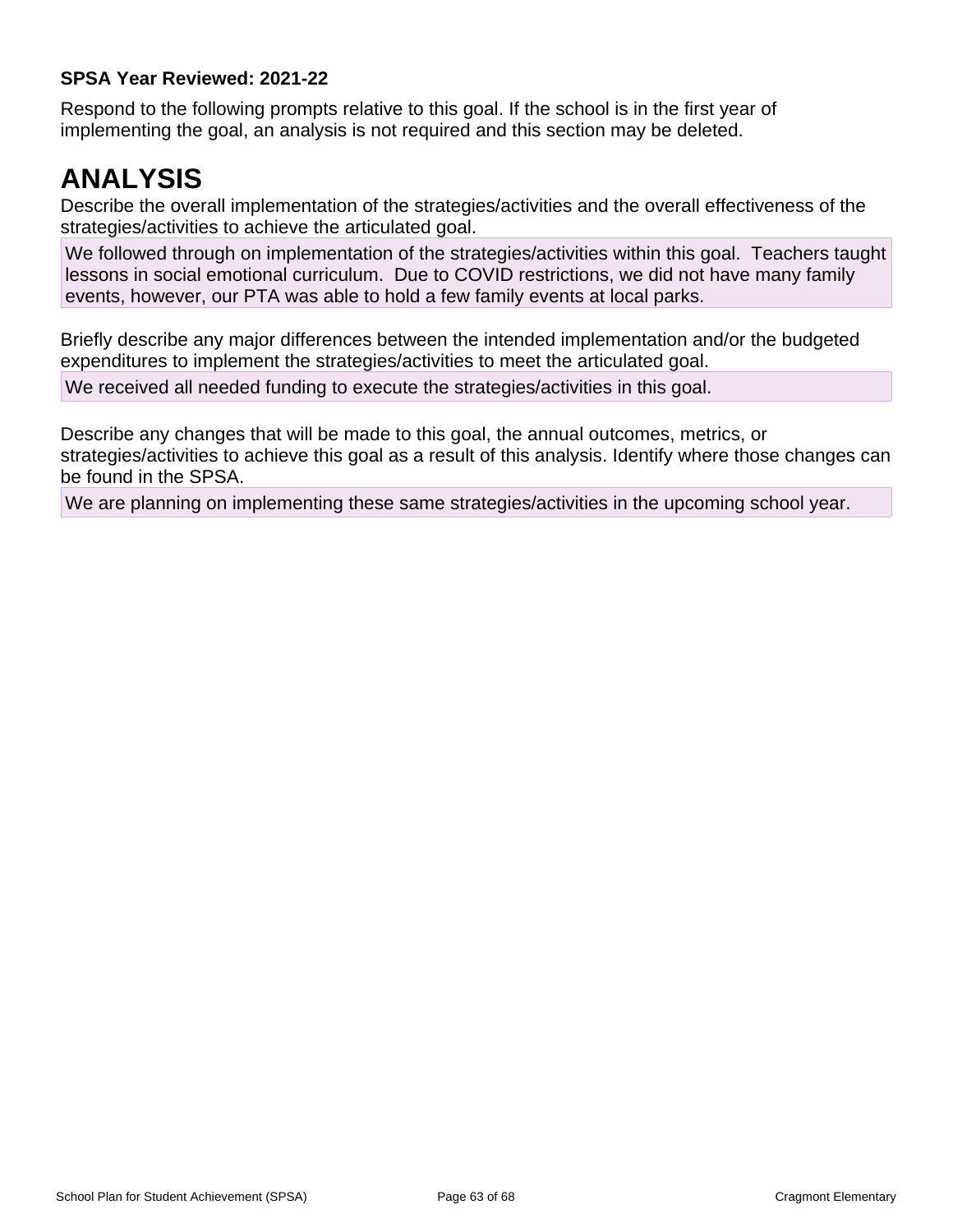# **Goals, Strategies, & Proposed Expenditures**

Complete a copy of the following table for each of the school's goals. Duplicate the table as needed.

# **LEA/LCAP Goal**

# **Goal 4**

# **Identified Need**

# **Annual Measurable Outcomes**

Metric/Indicator **Baseline/Actual Outcome** Expected Outcome

Complete a copy of the Strategy/Activity table for each of the school's strategies/activities. Duplicate the table, including Proposed Expenditures, as needed.

# **Strategy/Activity 1**

#### **Students to be Served by this Strategy/Activity**

(Identify either All Students or one or more specific student groups)

Strategy/Activity

### **Proposed Expenditures for this Strategy/Activity**

List the amount(s) and funding source(s) for the proposed expenditures. Specify the funding source(s) using one or more of the following: LCFF, Federal (if Federal identify the Title and Part, as applicable), Other State, and/or Local.

Amount(s) Source(s)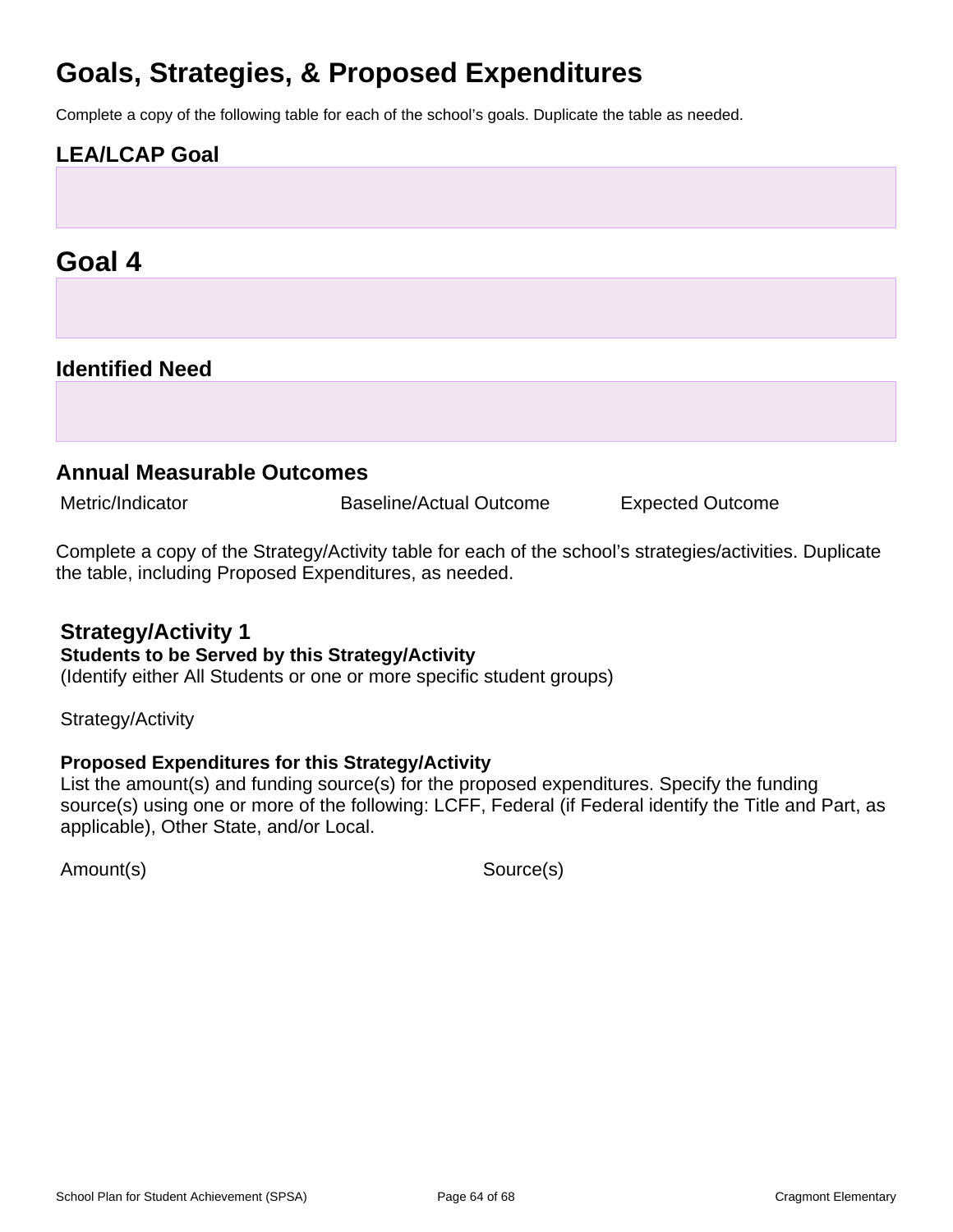# **Goals, Strategies, & Proposed Expenditures**

Complete a copy of the following table for each of the school's goals. Duplicate the table as needed.

# **LEA/LCAP Goal**

# **Goal 5**

# **Identified Need**

# **Annual Measurable Outcomes**

Metric/Indicator **Baseline/Actual Outcome** Expected Outcome

Complete a copy of the Strategy/Activity table for each of the school's strategies/activities. Duplicate the table, including Proposed Expenditures, as needed.

# **Strategy/Activity 1**

#### **Students to be Served by this Strategy/Activity**

(Identify either All Students or one or more specific student groups)

Strategy/Activity

### **Proposed Expenditures for this Strategy/Activity**

List the amount(s) and funding source(s) for the proposed expenditures. Specify the funding source(s) using one or more of the following: LCFF, Federal (if Federal identify the Title and Part, as applicable), Other State, and/or Local.

Amount(s) Source(s)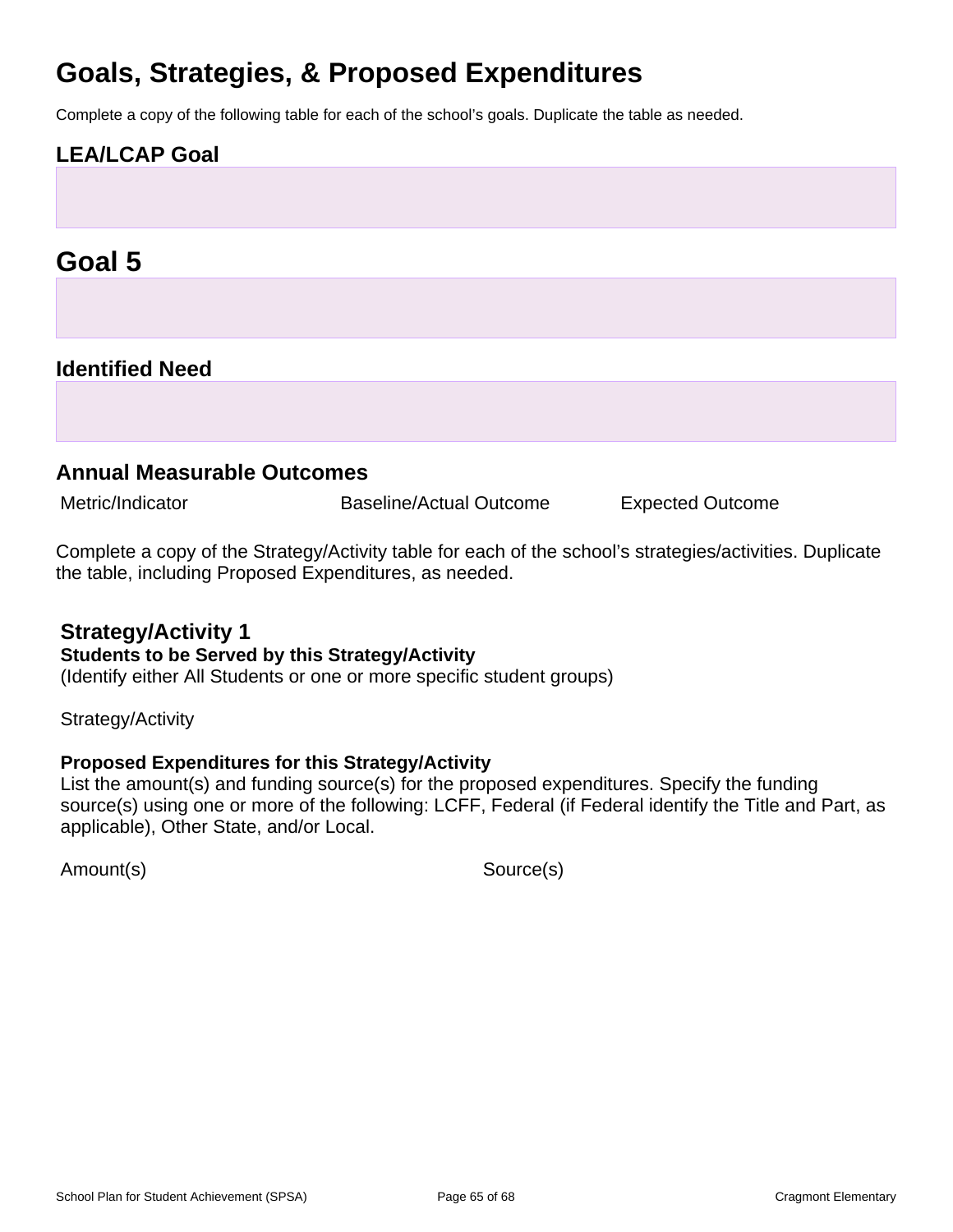# **Budget Summary**

Complete the table below. Schools may include additional information. Adjust the table as needed. The Budget Summary is required for schools funded through the ConApp, and/or that receive funds from the LEA for Comprehensive Support and Improvement (CSI).

# **Budget Summary**

| <b>Description</b>                                                      | Amount       |  |  |  |  |  |
|-------------------------------------------------------------------------|--------------|--|--|--|--|--|
| Total Funds Provided to the School Through the Consolidated Application | \$           |  |  |  |  |  |
| Total Federal Funds Provided to the School from the LEA for CSI         | \$           |  |  |  |  |  |
| Total Funds Budgeted for Strategies to Meet the Goals in the SPSA       | \$207,757.00 |  |  |  |  |  |

# **Other Federal, State, and Local Funds**

List the additional Federal programs that the school is including in the schoolwide program. Adjust the table as needed. If the school is not operating a Title I schoolwide program this section is not applicable and may be deleted.

| <b>Federal Programs</b> | <b>Allocation (\$)</b> |
|-------------------------|------------------------|
|                         |                        |

Subtotal of additional federal funds included for this school: \$

List the State and local programs that the school is including in the schoolwide program. Duplicate the table as needed.

| <b>State or Local Programs</b> | Allocation (\$) |  |  |  |  |  |
|--------------------------------|-----------------|--|--|--|--|--|
| <b>BSEP</b>                    | \$102,120.00    |  |  |  |  |  |
| <b>BSEP Carryover</b>          | \$14,000.00     |  |  |  |  |  |
| <b>District Allocation</b>     | \$13,000.00     |  |  |  |  |  |
| Other                          | \$12,657.00     |  |  |  |  |  |
| <b>PTA</b>                     | \$65,980.00     |  |  |  |  |  |

Subtotal of state or local funds included for this school: \$207,757.00

Total of federal, state, and/or local funds for this school: \$207,757.00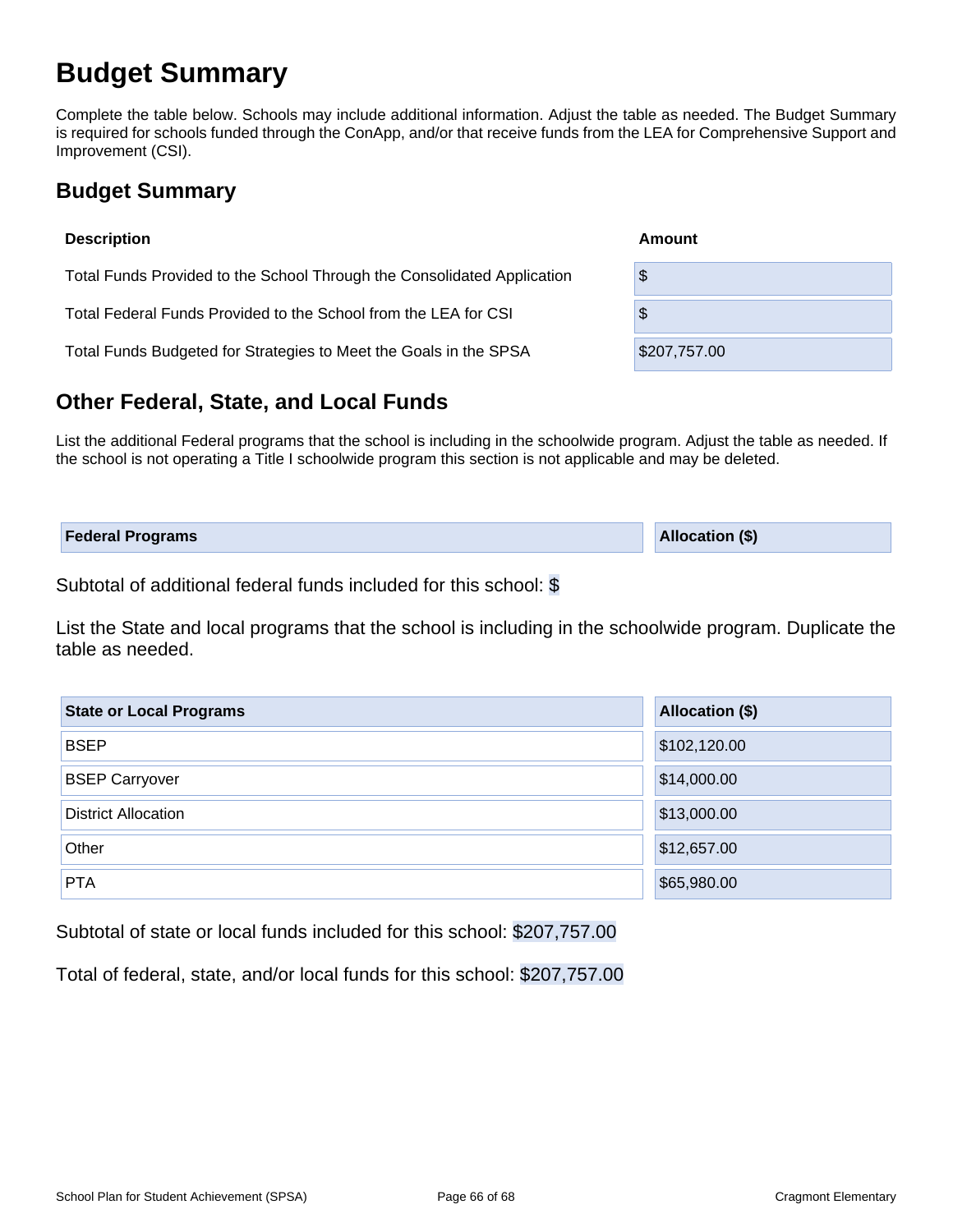# **School Site Council Membership**

California Education Code describes the required composition of the School Site Council (SSC). The SSC shall be composed of the principal and representatives of: teachers selected by teachers at the school; other school personnel selected by other school personnel at the school; parents of pupils attending the school selected by such parents; and, in secondary schools, pupils selected by pupils attending the school. The current make-up of the SSC is as follows:

- 1 School Principal
- 1 Classroom Teachers
- 2 Other School Staff
- 4 Parent or Community Members

#### **Name of Members Role**

| Sheyla Flores         | <b>Other School Staff</b>         |
|-----------------------|-----------------------------------|
| Kellie McElhaney      | <b>Classroom Teacher</b>          |
| Jocelyn Foreman       | <b>Other School Staff</b>         |
| Candyce Cannon        | Principal                         |
| Nimota Abina          | <b>Parent or Community Member</b> |
| <b>Lindsay Nofelt</b> | <b>Parent or Community Member</b> |
| Larez Davenport       | <b>Parent or Community Member</b> |
| Jumia Simmons         | <b>Parent or Community Member</b> |

At elementary schools, the school site council must be constituted to ensure parity between (a) the principal, classroom teachers, and other school personnel, and (b) parents of students attending the school or other community members. Classroom teachers must comprise a majority of persons represented under section (a). At secondary schools there must be, in addition, equal numbers of parents or other community members selected by parents, and students. Members must be selected by their peer group.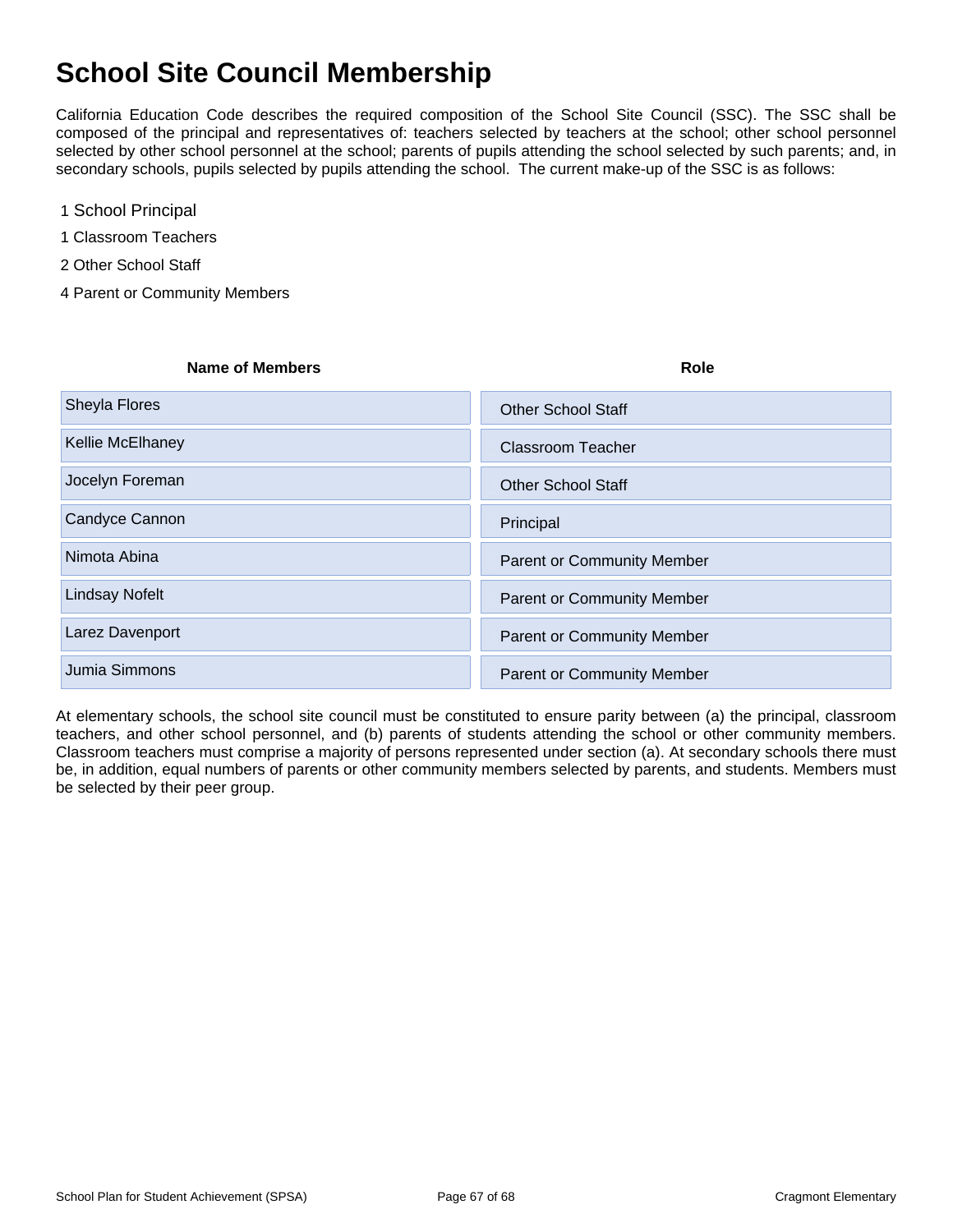# **Recommendations and Assurances**

The School Site Council (SSC) recommends this school plan and proposed expenditures to the district governing board for approval and assures the board of the following:

The SSC is correctly constituted and was formed in accordance with district governing board policy and state law.

The SSC reviewed its responsibilities under state law and district governing board policies, including those board policies relating to material changes in the School Plan for Student Achievement (SPSA) requiring board approval.

The SSC sought and considered all recommendations from the following groups or committees before adopting this plan:

#### **Signature Committee or Advisory Group Name**

Other: Cragmont Staff, Families and Students

The SSC reviewed the content requirements for school plans of programs included in this SPSA and believes all such content requirements have been met, including those found in district governing board policies and in the local educational agency plan.

This SPSA is based on a thorough analysis of student academic performance. The actions proposed herein form a sound, comprehensive, coordinated plan to reach stated school goals to improve student academic performance.

This SPSA was adopted by the SSC at a public meeting on Monday, May 9, 2022.

Attested:

Principal, Candyce Cannon on May 13, 2022

SSC Chairperson, Nimota Abina on May 13, 2022

Kathy Fleming Director of Local Resources and the Signature Signature Date

Ruben Aurelio

5/25/22

Associate Superintendent, Educational Services Signature Signature Date